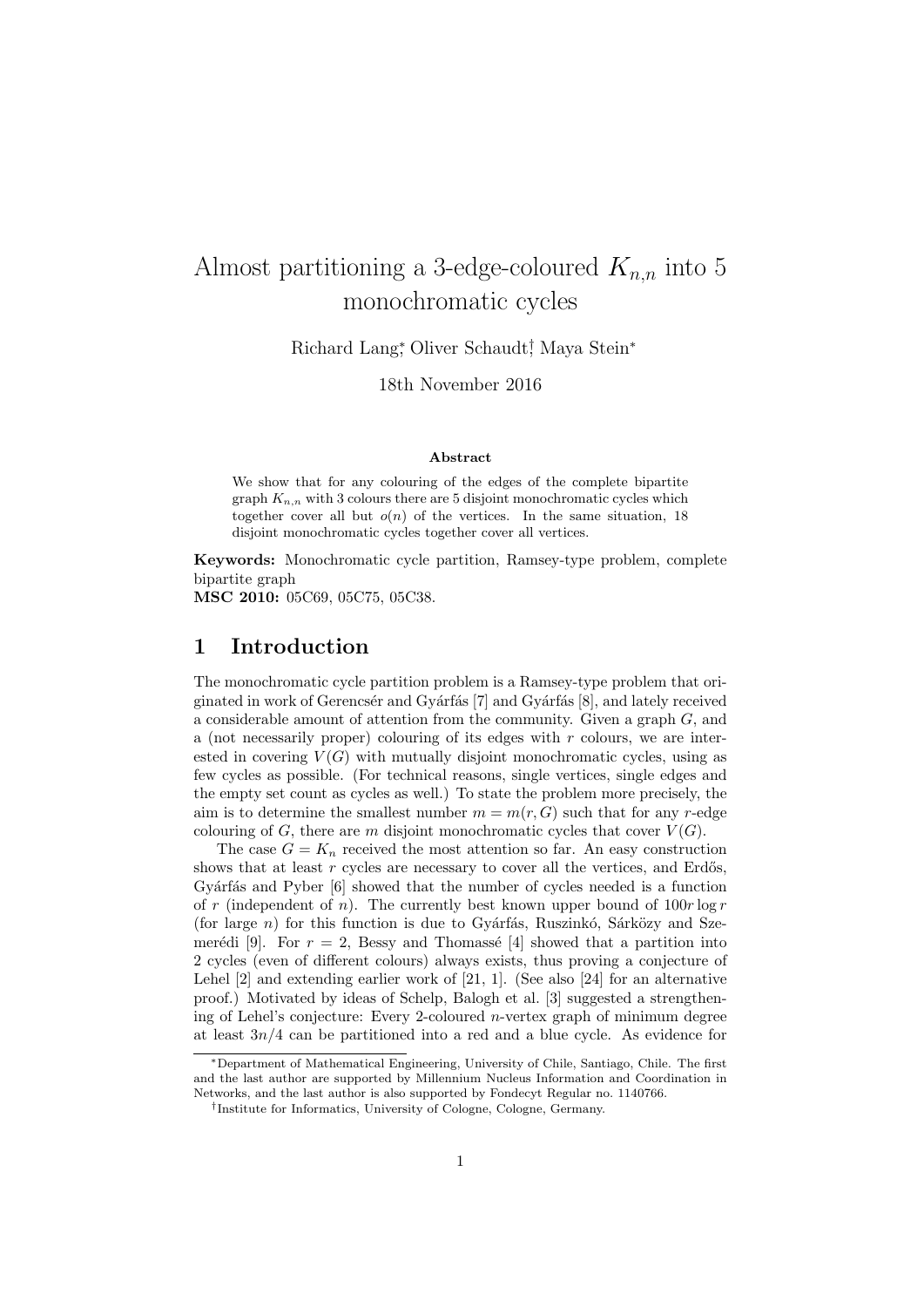their conjecture, Balogh et al. [3] proved an asymptotic version: All but  $o(n)$ vertices of any 2-coloured *n*-vertex graph of minimum degree  $(3/4+o(1))n$  can be partitioned into a red and a blue cycle. DeBiasio and Nelsen [5] adapted the absorbing method of [25], to show that under the same conditions, all vertices of the graph can be partitioned into a red and a ablue cycle. Extending this technique, Letzter [17] proved the conjecture of Balogh et al. for large  $n$ .

The conjecture  $[6]$  that r monochromatic cycles suffice to partition any rcoloured complete graph for all  $r > 3$ , was disproved by Pokrovskiy [23]. However, his examples allow partitions of all but one vertex. In light of this, it has been proposed to tone down the conjecture, allowing for a constant number of uncovered vertices [3, 23]. On the positive side, for  $r = 3$ , three monochromatic cycles suffice to partition of all but  $o(n)$  vertices of  $K_n$ , and, for large enough n, 17 monochromatic cycles partition all of  $V(K_n)$ ; this was shown by Gyárfás, Ruszinkó, Sárközy, and Szemerédi [12]. (Actually, by a slight modification of their method, one can replace the number 17 with 10, see Section 5.3). Very recently, Pokrovskiy [24] showed that it is indeed possible to partition all but a constant number of vertices of a 3-coloured complete graph into at most 3 cycles [24]. This was independently confirmed by Letzter with a better constant [18].

For G being the balanced complete bipartite graph  $K_{n,n}$ , first upper bounds for monochromatic cycle partitions were given by Haxell [14] and by Peng, Rödl and Rućinski [22]. The current best known result is that  $4r^2$  monochromatic cycles suffice to partition all vertices of  $K_{n,n}$ , if n is large [16].

For a lower bound, an easy construction shows we need at least  $2r-1$  cycles to cover all the vertices. For instance, starting out with a properly r-edge-coloured  $K_{r,r}$ , blow up each vertex in one partition class to a set of size r, while in the other partition class only blow up one vertex to a set of size  $r(r-1) + 1$ . A similar construction is given in [23].

We believe that the lower bound of  $2r - 1$  might be the correct answer to the monochromatic cycle partition problem in balanced complete bipartite graphs. This suspicion has recently been confirmed for  $r = 2$  by Letzter [18], after preliminary work of Schaudt and Stein [26]. (See also [19] for a short proof for a partition into 4 cycles. Our contribution here is that the lower bound of  $2r - 1$  is asymptotically correct also for  $r = 3$ .

**Theorem 1.1.** For any 3-edge-colouring of  $K_{n,n}$ ,

- (a) there is a partition of all but  $o(n)$  vertices of  $K_{n,n}$  into five monochromatic cycles, and
- (b) if n is large enough, then the vertices of  $K_{n,n}$  can be partitioned into 18 monochromatic cycles.

The second part of our theorem improves the formerly best bound of 1695 disjoint monochromatic cycles for covering any 3-edge coloured  $K_{n,n}$  [14]. We remark that in [26] it is shown that 12 monochromatic cycles suffice to partition all the vertices of any two-coloured  $K_{n,n}$ .

A related result for  $r = 2$  and for partitions into paths, is due to Pokrovskiy [23]. He showed that a 2-edge-coloured  $K_{n,n}$  can be partitioned into two monochromatic paths, unless the colouring is a split colouring, that is, an edge-colouring that has a colour-preserving homomorphism to a properly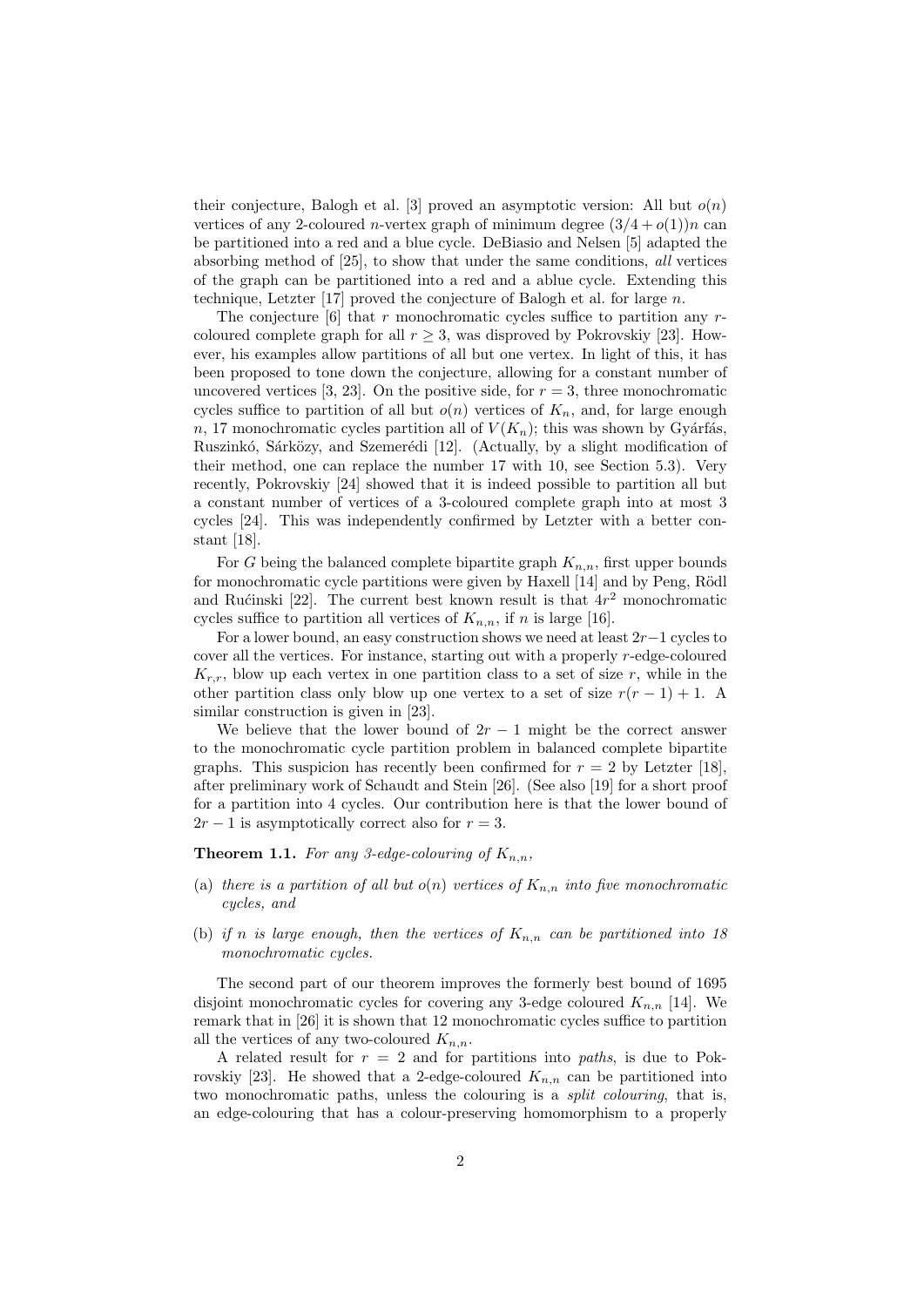edge-coloured  $K_{2,2}$ . In a split colouring, three disjoint monochromatic cycles (or paths) are always enough to cover all vertices. Pokrovskiy [23] conjectures  $2r-1$  disjoint monochromatic paths suffice for arbitrary r.

We now briefly sketch the proof of our main result. Theorem 1.1, thereby explaining the structure of the paper. The proof of Theorem 1.1(a) involves the construction of large monochromatic connected matchings (see below) and an application of the Regularity Lemma [27]. This method has been introduced by Luczak [20] and became a standard approach.

A monochromatic connected matching is a matching in a connected component of the graph spanned by the edges of a single colour, and such a component is called a monochromatic component. Slightly abusing notation, we treat matchings as both edge subsets and 1-regular subgraphs. The following is our key lemma. Its proof is given in Section 2.

**Lemma 1.2.** Let the edges of  $K_{n,n}$  be coloured with three colours. Then there is a partition of the vertices of  $K_{n,n}$  into five or less monochromatic connected matchings.

Now for the proof of Theorem 1.1(a), apply the Regularity Lemma to the given 3-edge-coloured  $K_{n,n}$ . The reduced graph  $\Gamma$  is almost complete bipartite and inherits a 3-colouring (via majority density of the pairs). A robust version of Lemma 1.2, namely Lemma 3.1 (see Section 3), permits us to partition almost all of  $R$  into five monochromatic connected matchings. In the subsequent step, presented in Section 4, we apply a specific case of the Blow-up Lemma [11, 15, 20] to get from our matchings to five monochromatic cycles which together partition almost all vertices of  $K_{n,n}$ .

The proof of Theorem 1.1(b) is given in Section 5.2. It combines ideas of Haxell [14] and Gyárfás et al. [12] with Theorem 1.1(a). First, we fix a large monochromatic subgraph  $H$ , which is Hamiltonian and remains so even if some of the vertices are deleted from it. Then, using Theorem  $1.1(a)$ , we cover almost all vertices of  $K_{n,n} - V(H)$  with five vertex-disjoint monochromatic cycles. The amount of still uncovered vertices being much smaller than the order of  $H$ , we can apply a Lemma from [9] in order to absorb these vertices using vertices from  $H$ , and producing only a few more cycles. We finish by taking one more monochromatic cycle, which covers the remainder of H.

# 2 Covering with connected matchings

In this section we give the proof of the exact version of Lemma 1.2. Its proof has been written with the proof of the more technical robust counterpart (Lemma 3.1 in Section 3) in mind, in order to ease the transition between the two proofs. It may therefore appear to be a bit overly lengthy in some of its parts.

### 2.1 Preliminaries

This subsection contains some preliminary results for the proof of our key lemma, Lemma 1.2, which is given in the subsequent subsection. We start with some definitions. The *biparts* of a bipartite graph  $H$  are its partition classes, which we denote by  $\overline{H}$  and  $\underline{H}$ . If  $X \subseteq \overline{H}$  and  $Y \subseteq \underline{H}$ , or if  $X \subseteq \underline{H}$  and  $Y \subseteq \overline{H}$ ,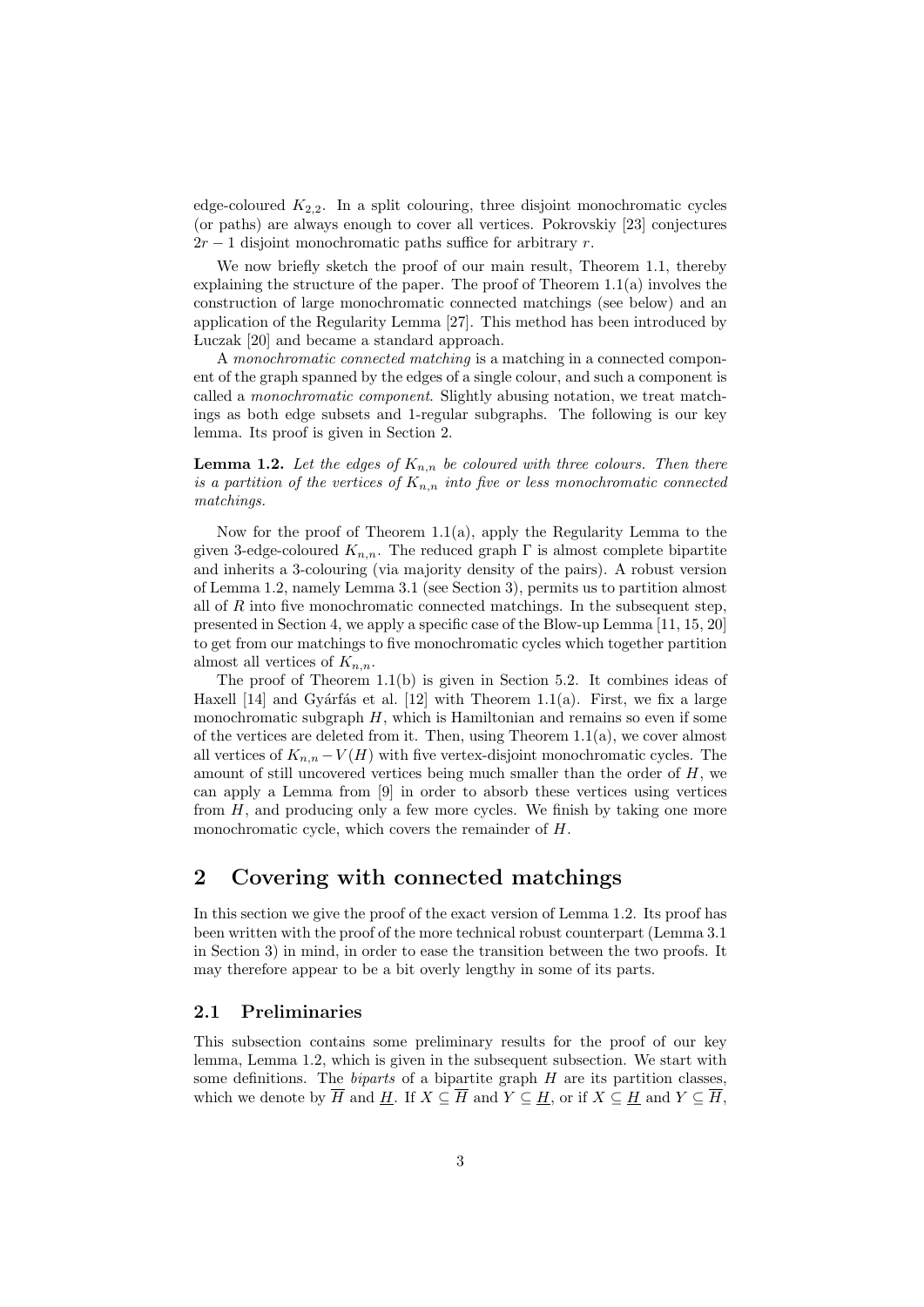we write  $[X, Y]$  for the bipartite subgraph induced by the edges between X and  $Y$ .

**Definition 2.1** (empty graph, trivial graph). A bipartite graph is empty if it has no vertices and trivial if one of its biparts has no vertices.

For a colouring of the edges of  $H$  with colours red, green and blue, a red *component*  $R$  is a connected component in the subgraph obtained by deleting the non-red edges and a red matching is a matching whose edges are red. The same terms are defined for colours green and blue. We now introduce two types of colourings for 2-coloured bipartite graphs. We call an edge colouring of a bipartite graph  $H$  in red and blue a  $V$ -colouring if there are monochromatic components  $R$  and  $B$  of distinct colours such that

- 1. each of  $R$  and  $B$  is non-trivial;
- 2.  $R \cup B$  is spanning in  $H$ ;
- 3.  $|V(\overline{R \cap B})| = |V(\overline{H})|$  or  $|V(R \cap B)| = |V(H)|$ .

A colouring of  $E(H)$  in red and blue is *split*, if

- 1. all monochromatic components are non-trivial;
- 2. each colour has exactly two monochromatic components.

The following lemma classifies the component structure of a 2-coloured bipartite graph.

**Lemma 2.2.** If the bipartite 2-edge-coloured graph  $H$  is complete, then one of the following holds:

- (a) There is a spanning monochromatic component,
- (b)  $H$  has a V-colouring, or
- (c) the edge-colouring is split.

*Proof.* Let R be a non-trivial component in colour red, say. Set  $X := H - R$ and note that all edges in  $[\overline{R}, \underline{X}]$  and  $[\underline{R}, \overline{X}]$  are blue.

We first assume that  $|\overline{X}| = 0$ . If also  $|\underline{X}| = 0$ , we are done, since then R is spanning. Otherwise,  $|\underline{X}| > 0$ , and thus the colouring is a V-colouring.

So by symmetry we can assume that both  $|\overline{X}| > 0$  and  $|\underline{X}| > 0$ . If there is a blue edge in  $R$  or in  $X$ , then  $H$  is spanned by one blue component. Hence, all edges inside  $R$  and  $X$  are red and the colouring is split.  $\Box$ 

Corollary 2.3. If a bipartite 2-edge-coloured graph H is complete, then

- (a) there are one or two non-trivial monochromatic components that together span H, and
- (b) if the colouring is not split, then there is a colour with exactly one non-trivial component.

Let us now turn to monochromatic matchings.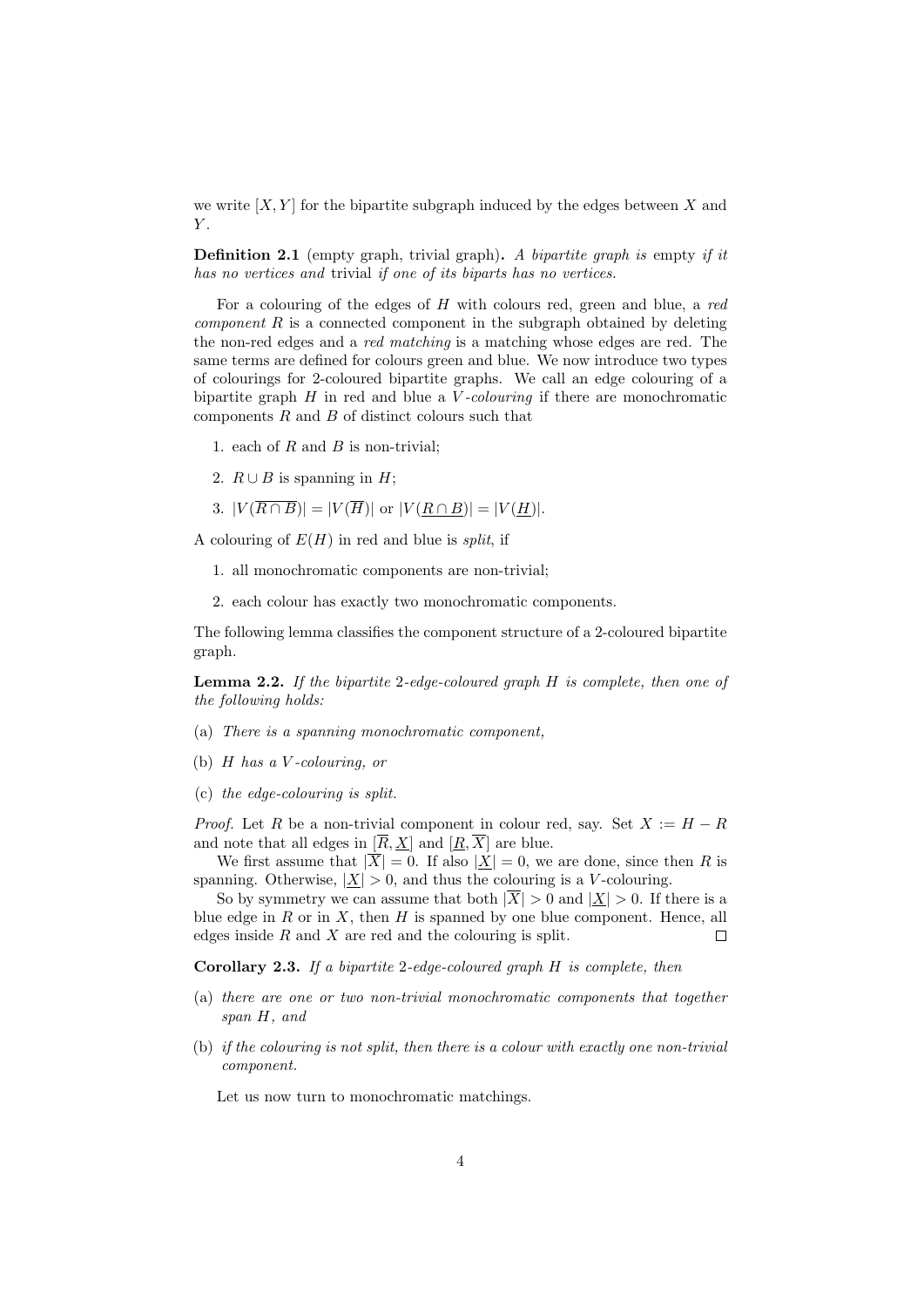**Lemma 2.4.** Let  $H$  be a balanced bipartite complete graph whose edges are coloured red and blue. Then either

- (a) H is spanned by two vertex disjoint monochromatic connected matchings, one of each colour, or
- (b) the colouring is split and
	- H is spanned by one red and two blue vertex disjoint connected monochromatic matchings and
	- H is spanned by one blue and two red vertex disjoint connected monochromatic matchings.

Proof. First assume that the colouring is split. We take one red maximum matching in each of the two red components. This leaves at least one of the blue components with no vertices on each side. We extract a third maximum matching from the leftover of the other blue component, thus leaving one of its sides with no vertices. Thus the three matchings together span  $H$ . Note that we could have switched the roles of red and blue in order to obtain two blue and one red matching that span H.

So by Lemma 2.2, we may assume that either there is a colour, say red, with a spanning component  $R$ , or  $H$  has a V-colouring, with components  $R$  in red and  $B$  in blue, say. In either case, we take a maximum red matching  $M$  in  $R$ . Then there is an induced balanced bipartite subgraph of H, whose edges are all blue, which contains all uncovered vertices of each bipart of  $H$ . If this subgraph is trivial, we are done. Otherwise, we finish by extracting from it a maximum blue matching  $M' \subseteq B$ . As H is complete and there are no leftover edges in said subgraph, we obtain that  $M \cup M'$  spans  $H$ , and we are done.  $\Box$ 

We continue with a lemma about the component structure of 3-edge-coloured bipartite graphs.

#### Lemma 2.5. Let the edges of the complete bipartite graph H be coloured in red, green and blue, such that each colour has at least four non-trivial components; then there are three monochromatic components that together span H.

*Proof.* Let  $R$  be a red non-trivial component. Since there are three more red non-trivial components, the three graphs  $X := H - R$ ,  $[\overline{R}, \underline{X}]$  and  $[\underline{R}, \overline{X}]$  are each non-trivial. Moreover, the edges of the latter two graphs are green and blue. By Corollary 2.3(a) there are one or two non-trivial monochromatic components that together span  $[R, \overline{X}]$ . So, if  $[\overline{R}, X]$  has a spanning monochromatic component, then we can span  $H$  with at most three components, which is as desired. Therefore and by symmetry we may assume from now on that none of  $[\overline{R}, X]$  and  $[R, \overline{X}]$  has a spanning monochromatic component. Suppose  $[\overline{R}, X]$ has a split-colouring. By Lemma 2.2, either  $[\underline{R}, \overline{X}]$  is split or one of  $\underline{R}$  and  $\overline{X}$  is contained in the intersection of a blue and a green monochromatic component. In the latter case the union of three monochromatic components of the same colour contains one of the biparts of  $H$ . But this is impossible as each colour has at least four non-trivial components. On the other hand, if both  $[\overline{R}, \underline{X}]$  and  $[R, \overline{X}]$  have a split colouring, then each bipart of H is contained in the union of four green components as well as in the union of four blue components, and thus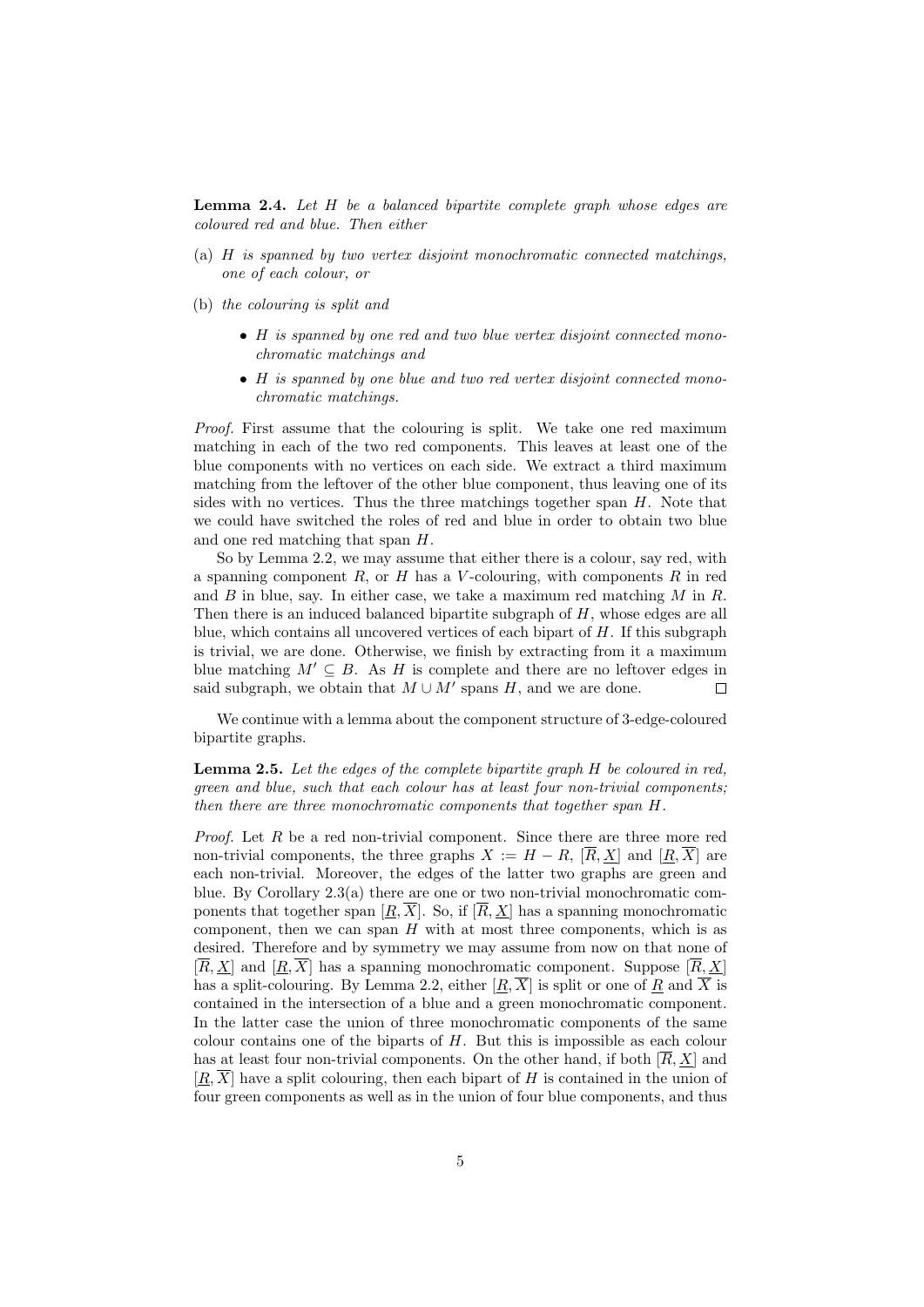all edges in  $X$  are red. But then there are only two non-trivial red components,  $R$  and  $X$ , a contradiction.

So by Lemma 2.2, and by symmetry, we know that  $[\overline{R}, X]$  and  $[R, \overline{X}]$  both have green/blue V-edge-colourings. Thus each of  $[\overline{R}, \underline{X}]$  and  $[\underline{R}, \overline{X}]$  has a nontrivial blue component and a non-trivial green component, say these are  $B_1, G_1$ and  $B_2, G_2$  respectively. Furthermore,  $\underline{X}$  or  $\overline{R}$  is contained in the intersection  $B_1 \cap G_1$ , and  $\overline{X}$  or  $\underline{R}$  is spanned by the intersection  $B_2 \cap G_2$ .

We first look at the case where  $\underline{X}$  is contained in  $B_1 \cap G_1$ . If  $\underline{R}$  is contained in  $B_2 \cap G_2$ , then both green and blue have at most two spanning components, which is a contradiction. On the other hand, if  $\overline{X}$  is contained in  $\overline{B_2 \cap G_2}$ , then H is spanned by the union of R and the blue components in H that contain  $B_1$ and  $B_2$ , and we are done.

Consequently we can assume by symmetry and by Lemma 2.2 that  $\overline{R}$  is spanned by  $\overline{B_1 \cap G_1}$  and  $\underline{R}$  is spanned by  $B_2 \cap G_2$ . Observe that  $[G_1, \overline{G_2}]$  is coloured red and blue and  $[B_1, \overline{B_2}]$  is coloured red and green, since otherwise, we obtain the desired cover. Suppose there is a red component of  $[G_1, \overline{G_2}]$  that is spanning in  $[G_1, \overline{G_2}]$ . Such a component, together with  $B_1$  and  $B_2$ , spans H. So, we can assume  $[G_1, \overline{G_2}]$  has no red spanning red component. Moreover, since there are at least four non-trivial blue components,  $[G_1, \overline{G_2}]$  contains two blue components, which are non-trivial each.

Since these blue components are non-trivial in H,  $[G_1, \overline{G_2}]$  does not have a V-colouring (in itself). Thus, by Lemma 2.2,  $[G_1,\overline{G_2}]$  is split coloured in red and blue. Similarly we see that  $[B_1, \overline{B_2}]$  is split coloured in red and green.

Consider the edges in  $[G_1, \overline{B_2}]$  and  $[B_1, \overline{G_2}]$ . If any of these edges is green or blue, then our graph is spanned by three green or by three blue components. On the other hand, if all edges in  $[G_1, \overline{B_2}]$  and  $[B_1, \overline{G_2}]$  are red, then H has only three non-trivial red components, a contradiction.  $\Box$ 

### 2.2 Proof of Lemma 1.2

We are now ready to prove Lemma 1.2. Let  $H$  be a balanced bipartite complete graph of order  $2n$ . Our aim is to show that H can be spanned with five vertex disjoint monochromatic connected matchings. We suppose that this is wrong in order to obtain a contradiction. We prove a series of claims in order to reduce the problem to a specific colouring, which then receives a distinct treatment.

#### Claim 2.6. Each colour has at least three non-trivial components.

Proof. Suppose the claim is wrong for colour red, say. By assumption, there are two (possibly trivial) red components  $R_1$  and  $R_2$  in  $H$ , such that all other red components are trivial. Let M be a maximum red matching in  $R_1 \cup R_2$ . Then every edge in the balanced bipartite subgraph  $X := H - M$  is green or blue. By Lemma 2.4,  $H$  can be spanned with three vertex-disjoint monochromatic connected matchings. So in total we found at most five vertex-disjoint monochromatic connected matchings that together span H. П

Claim 2.7. There are no two monochromatic components that together span H.

*Proof.* Suppose the claim is wrong and there are monochromatic components  $R$ and  $B$  that together span  $H$ . By Claim 2.6 we can assume that they have distinct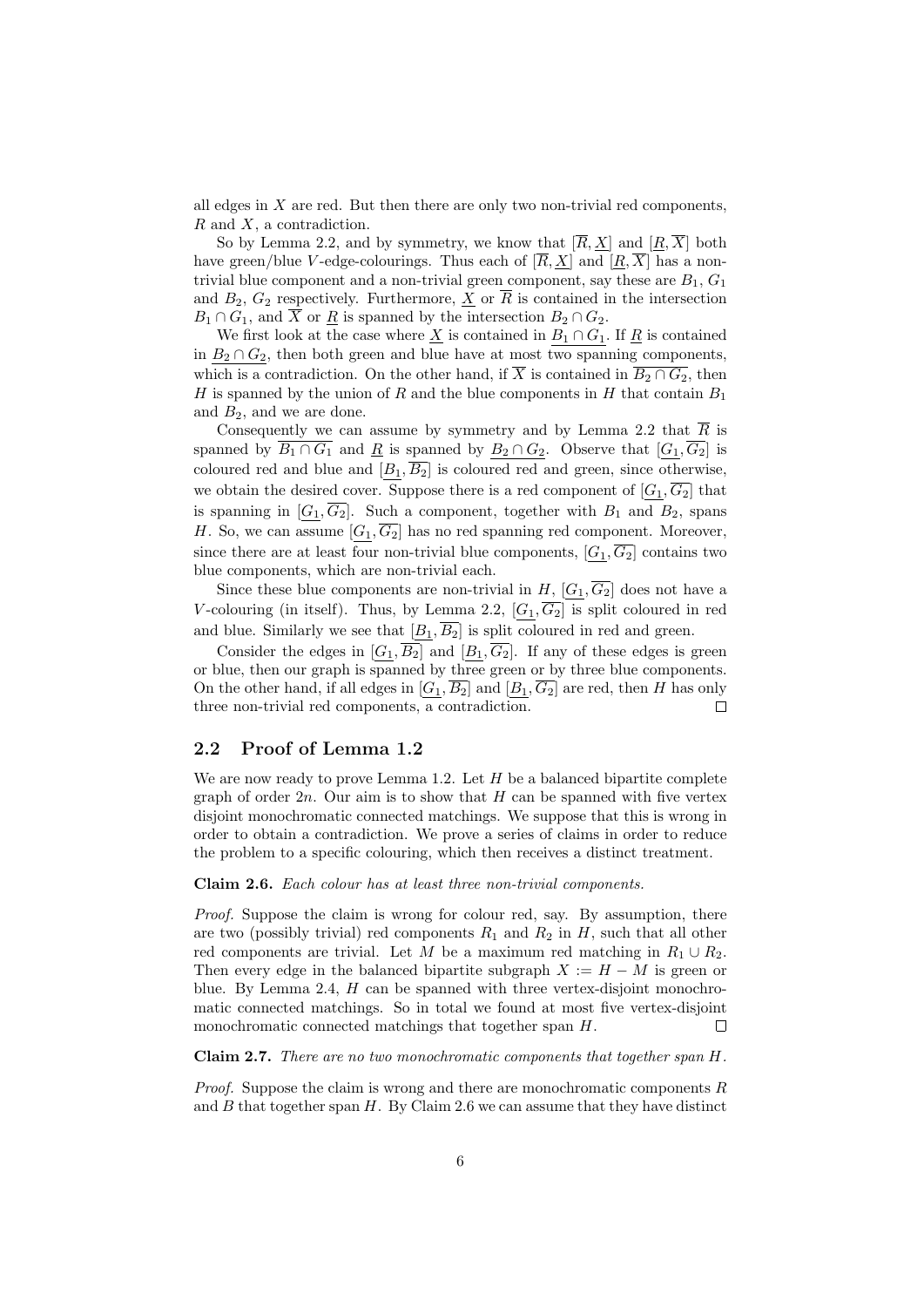colours, say R is red and B is blue. Take a red matching  $M^{\text{red}}$  of maximum size in R and a blue matching  $M^{\text{blue}}$  of maximum size in  $B - V(M^{\text{red}})$ . Set  $R' := R - V(M^{\text{red}} \cup M^{\text{blue}})$  and  $B' := B - V(M^{\text{red}} \cup M^{\text{blue}})$ . By maximality, any edge between  $\overline{B'}$  and  $\underline{R'}$  is green. The same holds for the edges between  $\underline{B'}$ and  $\overline{R'}$ .

If  $[\underline{B}', \overline{R'}]$  is empty, we finish by picking a maximum matching in  $[\underline{R}', \overline{B'}]$ . We proceed analogously if  $[\underline{R}', \overline{B'}]$  is empty. Assuming that both are non-empty we now pick now pick a maximum matching in each of the green components of  $H V(M^{\text{red}} \cup M^{\text{blue}})$  that contain  $[\overline{B'}, \underline{R'}], [\underline{B'}, \overline{R'}]$ . (If this is the same component, we only pick one matching. If  $R'$  or  $B'$  is empty, we let the matchings be empty.) Call these green matchings  $M_1^{\text{green}}$  resp.  $M_2^{\text{green}}$ . Let  $B'' := B' - V(M_1^{\text{green}})$  $M_2^{\text{green}}$ ) and  $R'' := R' - V(M_1^{\text{green}} \cup M_2^{\text{green}})$ .

Observe that by the maximality of  $M_1^{\text{green}}$  and  $M_2^{\text{green}}$ , if one of  $\underline{R''}$ ,  $\overline{B''}$  is non-empty, then the other one is empty. The same holds for the sets  $\underline{B''}$ ,  $\overline{R''}$ . Thus one of the two graphs  $R''$ ,  $B''$  is empty, say this is  $B''$ .

The edges in  $R''$  are green and blue. If  $R''$  contains no green edges, we can pick another blue matching of maximum size and are done. Then again, if  $R''$ contains a green edge, it follows by maximality of  $M_1^{\text{green}}$  and  $M_2^{\text{green}}$  that both of them are empty, which implies that there are no green edges in  $R' \cup B'$ . In this case we ignore  $M_1^{\text{green}}$  and  $M_2^{\text{green}}$  and finish as follows: By Lemma 2.4, R' can be spanned by at most 3 vertex disjoint monochromatic connected matchings. This proves the claim.  $\Box$ 

**Claim 2.8.** Let Y and Z be monochromatic components of distinct colours such that  $Y \cap Z$  is non-trivial. Then  $Y - Z$  is not empty.

*Proof.* Let Y be a red component, Z be a blue component, and let  $X := H -$ (Y∪Z). Suppose that  $Y - Z$  is empty. We first note that all edges in  $[\overline{Y \cap Z}, \underline{X}]$ and  $[Y \cap Z$ ,  $\overline{X}]$  are green. Moreover, by Claim 2.6, there is another non-trivial blue component in  $H$ , which implies that  $X$  is non-trivial.

The subgraphs  $[\overline{Y \cap Z}, \underline{X}]$  and  $[\underline{Y \cap Z}, \overline{X}]$  cannot belong to the same green component, since otherwise  $H$  is spanned by the union of said green component and  $Z$ , which is not possible by Claim 2.7. Consequently,  $X$  has no green edges. By Claim 2.6 there is a green non-trivial component  $G \subseteq Y \cup Z$ . As  $H = Z \cup (Y - Z) \cup X$  and  $Y - Z$  is empty, we obtain that  $G \cap Z$  is non-trivial in H and  $G - Z \subseteq Y - Z$  is empty. Thus G has the same properties as Y with respect to Z and we can repeat the same arguments as above to obtain that all edges in  $X$  are blue. But this is a contradiction to Claim 2.7, as  $X$  and  $Z$ together span  $H$ .  $\Box$ 

Claim 2.9. There is a colour that has exactly three non-trivial components.

Proof. We show that there is a colour with at most three non-trivial components. This together with Claim 2.6 yields the desired result. So suppose otherwise. Then each colour has at least four non-trivial components. By Lemma 2.5, there are components  $X, Y$  and  $Z$  that together span  $H$ .

By assumption, not all of  $X, Y$  and  $Z$  have the same colour. If two of these components, say X and Y, have the same colour, say red, then  $H - (X \cup Y)$ contains a red component that is non-trivial, by the assumption that our claim is false. The intersection of this red component with  $Z$  is non-trivial. Hence we get a contradiction to Claim 2.8.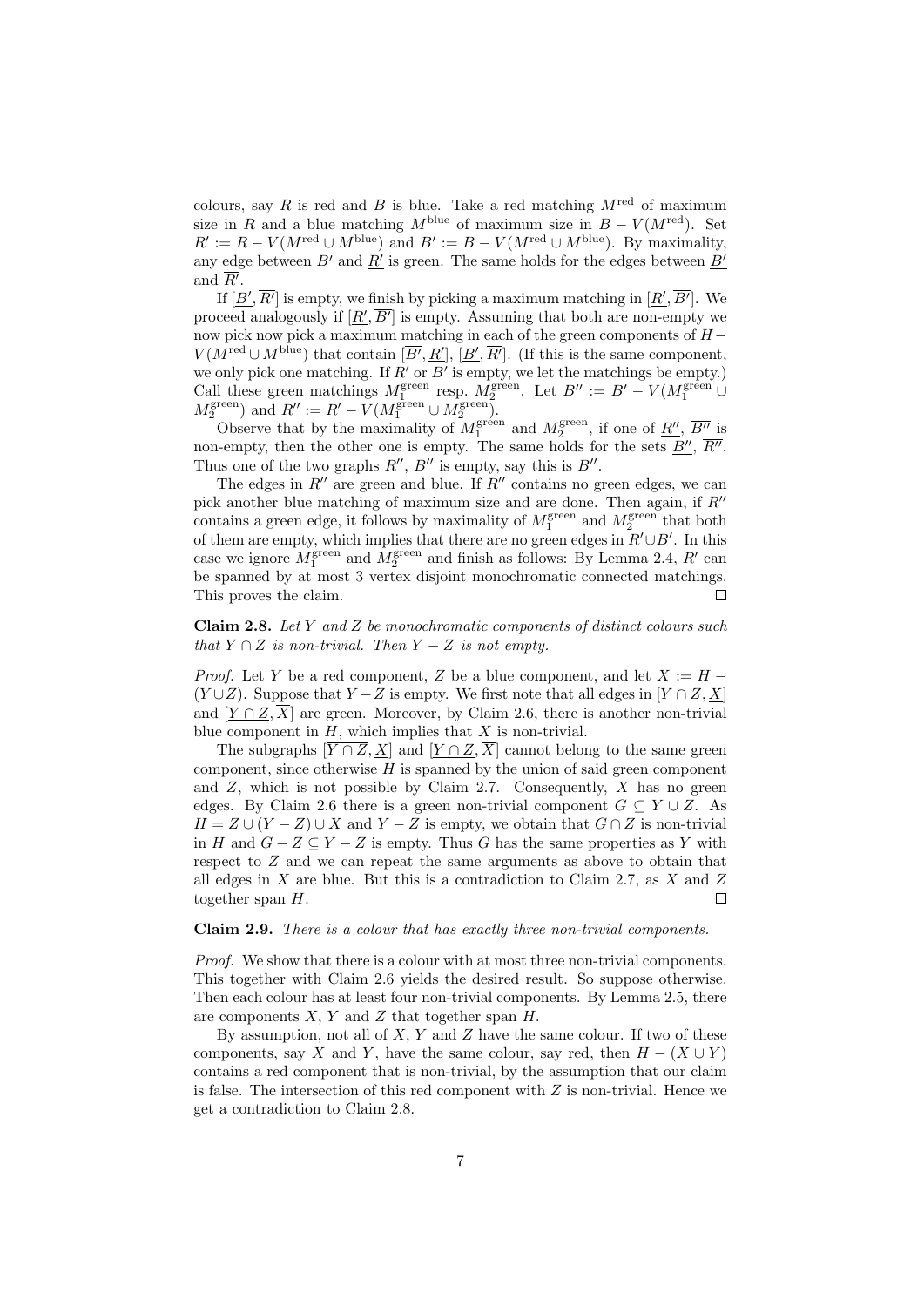So assume  $X$  is red,  $Y$  is blue and  $Z$  is green. We claim that (after possibly swapping top and bottom parts)

$$
(Y \cap Z) - X \text{ is empty.} \tag{1}
$$

Indeed, otherwise  $(Y \cap Z) - X$  is non-trivial. Then, as  $[\underline{X},(\overline{Y \cap Z}) - \overline{X}]$  is nontrivial and its edges are green and blue, we get  $X \subseteq Y \cup Z$  since every vertex in X sees a vertex in  $\overline{Y \cap Z}$ . In the same way we obtain  $\overline{X} \subseteq Y \cup Z$ . Thus  $Z \cup Y$ is spanning, which is not possible by Claim 2.7. This proves (1).

By assumption,  $H - X$  contains three non-trivial red components  $R_1, R_2$ and  $R_3$ , say. For  $i \neq j$ ,  $\overline{R_i \cap (Y - Z)}$ ,  $R_j \cap (Z - Y)$ ] has no red, blue or green edges and thus is trivial. So for at most one  $i \in \{1,2,3\}$  the subgraph  $R_i \cap$  $[\overline{Y-Z}, \underline{Z-Y}]$  is non-trivial. The same holds for  $[R_i \cap (Y-Z), R_j \cap (Z-Y)].$ Consequently, and by the pigeonhole principle, we can assume that,

$$
R_1 \cap [\overline{Y - Z}, \underline{Z - Y}] \text{ and } R_1 \cap [\underline{Y - Z}, \overline{Z - Y}] \text{ are both trivial.}
$$
 (2)

As  $R_1$  is non-trivial, we can suppose that without loss of generality  $R_1 \cap Y$  is non-trivial. Thus, by (1)  $R_1 \cap (Y - Z)$  is non-empty. Hence, by (2) we get:

$$
|\overline{R_1} \cap \overline{Z - Y}| = 0. \tag{3}
$$

Moreover, Claim 2.8 (applied to  $R_1$  and Y) implies that  $R_1$  has at least one vertex in  $Z - Y$  or  $Z - Y$ . By (3) we have the latter case and hence

$$
\underline{R_1 \cap (Z - Y)} \text{ and } \underline{R_1 \cap (Y - Z)} \text{ are each non-empty.} \tag{4}
$$

The fact that  $[\overline{Y-(X\cup Z)}, R_1\cap (Z-Y)]$  and  $[\overline{Z-(X\cup Y)}, R_1\cap (Y-Z)]$  only have red edges, together with  $(2)$  and  $(4)$ , yields that

$$
\overline{Y - (X \cup Z)}
$$
 and  $\overline{Z - (X \cup Y)}$  are each empty (5)

Now by (5) (and by the existence of  $R_1, R_2, R_3$ ), we know that  $\overline{(Y \cap Z) - X}$ is non-empty. So each vertex of X has a neighbour in  $\overline{(Y \cap Z) - X}$  and hence  $\underline{X} \subseteq \underline{Y \cup Z}$ . Since, by Claim 2.7, H is not spanned by  $Y \cup Z$ , we have that  $X - (Y \cup Z)$  is non-empty. This and (4) imply that  $[X - (Y \cup Z), Y - (X \cup Z)]$ and  $[\overline{X-(Y\cup Z)},Z-(X\cup Y)]$  are non-trivial each. As the edges of these subgraphs are green and blue respectively, there are green and blue components G and B such that  $H - X - [(G \cap Y) \cup (B \cap Z)]$  is empty.

Now let G' be another non-trivial green component. Then  $G'-X$  is empty, while  $G' \cap X$  is non-empty. By (5) it follows that  $G' - X$  is empty, while  $G' \cap X$ is non-empty. This is not possible by Claim 2.8 and completes the proof.  $\Box$ 

Using Claim 2.9 we assume from now on that without loss of generality, colour red has exactly three non-trivial components  $R_1$ ,  $R_2$  and  $R_3$ . For  $i =$ 1, 2, 3, let  $M_i$  be a red matching of maximum size in  $R_i$ .

The remaining graph  $Y := H - M_1 - M_2 - M_3$  has no red edges. If Y is trivial, then as  $|\overline{Y}| = |\underline{Y}|$ , the graph Y is empty, and so we are done. If Y can be spanned by two disjoint monochromatic connected matchings, we are also done, since in that case, we found five matchings which together span H. So we can assume that the colouring of  $Y$  is split, by Lemma 2.4 and as the edges of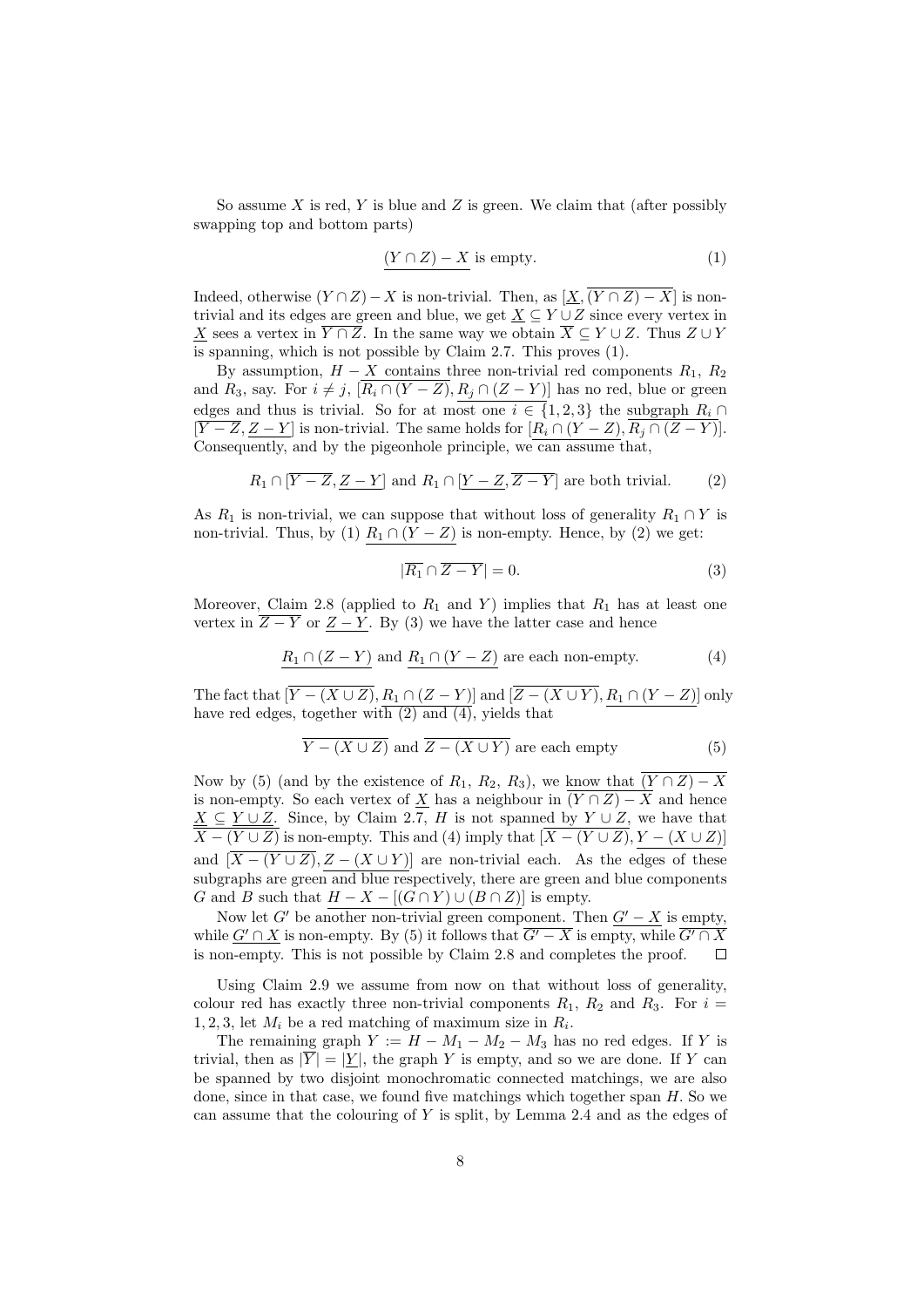

Figure 1: The structure of the colouring before Claim 2.10

Y are green and blue. We denote the blue and green components of Y by  $B'_1$ ,  $B'_2$ , respectively  $G'_1$ ,  $G'_2$ , where  $\overline{B'_1} = \overline{G'_1}$ ,  $\overline{B'_2} = \overline{G'_2}$ ,  $\underline{B'_1} = \underline{G'_2}$ , and  $\underline{B'_2} = \underline{G'_1}$ . Note that the subgraph

$$
B'_1 \cup B'_2 \cup M_1 \cup M_2 \cup M_3 \text{ is spanning in } H. \tag{6}
$$

By Lemma 2.4, Y can be spanned by two blue matchings  $M_4 \subseteq B'_1$ ,  $M_5 \subseteq B'_2$ and an additional green matching. If any of the matchings  $M_i$  is trivial, we can ignore it and still have a sufficiently large cover of  $H$ . Thus we get that

$$
B'_1, B'_2, G'_1, G'_2, M_1, M_2,
$$
 and  $M_3$  are non-trivial. (7)

Moreover, let  $B_1$  and  $B_2$  be the blue components in H that contain  $B_1'$  and  $B'_{2}$ , respectively. We define  $G_{1}$  and  $G_{2}$  analogously. If  $B_{1} = B_{2}$ , we are done as  $M_4 \cup M_5$  is a connected matching. This and symmetry imply

$$
B_1 \neq B_2 \text{ and } G_1 \neq G_2. \tag{8}
$$

The colouring so far is shown in Figure 1.

**Claim 2.10.** For each  $i = 1, 2, 3$  we have that

- (a) if  $|\overline{M_i} \setminus \overline{G_1 \cup G_2}| > 0$ , then  $B'_1 \subseteq \underline{R_i}$  or  $B'_2 \subseteq \underline{R_i}$ ; • if  $|\overline{M_i} \setminus \overline{B_1 \cup B_2}| > 0$ , then  $\underline{G'_1} \subseteq \underline{R_i}$  or  $\underline{G'_2} \subseteq \underline{R_i}$ ;
- (b) if  $|\underline{M_i} \setminus \underline{G_1 \cup G_2}| > 0$ , then  $\overline{B'_1} \subseteq \overline{R_i}$  or  $\overline{B'_2} \subseteq \overline{R_i}$ ;
	- if  $|\underline{M_i} \setminus \underline{B_1 \cup B_2}| > 0$ , then  $\overline{G'_1} \subseteq \overline{R_i}$  or  $\overline{G'_2} \subseteq \overline{R_i}$ ;

(c) 
$$
\bullet
$$
 if  $|\overline{M_i} \setminus \overline{G_1 \cup G_2 \cup B_1 \cup B_2}| > 0$ , then  $\underline{B'_1 \cup B'_2} = \underline{G'_1 \cup G'_2} \subseteq \underline{R_i}$ ;  
 $\bullet$  if  $|\underline{M_i} \setminus \underline{G_1 \cup G_2 \cup B_1 \cup B_2}| > 0$ , then  $\overline{B'_1 \cup B'_2} = \overline{G'_1 \cup G'_2} \subseteq \overline{R_i}$ .

*Proof.* For the first part of (a), assume  $|\overline{M_1} \setminus \overline{G_1 \cup G_2}| > 0$ . Note that there is no green edge between  $\overline{M_1} \setminus \overline{G_1 \cup G_2}$  and  $G'_1$ . First assume that  $\overline{M_1 \cap B_1} \setminus \overline{G_1 \cup G_2}$ is non-empty. Then, by (8), any edge between  $\overline{M_1 \cap B_1} \setminus \overline{G_1 \cup G_2}$  and  $B_2' =$  $G_1'$  is red. So, by (7) the result follows. So we can assume that this is not true. Similarly the result holds if  $|\overline{M_1 \cap B_2} \setminus \overline{G_1 \cup G_2}| > 0$ . Therefore we can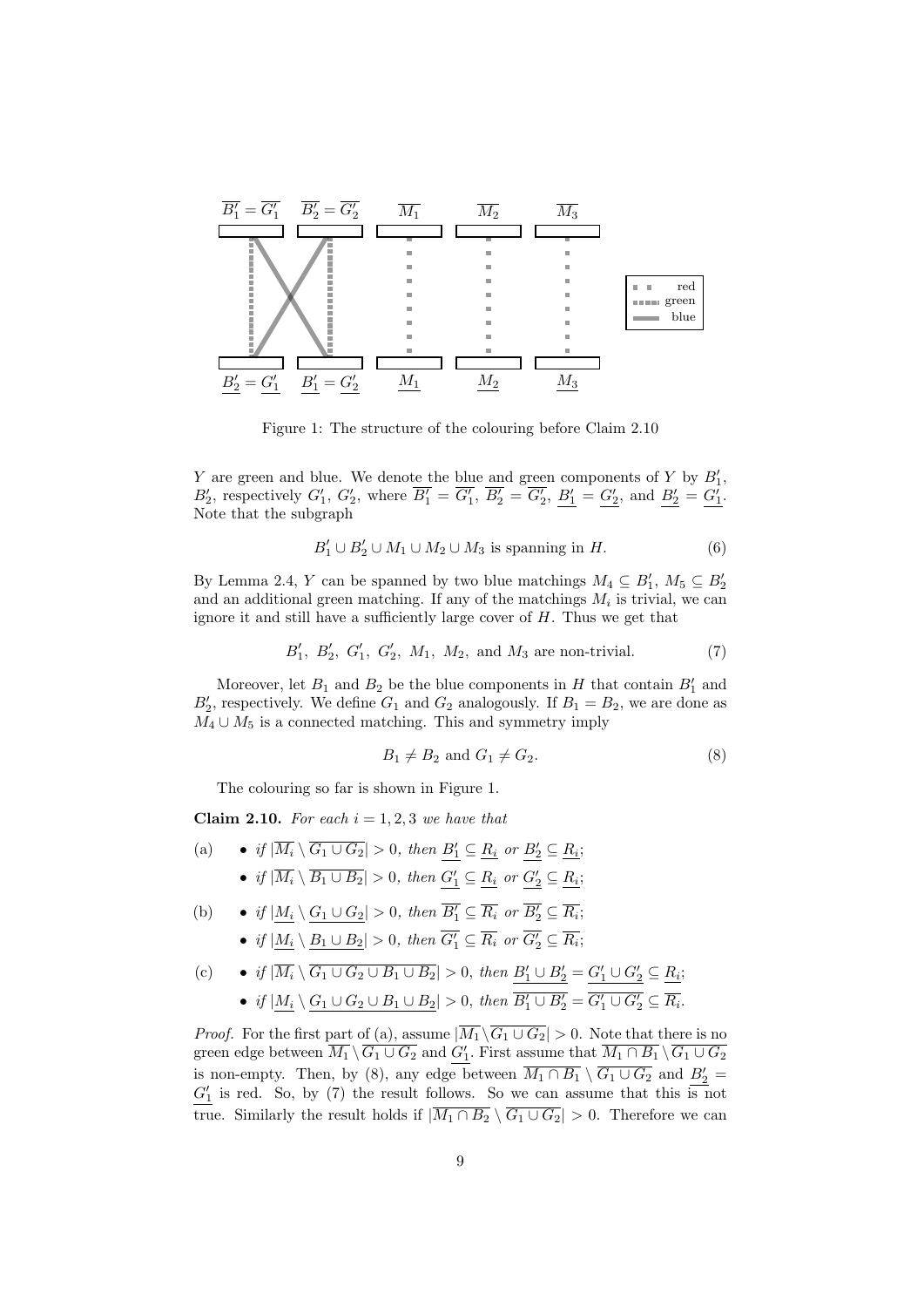assume that  $\overline{M_1} \setminus \overline{B_1 \cup B_2 \cup G_1 \cup G_2}$  is non-empty. In this case, since all edges between  $\overline{M_1} \setminus \overline{G_1 \cup G_2 \cup B_1 \cup B_2}$  and  $B'_1$  are red, the result follows again by (7). Statement (b) and the second part of  $\overline{(a)}$  follow similarly.

For the first part of (c), note that any edge between  $\overline{M_i} \setminus \overline{G_1 \cup G_2 \cup B_1 \cup B_2}$ and  $B'_1 \cup B'_2 = G'_1 \cup G'_2$  has to be red and use (7). The second part of (c) is analogous.

By Claim 2.6 there are green and blue non-trivial components  $G_3 \neq G_1, G_2$ and  $B_3 \neq B_1, B_2$  in H.

**Claim 2.11.** *It holds that*  $|V(G_3 \cap B_3 \cap (M_1 \cup M_2 \cup M_3))| > 0$ .

Proof. Assume otherwise. That is, assume

$$
|V(G_3 \cap B_3 \cap (M_1 \cup M_2 \cup M_3))| = 0.
$$

The components  $B_3$  and  $G_3$  do not meet with  $B'_1 \cup B'_2 = G'_1 \cup G'_2$  and by (6), there are no vertices outside of  $B'_1 \cup B'_2 \cup M_1 \cup M_2 \cup M_3$ . We conclude that  $B_3 \cap (M_1 \cup M_2 \cup M_3)$  and  $G_3 \cap (M_1 \cup M_2 \cup M_3)$  are each non-trivial. Hence there are indices  $i, i', j, j'$  such that there is a blue non-trivial subgraph  $B'_3 \subseteq B_3$  and a green non-trivial subgraph  $G'_3 \subseteq G_3$  such that  $\overline{B'_3} \subseteq \overline{M_i}$  and  $\underline{B'_3} \subseteq \underline{M_{i'}}$ , and  $\overline{G'_3} \subseteq \overline{M}_j$  and  $\underline{G'_3} \subseteq M_{j'}$ . Actually, we can choose these indices such that  $i \neq i'$ and  $j \neq j'$ . Since if  $i = i'$ , say, Claim 2.8 yields that  $(B_3 \cap H) \setminus M_i$  is not empty and therefore, by (6), there is some index  $k \neq i$  such that  $B_3 \cap M_k$  is not empty, which allows us to swap  $i'$  for  $k$ .

For an index  $k \neq i$ , the edges between  $B'_3 \subseteq \overline{R_1} \text{cap} M_i$  and  $G'_3 \cap M_k$  are blue and green. As by our initial assumption  $|V(G_3 \cap B_3 \cap (M_1 \cup \overline{M_2 \cup M_3}))|=0$ , this implies that  $|G_3 \cap M_k| = 0$ . In the same way we obtain that  $|\overline{G_3 \cap M_k}| = 0$ for  $k \neq i'$  or  $|\overline{B'_3 \cap M_i}| = 0$ , but the latter cannot happen by the choice of  $B'_3$ . Hence we have  $i = j'$  and  $i' = j$ ; in other words,

$$
|\underline{M_i\cap G_3}|>0, \ |\overline{M_j\cap G_3}|>0, \ |\overline{M_i\cap B_3}|>0 \text{ and } |\underline{M_j\cap B_3}|>0.
$$

So by Claim 2.10 (a) and (b), either we have  $B'_1 \subseteq R_i$  and  $B'_2 \subseteq R_j$ , or we have  $G'_1 \subseteq R_i$  and  $G'_2 \subseteq R_j$ . Indeed, the fact that  $|\underline{M_i \cap G_3}| > 0$  together with Claim 2.10 (b) implies that one of  $\overline{B'_1} = \overline{G'_1} \subseteq \overline{R_i}$ ,  $\overline{B'_2} = \overline{G'_2} \subseteq \overline{R_i}$  holds. Without loss of generality, we assume the latter. Next, as  $|M_i \cap B_3| > 0$ , Claim 2.10 (a) implies that  $G_1' = B_2' \subseteq \underline{R_i}$  or  $G_2' = B_1' \subseteq \underline{R_i}$ . Without loss of generality, we assume the former. We repeat the same with index  $j$ , and since we already know that  $B'_2 \subseteq R_i$ , the output of Claim 2.10 has to be  $B'_1 = G'_2 \subseteq R_j$  for  $|\overline{M_j \cap G_3}| > 0$  and  $\overline{B'_1} = \overline{G'_1} \subseteq \overline{R_j}$  for  $|M_j \cap B_3| > 0$ . For the remainder, let us assume that  $B'_1 \subseteq R_i$  and  $B'_2 \subseteq R_j$ .

Then  $G'_1 \cap R_k = \emptyset = G'_2 \cap R_k$ , where k is the third index, which together with Claim 2.10 (a) and (b), gives that  $|R_k \cap (G_3 \cup B_3)| = 0$ . The edges between  $\underline{B'_2} = \underline{G'_1} \subseteq G_1 \cap R_j$  and  $\overline{B'_3} \cap R_i$  have to be green, which implies  $\overline{B'_3} \subseteq \overline{G_1}$ . As any edge between  $\overline{B'_3}$  and  $\underline{R_k - B_3}$  has to be green this implies  $|\underline{R_k \cap G_1}| > 0$ since  $R_k$  is non-trivial and  $|R_k \cap B_3| = 0$ . This also implies that  $|R_k - G_1| = 0$ .

By repeating the same argument with  $\overline{B'_1} = \overline{G'_1} \subseteq \overline{G_1}$  and  $\underline{B'_3}$ , it follows that  $|\overline{R_k \cap G_1}| > 0$  and  $|\overline{R_k - G_1}| = 0$ . So  $R_k \cap G_1$  is non-trivial and  $R_k - G_1$  is empty, a contradiction to Claim 2.8.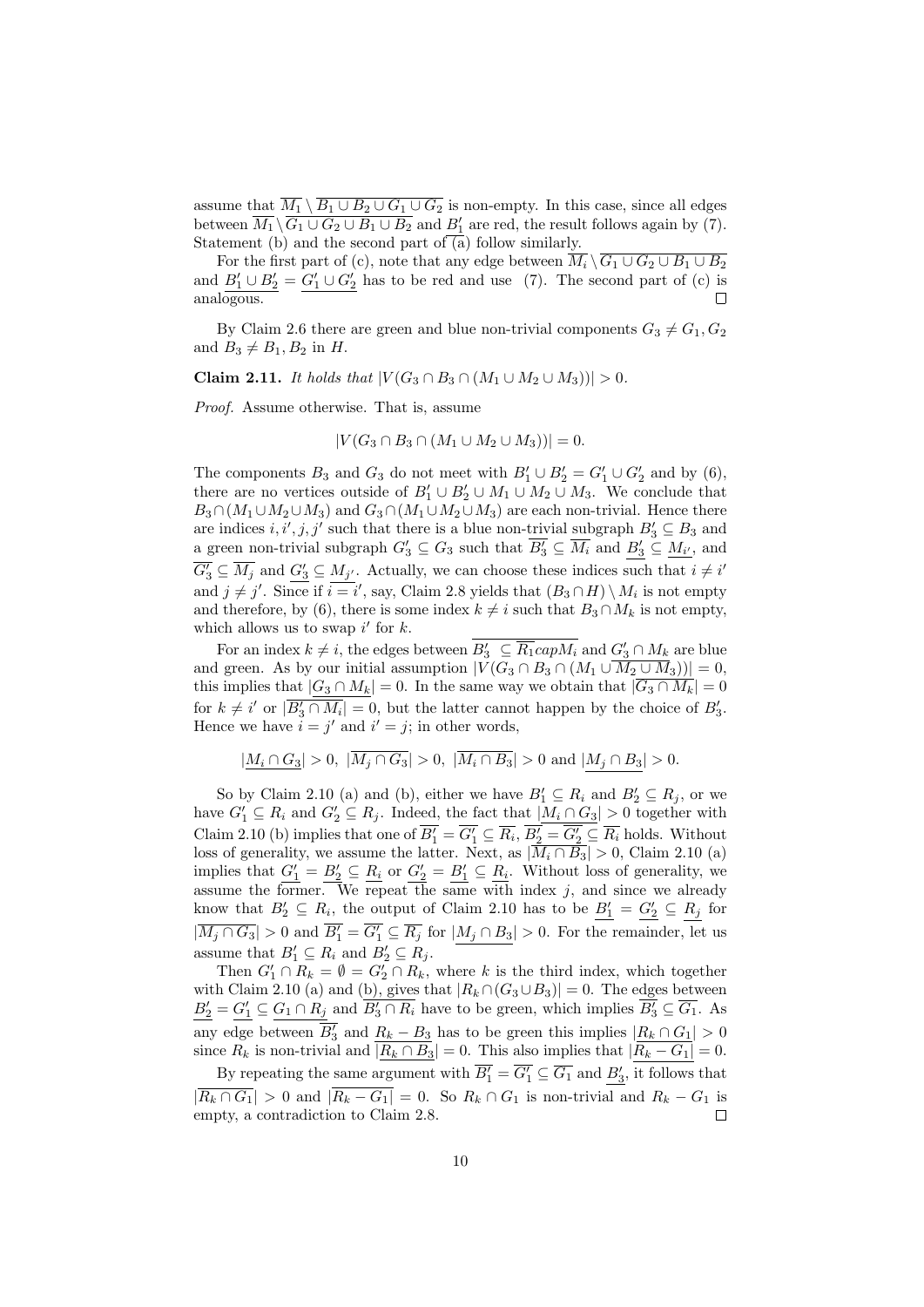

Figure 2: The structure of the colouring after (13).

Claim 2.11 and the symmetry between the  $M_i$  in both biparts allow us to assume that without loss of generality

$$
|\overline{M_3 \cap G_3 \cap B_3}| > 0. \tag{9}
$$

This implies  $|\overline{M_3} \setminus \overline{G_1 \cup G_2 \cup B_1 \cup B_2}| > 0$  and thus by Claim 2.10(c) with  $i = 3$ we obtain

$$
\underline{B'_1 \cup B'_2} = \underline{G'_1 \cup G'_2} \subseteq \underline{R_3}.\tag{10}
$$

This implies that  $(\underline{R_1 \cup R_2}) \cap (G'_1 \cup G'_2) = \emptyset$ . Since the edges between  $\overline{M_3 \cap G_3 \cap B_3}$ and  $\underline{R_1 \cup R_2}$  are coloured green and blue, we have by (9) that

$$
\underline{M_1 \cup M_2} \subseteq \underline{R_1 \cup R_2} \subseteq \underline{G_3 \cup B_3}.\tag{11}
$$

So, by (7) and Claim 2.10(b) with  $i = 1$ , we can assume that without loss of generality

$$
\overline{B'_1} = \overline{G'_1} \subseteq \overline{R_1} \tag{12}
$$

and hence by (7) and Claim 2.10(b) with  $i = 2$  it follows that

$$
\overline{B_2'} = \overline{G_2'} \subseteq \overline{R_2}.
$$
\n(13)

The structure of the colouring so far is sketched in Figure 2. The assertions (12) and (13) imply that  $\overline{R_3} \cap \overline{G'_1 \cup G'_2} = \emptyset$ . Suppose that there is an  $x \in \overline{R_1 \cup R_2} \setminus \overline{R_2}$  $\overline{G_1 \cup G_2 \cup B_1 \cup B_2}$ . By (10), the edges between x and  $G'_1 \cup G'_2 = B'_1 \cup B'_2$  are not red, and neither green or blue by choice of x. As  $G'_1$  and  $\overline{G'_2}$  are both non-trivial in  $H$  by  $(7)$  and  $H$  is complete, we obtain a contradiction. Hence

$$
\overline{M_1 \cup M_2} \setminus \overline{G_1 \cup G_2 \cup B_1 \cup B_2} = \emptyset. \tag{14}
$$

In the same fashion, suppose there is an  $x \in (M_3 \setminus G_1 \cup G_2) \cup (M_3 \setminus B_1 \cup B_2)$ . By (12) and (13), the edges between x and  $\overline{B'_1} = \overline{G'_1}$  respectively  $\overline{B'_2} = \overline{G'_2}$  are neither green nor blue by choice of  $x$ . Again, using  $(7)$  and the completeness of H, we obtain a contradiction as

$$
\underline{M_3} \setminus \underline{G_1 \cup G_2} = \underline{M_3} \setminus \underline{B_1 \cup B_2} = \emptyset. \tag{15}
$$

Finally, suppose there is an  $x \in \overline{B_3 \cup G_3} \cap \overline{M_1 \cup M_2}$ . By (7), x sees vertices in  $M_3$ . This, however, contradicts  $(15)$  and thus

$$
\overline{B_3 \cup G_3} \cap \overline{M_1 \cup M_2} = \emptyset. \tag{16}
$$

Next, we restore the symmetry between the colours.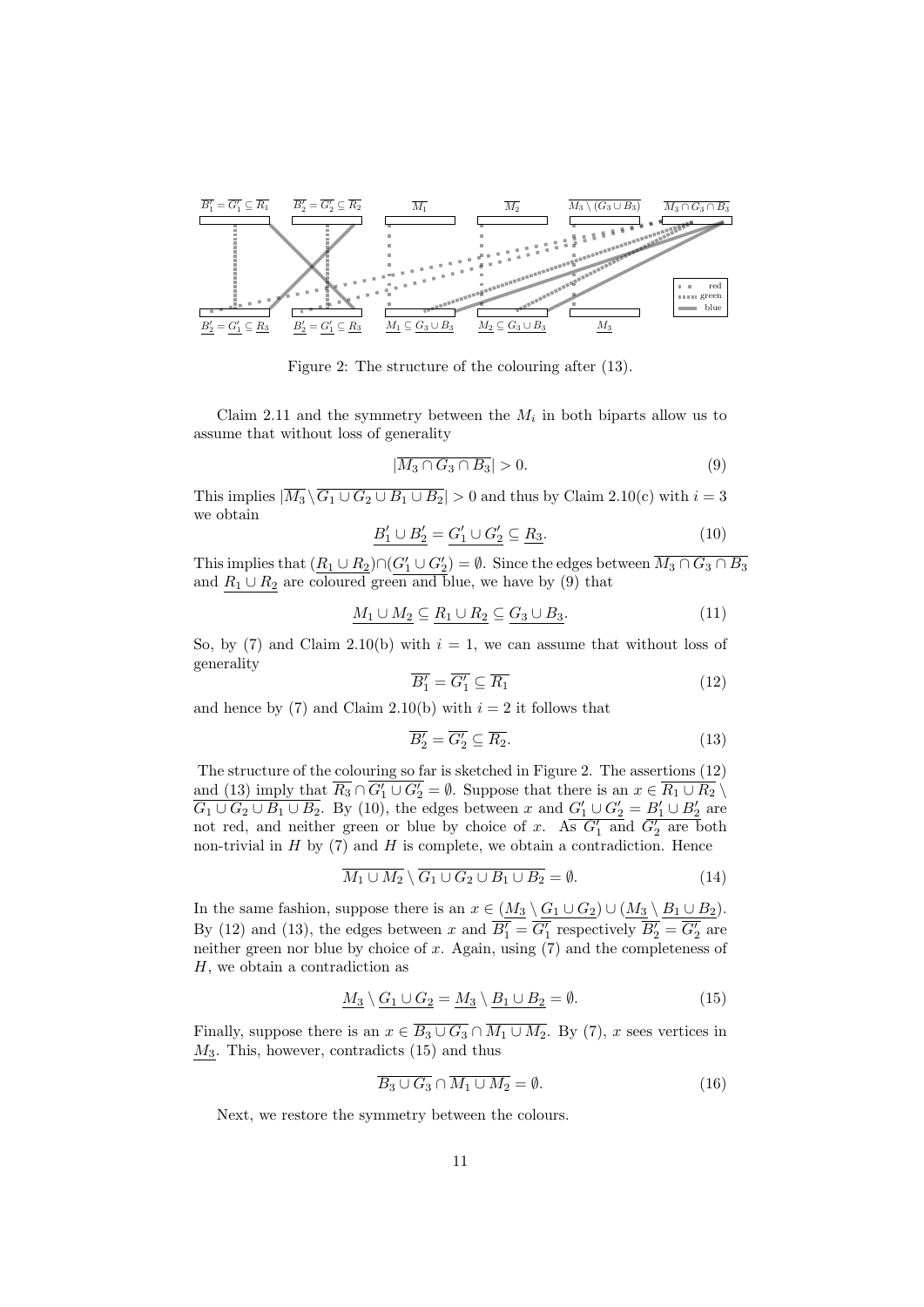#### Claim 2.12. Each colour has exactly three components.

*Proof.* We already know that  $R_1$ ,  $R_2$  and  $R_3$  are the only red components in  $H$ . Suppose there is a (possibly trivial) green component  $G_4$  distinct from  $G_1, G_2$ and  $G_3$ . Assume first that  $\underline{G_4} \neq \emptyset$ . Note that any edge between  $\underline{G_4}$  and  $\overline{G'_1 \cup G'_2}$ is red or blue. By (8), no vertex of  $\underline{G_4}$  can send blue edges to both  $\overline{G'_1}$  and  $\overline{G'_2}$ . Moreover, by (12) and (13), no vertex of  $\underline{G_4}$  can send red edges to both  $\overline{G'_1}$  and  $\overline{G_2'}$ . Since H is complete and  $\overline{G_1'} = \overline{B_1'}$  and  $\overline{G_2'} = \overline{B_2'}$  are non-trivial, we derive  $G_4 \subseteq R_1 \cup R_2 \cap B_1 \cup B_2$ . But this contradicts (9), because H is complete.

Now let us assume that  $G_4 = \emptyset$ , and so,  $\overline{G_4} \neq \emptyset$ . In other words,  $G_4$  consists of a single vertex with no incident green edges. Suppose that  $\overline{G_4} \cap \overline{M_3} = \emptyset$ . So by (7) and (10), the edges between  $\overline{G_4}$  and  $G'_1 \cup G'_2$  are blue, which contradicts that  $B'_1$  and  $B'_2$  lie in distinct blue components, as asserted by (8). Therefore  $\overline{G_4} \subseteq \overline{M_3}$ . As  $\underline{G_4} = \emptyset$ , all edges between  $\overline{G_4}$  and  $\underline{M_1 \cup M_2}$  are blue. By (15) and (16),  $B_3 \subseteq [M_1 \cup M_2, \overline{M_3}]$ . Since H is complete and  $B_3$  is non-trivial, we obtain that  $G_4 \subseteq B_3$ . We also have that  $G_3 \subseteq [M_1 \cup M_2, M_3]$  by (15) and (16). Since  $G_3$  is non-trivial it follows that,  $G_3 \cap M_1 \cup M_2$  is non-empty. Since the edges between  $\overline{G_4}$  and  $G_3$  are blue, we obtain that  $M_1 \cup M_2 \cap G_3 \cap B_3 \neq \emptyset$ . But this represents a contradiction to (12) or (13), since there is no colour left for the edges between  $\underline{G_3 \cap B_3}$  and  $\overline{B'_1 \cup B'_2}$ . Since a fourth blue component would behave the same way as  $G_4$ , this finishes the proof of the claim.  $\Box$ 

By (10) it follows that  $R_i = M_i$  for  $i = 1, 2$ . In the same way (12) and (13) imply that

$$
\overline{R_3} = \overline{M_3}.\tag{17}
$$

For  $1 \le i, j, k \le 3$  we denote  $\overline{i|j|k} := \overline{R_i \cap G_j \cap B_k}$  and  $i|j|k := R_i \cap G_j \cap B_k$ . From  $(7)$ ,  $(9)$ ,  $(12)$  and  $(13)$  we obtain that

$$
|1|1|1|, |2|2|2|, |3|3|3| > 0.
$$
\n<sup>(18)</sup>

Note that by definition and completeness it follows that for all  $i, i', j, j', k, k'$ with  $i \neq i'$ ,  $j \neq j'$  and  $k \neq k'$  we have (modulo switching biparts)

if 
$$
|\overline{i|j|k}| > 0
$$
, then  $|i'|j'|k'| = 0$ . (19)

Let us show that  $i|j|k = \emptyset$ , unless  $i, j, k$  are pairwise different. Indeed, otherwise, if say  $1|1|k \neq \emptyset$  for  $k = 1, 2$  or 3, we obtain a contradiction to (19) as  $|\overline{2|2|2}|, |\overline{3|3|3}| > 0$  by (18).

Hence  $\underline{H}$  can be decomposed into sets  $i|j|k$ , where  $1 \leq i, j, k \leq 3$  are pairwise different. So we have:

$$
\underline{1|3|2} \cup \underline{1|2|3} \cup \underline{2|3|1} \cup \underline{2|1|3} \cup \underline{3|2|1} \cup \underline{3|1|2} = \underline{H}.
$$
 (20)

Claim 2.13. We have  $\overline{H} = \overline{1|1|1} \cup \overline{2|2|2} \cup \overline{3|3|3} \cup \overline{3|1|2} \cup \overline{3|2|1}$ .

*Proof.* First, we show there is no  $i|j|k \neq \emptyset$  such that exactly two of  $i, j, k$  are equal. If  $\overline{3|1|1} \neq \emptyset$ , say, then  $|1|2|3|, |1|3|2| = 0$  by (19). Together with (20), this implies that  $R_1$  is trivial, a contradiction. Second, note that (10) implies that  $\overline{3|1|2}$  and  $\overline{3|2|1}$  are non-empty. Again, by (19), it follows that  $i|j|k = \emptyset$ , if  $i \neq 3$  and  $3 \in \{j, k\}$ . This proves the claim.  $\Box$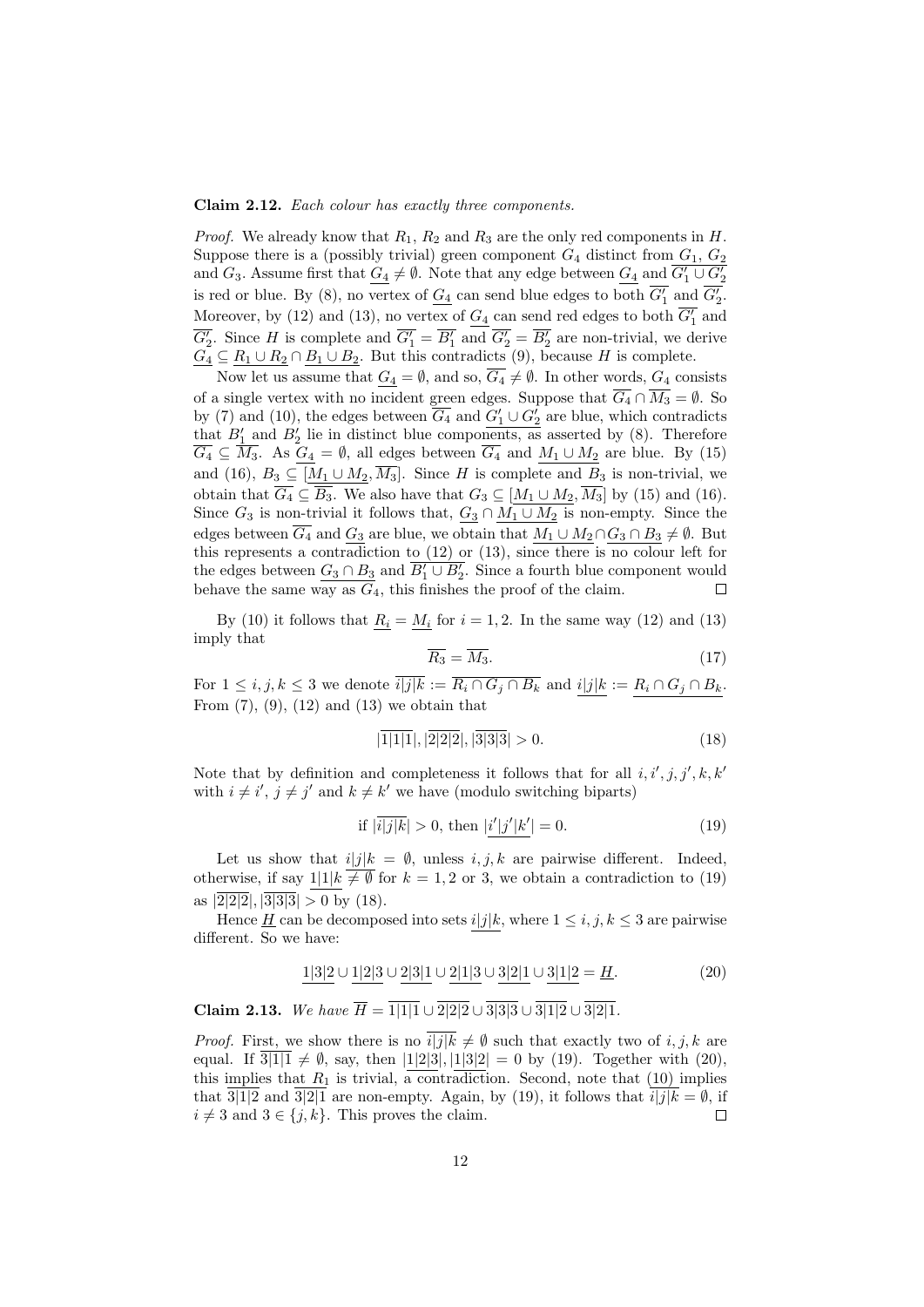

Figure 3: The colouring from the proof of Claim 2.14

Claim 2.14. We have  $\overline{H} = \overline{1|1|1} \cup \overline{2|2|2} \cup \overline{3|3|3}$ .

*Proof.* By the previous claim it remains to show that  $\overline{3|1|2} = \overline{3|2|1} = \emptyset$ . To this end, suppose that  $3|1|2 \neq \emptyset$  and thus  $|1|2|3|, |2|3|1| = 0$  by (19). If  $3|2|1 \neq \emptyset$ as well, then by (19) also  $|1|3|2| = 0$  which, by Claim 2.13 and (20) gives the contradiction that  $R_1 \subseteq \overline{1|1|1}$ , 1|2|3 ∪ 1|3|2| is trivial. So we have

$$
\overline{H} = \overline{1|1|1} \cup \overline{2|2|2} \cup \overline{3|3|3} \cup \overline{3|1|2},
$$

with  $\frac{3|1|2}{2} \neq \emptyset$ . This partition is shown in Figure 3.

Ignoring from now on the matchings  $M_1$  and  $M_2$ , we aim at covering H with  $M_3$  and four other matchings. To this end take a green matching  $M_1^{\text{green}}$  of  $\frac{1}{2}$  and four other matchings. To this end take a green matching  $M_1$  or maximum size in  $G_1 - M_3$  and next a blue matching  $M_2^{\text{blue}}$  of maximum size in  $B_2 - M_3 - M_1^{\text{green}}$ . Denote

- $\overline{i|j|k}' := \overline{i|j|k} \setminus \overline{M_3 \cup M_1^{\rm green} \cup M_2^{\rm blue}}$  and
- $i|j|k' := i|j|k \setminus M_3 \cup M_1^{\text{green}} \cup M_2^{\text{blue}}.$

We can assume that  $M_3 \cup M_1^{\text{green}} \cup M_2^{\text{blue}}$  is not spanning. Thus, as H is complete, the maximality of the matchings  $M_3$ ,  $M_1^{\text{green}}$  and  $M_2^{\text{blue}}$  implies that  $\overline{3|1|2}',$   $3|1|2'=\emptyset$ .

Moreover it follows that

- $|\overline{1|1|1}'| = 0$  or  $|2|1|3'| = 0$  by maximality of  $M_1^{\text{green}} \subseteq G_1$ ,
- $|\overline{2|2|2}'| = 0$  or  $|1|3|2'| = 0$  by maximality of  $M_2^{\text{blue}} \subseteq B_2$ ,
- $\frac{1}{3|3|3'} = \emptyset$  as  $\overline{R_3} = \overline{M_3}$  by (17).

If  $|\overline{1}| \overline{1}| \overline{1}| \overline{1}|$ ,  $|\overline{2}| \overline{2}| \overline{2}| = 0$ , then we have found three disjoint connected matchings that span H, contradicting our assumption. If  $|2|1|3'|, |1|3|2'| = 0$ , we take a green matching in  $G_2$  and a blue maximum matching in  $\overline{B_1}$ , among the yet unmatched vertices. After this step, there are no vertices of  $3|2|1'$  left uncovered and therefore all vertices of  $\underline{H}$  are covered. Thus, as H is balanced, we have found five disjoint monochromatic connected matchings which together span H.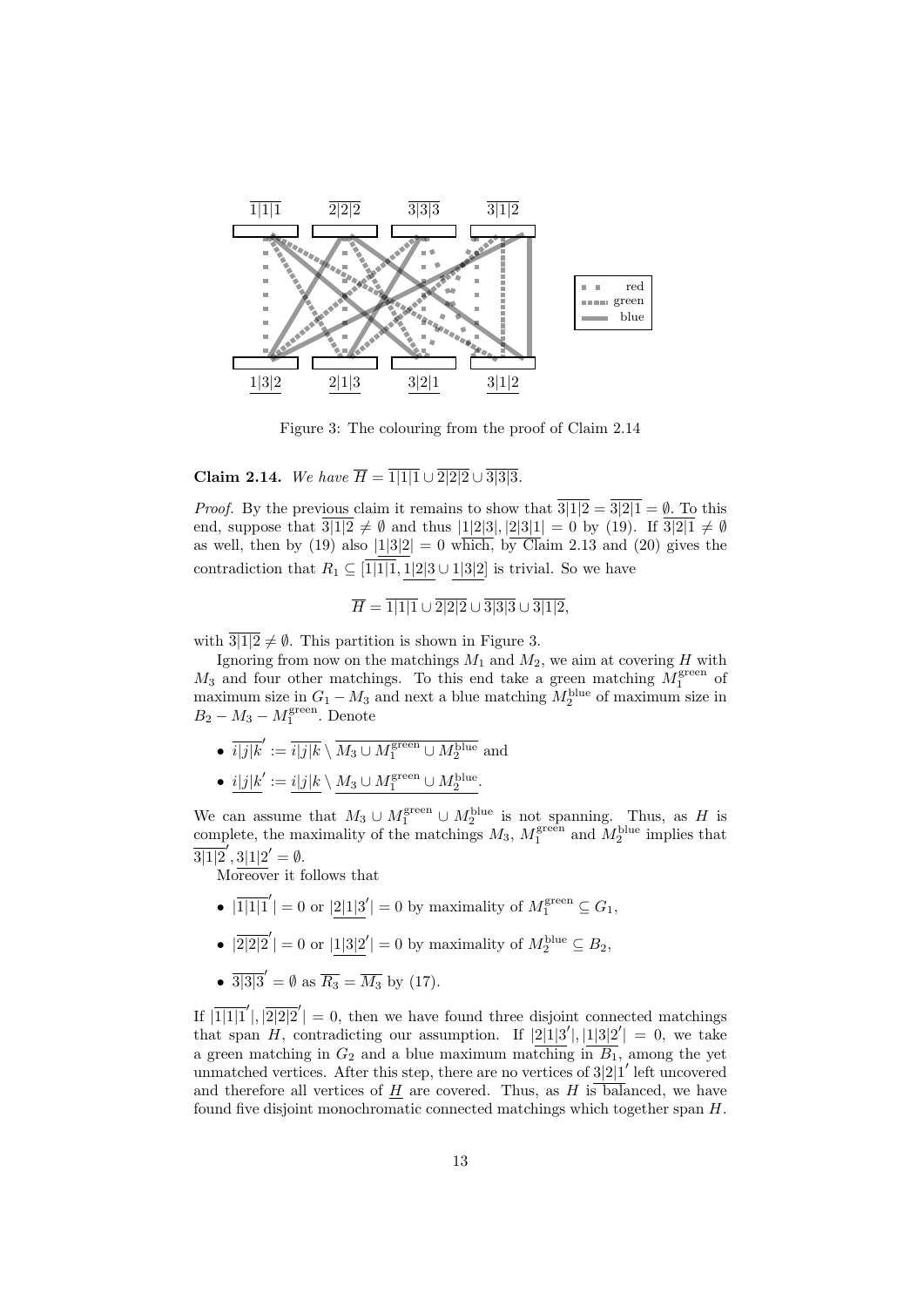

Figure 4: The partition of  $K_{n,n}$ .

So, either  $\sqrt{2|2|2}'$ ,  $\sqrt{2|1|3'|} = 0$ , or  $\sqrt{1|1|1'|}$ ,  $\sqrt{1|3|2'|} = 0$ . In either case we can find two disjoint monochromatic connected matchings that cover all vertices of the two other sets from the previous sentence and all vertices of  $3|2|1'$ . So we have five disjoint monochromatic connected matchings spanning  $H$ , a contradiction.  $\Box$ 

For ease of notation we set

 $X := |\overline{1|1|1}$ ,  $Y := |\overline{2|2|2}$ ,  $Z := |\overline{3|3|3}|\$  and  $A := |1|3|2$ ,  $B := |1|2|3$ ,  $C := |2|3|1$ ,  $D := |2|1|3$ ,  $E := |3|2|1$ ,  $F := |3|1|2$ .

By Claim 2.14 and (20) we have  $|\overline{H}| = X+Y+Z$  and  $|H| = A+B+C+D+E+F$ . Note that the edges between any upper and lower part are monochromatic (see Figure 4).

Also note that we reached complete symmetry between the colours and the indices of the components, so we will from now on again treat them as interchangeable.

Observe that for (at least) one index  $i \in \{1,2,3\}$  it holds that  $|R_i| \leq |R_i|$ . We shall call such an index i a weak index for the colour red. If furthermore  $|\overline{R_i}| < |R_i \cap B_j| = |R_i \cap G_k|$  and  $|\overline{R_i}| < |R_i \cap B_k| = |R_i \cap G_j|$ , where j, k are the other two indices from  $\{1, 2, 3\}$ , then we call i very weak for colour red. Analogously define (very) weak indices for colours blue and red.

Claim 2.15. If index  $i$  is weak for colour  $c$ , then

- (a) the indices in  $\{1,2,3\} \{i\}$  are not weak for colour c, and
- (b) index i is very weak for colour c.

*Proof.* Let us show this for  $i = 2$  and colour red (the other cases are analogous). By assumption,  $Y \leq C + D$ . Since  $X < A + B$  and  $Z < E + F$  cannot both hold, we can assume without loss of generality that  $Z \geq E + F$ . Now if  $X \leq A + B$ . then we pick maximal red matchings in  $\overline{1|1|1}$ , 1|3|2 ∪ 1|2|3|,  $\overline{2|2|2}$ , 2|3|1 ∪ 2|1|3| and [3|2|1∪3|1|2,  $\overline{3|3|3|}$ , thus covering all vertices of  $\overline{1|1|1} \cup \overline{2|2|2} \cup 3|2|1 \cup 3|1|2$ . To finish we cover all of the remaining vertices in  $\overline{3|3|3} \cup (H \setminus R_3)$  with a blue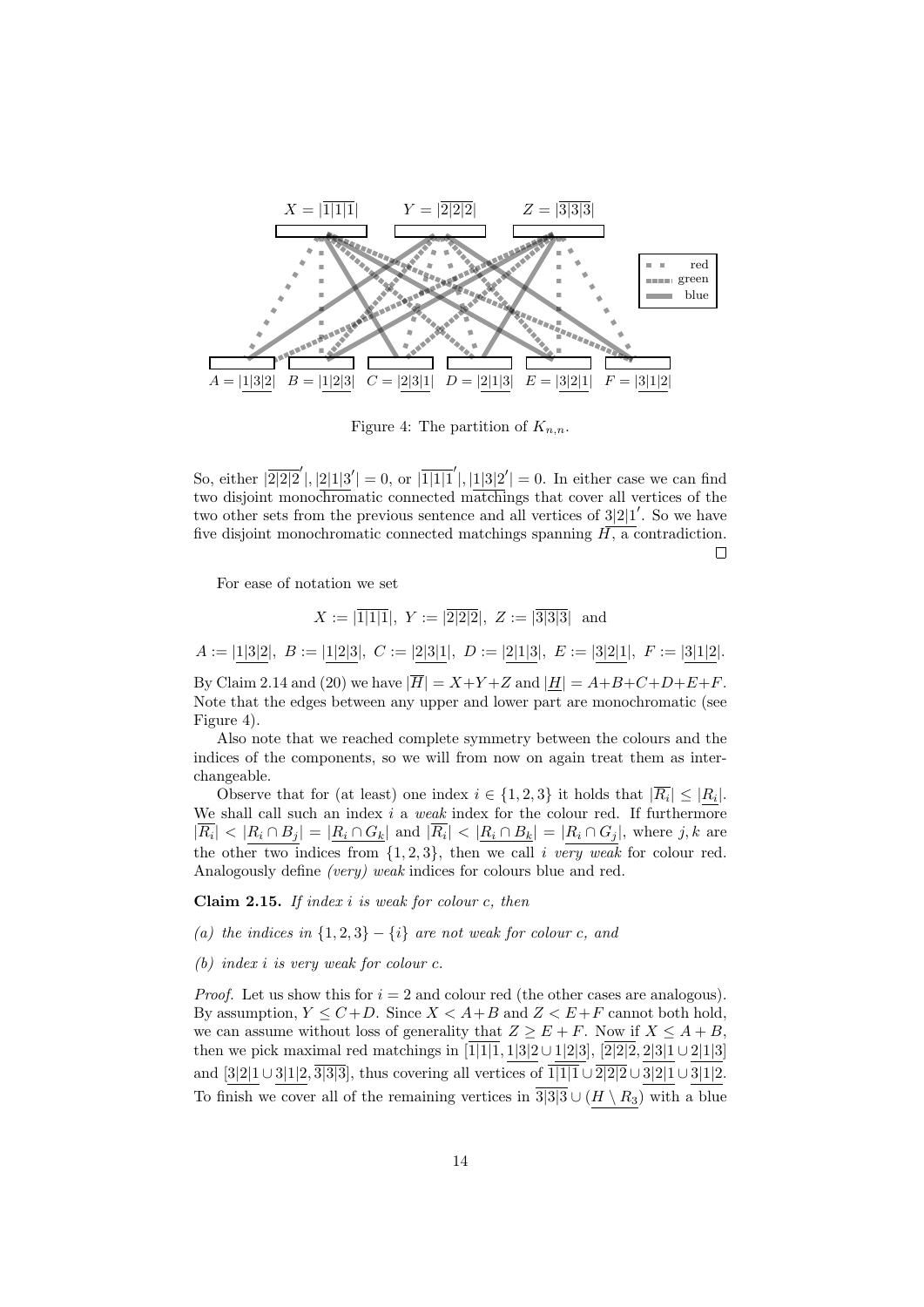and a green matching, a contradiction. Hence  $X > A + B$ . Using this fact,  $Z > E + F$  follows by symmetry. This proves (a).

In order to show (b), let us first prove that  $Y \leq C$ . We pick a maximal red matching in each of  $R_1$  and  $R_3$ , thus covering all vertices of  $R_1 \cup R_3$ . Now if  $Y \geq C$ , then all vertices of 2.3.1 are contained in a maximal red matching that also contains all vertices of  $\overline{2|2|2}$ . We cover all of the remaining vertices in  $\overline{R_1 \cup R_3}$  with a blue and a green matching, a contradiction. The fact that  $Y < D$  follows analogously. П

Suppose two of the three indices 1, 2, 3 are weak for different colours, say 1 is weak for red and 2 is weak for green. Then Claim 2.15(b) gives that  $X < A$ and  $Y \leq E$ . Thus we can match all vertices of 1|1|1 into 1|3|2 and all vertices of  $\overline{2|2|2}$  into  $3|2|1$  with two matchings, one red and one green, and cover all of the remaining vertices with three disjoint matchings, one from each of  $R_3, G_3$ ,  $B_3$ , a contradiction.

Hence, since each colour has a weak index, there is an index  $i$  that is weak for all three colours,  $i = 2$  say. We match all vertices of  $\overline{2|2|2}$  into  $3|1|2$  with a blue matching M. Let us from now work with the remaining set  $3|1|2' = 3|1|2 \setminus V(M)$ of cardinality  $F' = F - Y$ . Set  $n' = n - Y$ . (So instead of five we will have to find four monochromatic connected matchings covering all vertices of  $H - M$ .) Without loss of generality assume  $Z \geq X$ . Claim 2.15(a) gives that

> $X > A + B, C + E, D + F'$  and  $Z > A + C, B + D, E + F'$  $(21)$

Hence  $X > n'/3$ . So, one of the three sums  $A+C, B+D, E+F'$  has to be strictly smaller than X, say  $A + C < X$ . Consequently,  $Z = n' - X < B + D + E + F'$ .

If  $Z \geq D + E + F'$ , then we cover all vertices of  $R_3 - M$  with a red matching, and cover all vertices of the remains of  $\overline{3|3|3}$  with a blue matching that also covers all vertices of 2. (1) 2. Now all that is left on the top is  $\overline{1|1|1}$ , which we can match with a red and a blue matching into the remains of  $1|3|2 \cup 1|2|3 \cup 2|3|1$ . Thus we found four connected matchings that cover all vertices of  $\overline{H} - \overline{V(M)}$ , and are done.

So we may assume  $Z < D + E + F'$  and thus  $X > A + B + C$ . If  $X \leq$  $A + B + C + E$ , then we can proceed similarly as in the previous paragraph to find four matchings covering all vertices of H. Hence  $X > A + B + C + E$ , implying that  $Z < D + F'$ . But by (21) we have  $D + F' < X$  a contradiction to our assumption that  $X \leq Z$ . This finishes the proof of Lemma 1.2.

# 3 Covering almost all vertices with connected matchings

### 3.1 Preliminaries

The goal of this section is to prove a version of Lemma 1.2 for almost complete graphs. This result is given in Lemma 3.1.

Let  $G$  be a graph with biparts  $A$  and  $B$  and let  $H$  be a subgraph of  $G$ . We call H  $\gamma$ -dense in G if it has at least  $\gamma$ |A||B| edges. If  $H = G$ , we often simply say G is  $\gamma$ -dense. Let H be a subgraph of G. If H has biparts  $X \subseteq A$  and  $Y \subseteq B$  such that  $|X| > \gamma |A|$  and  $|Y| > \gamma |B|$ , then we call H  $\gamma$ -non-trivial (in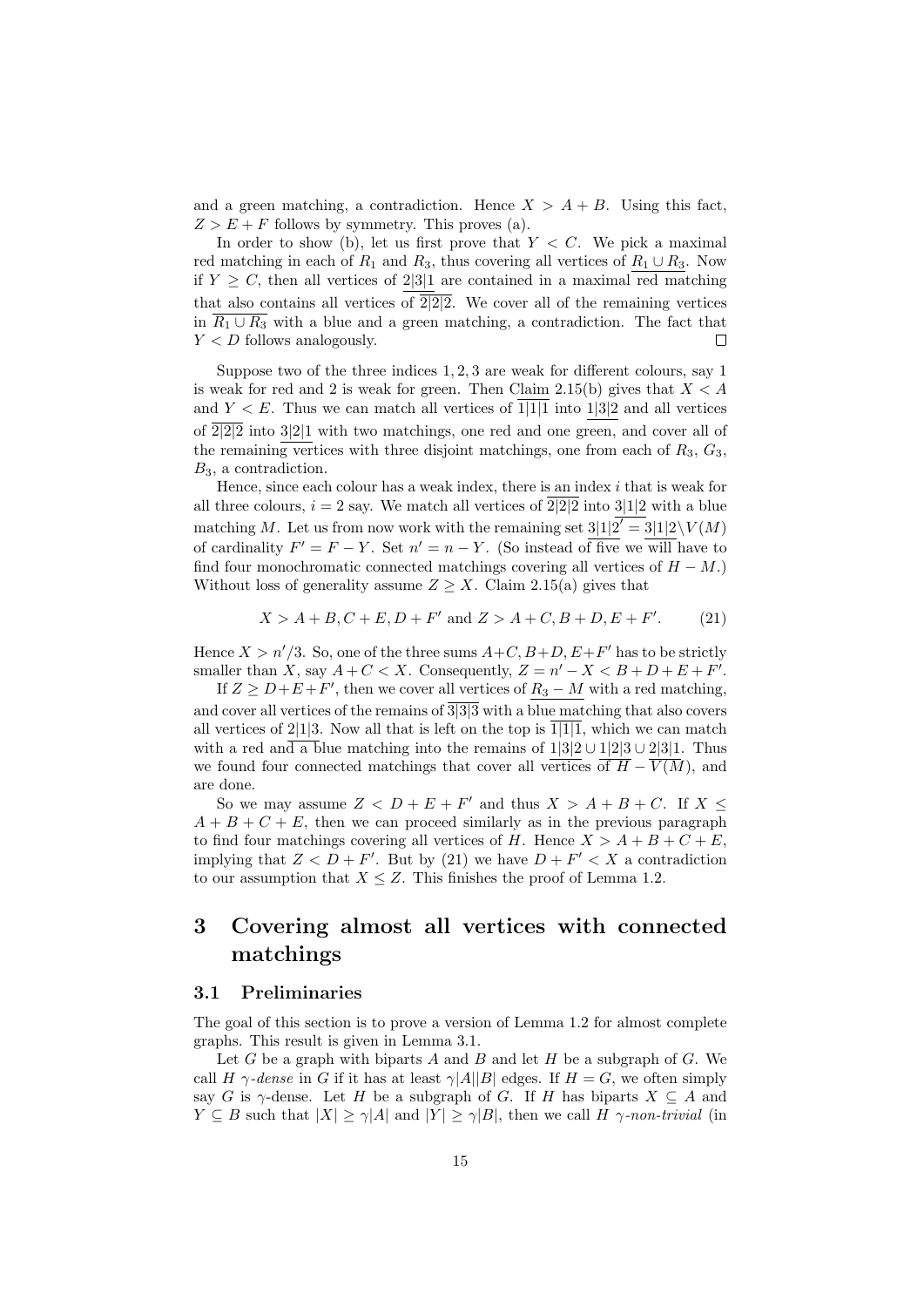G), or we say G is  $\gamma$ -spanned by H. Usually, we use the term  $\gamma$ -non-trivial when  $\gamma \approx 0$  and we use the term  $\gamma$ -spanned when  $\gamma \approx 1$ .

**Lemma 3.1.** There is an  $\epsilon_0 > 0$  such that for each  $0 < \epsilon \leq \epsilon_0$  there are  $n_0$  and  $\rho = \rho(\epsilon)$  such that for all  $n \geq n_0$  the following holds.

Every 3-edge-coloured balanced bipartite  $(1 - \epsilon)$ -dense graph of size  $2n$  is  $(1 - \rho)$ -spanned by at most five disjoint monochromatic connected matchings.

For the proof of Lemma 3.1 we need some more notation. Again, let G be a graph with biparts A and B and let H be a subgraph of G. We say H has  $\gamma$ -complete degree in G if  $\deg_H(y) > \gamma |A|$  for  $y \in B \cap V(H)$  and  $\deg_H(x) > \gamma |B|$ for  $x \in A \cap V(H)$ . Clearly, if H has  $\gamma$ -complete degree in G, then in particular, H is  $\gamma$ -dense in G.

The following lemmas are well-known and follow from standard averaging arguments.

**Lemma 3.2.** For  $\epsilon > 0$  let H be a  $(1 - \epsilon)$ -dense bipartite graph. Then H has a  $(1 - \sqrt{\epsilon})$ -spanning subgraph H' with  $(1 - 2\sqrt{\epsilon})$ -complete degree (in H).

**Lemma 3.3.** For  $1/4 > \epsilon > 0$  let H be a bipartite graph with biparts A, B, having (1− $\epsilon$ )-complete degree. Then any 2 $\epsilon$ -non-trivial subgraph of H is connected.

We omit the easy proofs of the next two lemmas.

**Lemma 3.4.** For  $\delta, \epsilon > 0$  let H be a  $(1 - \epsilon)$ -dense bipartite graph with a  $\delta$ subgraph H'. Then H' is  $(1 - \epsilon/\delta^2)$ -dense in H'.

**Lemma 3.5.** For  $\delta, \epsilon > 0$  let H be a bipartite graph of  $(1 - \epsilon)$ -complete degree and H' be a  $\delta$ -non-trivial subgraph. Then H' has  $(1 - \epsilon/\delta)$ -complete degree in itself.

The proof of the next lemma is given as a warm-up. In the remainder of this section H is a bipartite graph with biparts  $\overline{H}$  and  $\underline{H}$ .

**Lemma 3.6.** For  $1/5 > \epsilon > 0$  let H be a 2-edge-coloured bipartite graph of  $(1-\epsilon)$ -complete degree, with bipartition A, B. Then H has a  $((1-\epsilon)/2)$ -spanning monochromatic component.

*Proof.* Having  $(1 - \epsilon)$ -complete degree, H has a monochromatic component R with  $|\overline{R}| \geq (1-\epsilon)|\overline{H}|/2$ . If R is  $((1-\epsilon)/2)$ -spanning we are done. Otherwise the monochromatic subgraph  $[\overline{R}, H - R]$  is  $((1 - \epsilon)/2)$ -spanning, and it is connected by Lemma 3.3.  $\Box$ 

In order to formulate a dense version of Lemma 2.2 we need to define dense variants of V-colourings and split colourings. We say a colouring of  $E(H)$  in red and blue is an  $\epsilon$ -*V*-colouring if there are monochromatic components R and B of distinct colours such that

- 1. each of R and B is  $\epsilon$ -non-trivial in H;
- 2.  $R \cup B$  is  $(1 \epsilon)$ -spanning in H;
- 3.  $|V(\overline{R \cap B})| > (1 \epsilon)|V(\overline{H})|$  or  $|V(R \cap B)| > (1 \epsilon)|V(H)|$ .

A colouring of  $E(H)$  in red and blue is  $\epsilon$ -split, if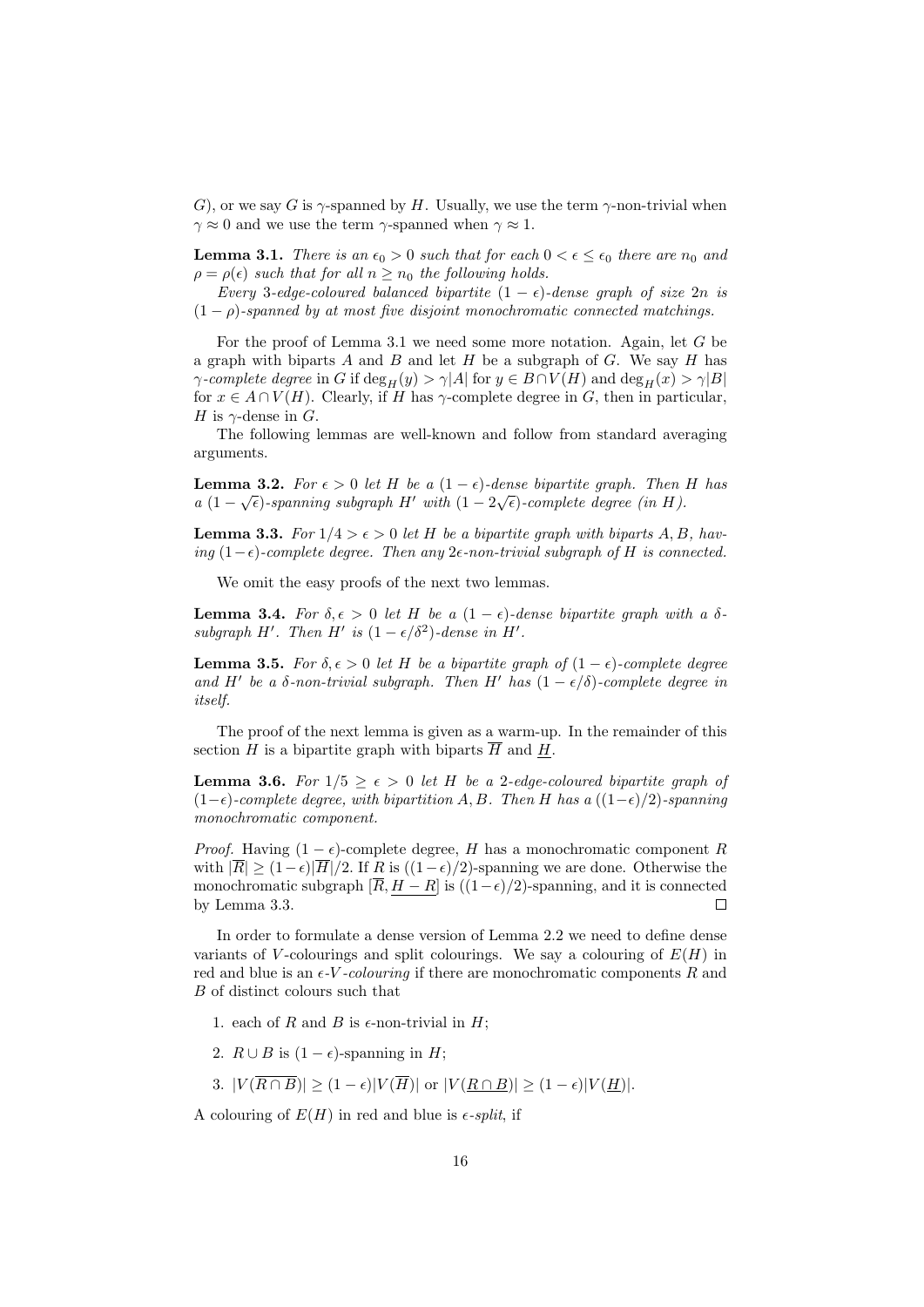- 1. all monochromatic components are  $\epsilon$ -non-trivial;
- 2. each colour has exactly two monochromatic components.

The following is a robust analogue of Lemma 2.2.

**Lemma 3.7.** Let  $\epsilon < 1/6$ . If the bipartite 2-edge-coloured graph H has  $(1 - \epsilon)$ complete degree, then one of the following holds:

- (a) There is a  $(1-3\epsilon)$ -spanning monochromatic component,
- (b) H has a  $3\epsilon$ -V-colouring, or
- (c) the edge-colouring is  $2\epsilon$ -split.

*Proof.* Let R be an  $((1 - \epsilon)/2)$ -spanning component in colour red, say. Such a component exists by Lemma 3.6. Set  $X := H - R$  and note that all edges in  $[\overline{R}, \underline{X}]$  and  $[\underline{R}, \overline{X}]$  are blue.

We first assume that  $|\overline{X}| < 3\epsilon |V(\overline{H})|$ . If also  $|\underline{X}| < 3\epsilon |V(\underline{H})|$ , we are done, since then R is  $(1 - 3\epsilon)$ -spanning. Otherwise,  $|\underline{X}| \geq 3\epsilon |V(\underline{H})|$ , and thus the blue subgraph  $[\underline{X}, \overline{R}]$  is connected by Lemma 3.3 and the colouring is a  $3\epsilon$ -*V*-colouring.

So by symmetry we can assume that both  $|\overline{X}| \geq 3\epsilon |V(\overline{H})|$  and  $|X| \geq$  $3\epsilon|V(H)|$ . If there is a blue edge in R or in X, then H is spanned by one blue component by Lemma 3.3. Hence, all edges inside  $R$  and  $X$  are red and the colouring is  $2\epsilon$ -split, again using Lemma 3.3. П

Corollary 3.8. Let  $\epsilon < 1/6$ . If a bipartite 2-edge-coloured graph H has  $(1-\epsilon)$ complete degree, then

- (a) there are one or two  $2\epsilon$ -non-trivial monochromatic components that together  $(1-3\epsilon)$ -span H, and
- (b) if the colouring is not  $2\epsilon$ -split, then there is a colour with exactly one  $3\epsilon$ non-trivial component.

Now we prove an analogue of Lemma 2.4.

**Lemma 3.9.** Let  $\epsilon < 1/6$ , and let H be a balanced bipartite graph of  $(1 - \epsilon)$ complete degree whose edges are coloured red and blue. Then either

- (a) H is  $(1-5\epsilon)$ -spanned by two vertex disjoint monochromatic connected matchings, one of each colour, or
- (b) the colouring is  $2\epsilon$ -split and
	- H is  $(1-2\epsilon)$  is spanned by one red and two blue vertex disjoint monochromatic connected matchings and
	- H is  $(1-2\epsilon)$  is spanned by one blue and two red vertex disjoint monochromatic connected matchings.

*Proof.* First assume that the colouring is  $2\epsilon$ -split. We take one red maximum matching in each of the two red components. This leaves at least one of the blue components with less than  $\epsilon|\overline{H}|$  vertices on each side. We extract a third maximum matching from the leftover of the other blue component, thus leaving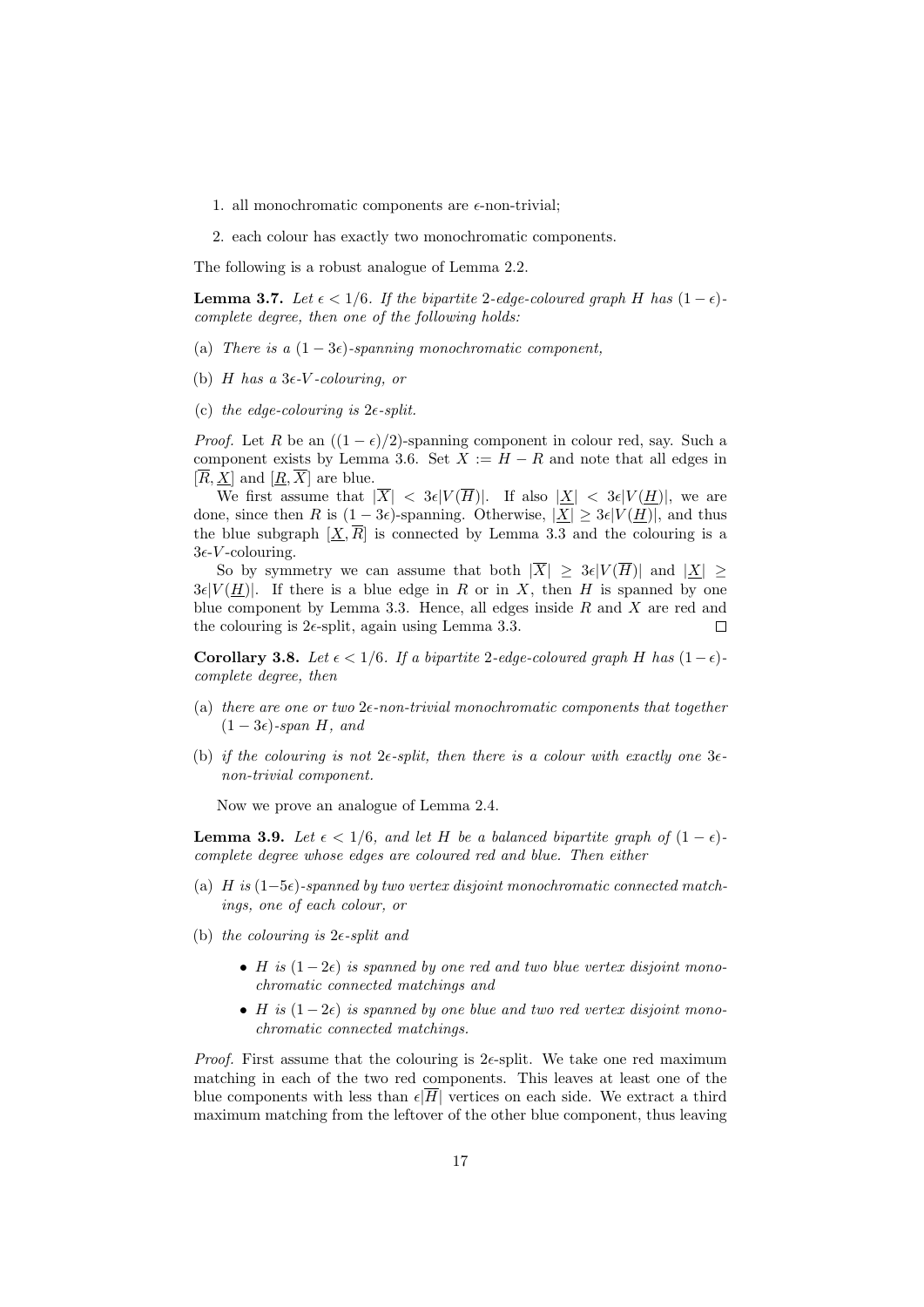one of its sides with less than  $\epsilon|\overline{H}|$  vertices. All three matchings are clearly connected (or possibly empty, in case of the third matching) Thus the three matchings together  $(1 - 2\epsilon)$ -span H. Note that we could have switched the roles of red and blue in order to obtain two blue and one red matching that  $(1 - 2\epsilon)$ -span H.

So by Lemma 3.7, we may assume that either there is a colour, say red, with an  $(1-3\epsilon)$ -spanning component R, or H has a 3 $\epsilon$ -V-colouring, with components R in red and B in blue, say. In either case, we take a maximum red matching  $M$ in  $R$ . Then there is an induced balanced bipartite subgraph of  $H$ , whose edges are all blue, which contains all but at most  $3\epsilon |V(H)|$  of the uncovered vertices of each bipart of H. If this subgraph is not  $2\epsilon$ -non-trivial, we are done. Otherwise, we finish by extracting from it a maximum blue matching  $M' \subseteq B$ , note that M' is connected by Lemma 3.3. As H has  $(1 - \epsilon)$ -complete degree and there are no leftover edges in said subgraph, we obtain that  $M \cup M'$  (1 – 4 $\epsilon$ )-span H, and we are done.  $\Box$ 

We now prove a robust analogue of Lemma 2.5.

**Lemma 3.10.** Let  $1/6^6 > \epsilon > 0$ . Let the edges of the bipartite graph H of  $(1-\epsilon)$ complete degree be coloured in red, green and blue, such that each colour has at least four  $\epsilon^{1/6}$ -non-trivial components; then there are three monochromatic components that together  $(1 - \epsilon^{1/6})$ -span H.

*Proof.* Set  $\gamma := \epsilon^{1/6}$  and let R be a red  $\gamma$ -non-trivial component. Throughout the proof we shall make use of Lemma 3.3 without mentioning it explicitly. Since there are three more red  $\gamma$ -non-trivial components, the three graphs  $X := H - R$ ,  $[\overline{R}, X]$  and  $[R, \overline{X}]$  are each  $\gamma$ -non-trivial and by Lemma 3.5, each of them has  $(1 - \gamma^2)$ -complete degree (in themselves). Moreover, the edges of the latter two graphs are green and blue. By Corollary 3.8(a) there are one or two  $2\gamma^2$ non-trivial monochromatic components that together  $(1-3\gamma^2)$ -span  $[\underline{R}, \overline{X}]$ . So, if  $[\overline{R}, \underline{X}]$  has a  $(1 - 3\gamma^2)$ -spanning monochromatic component, then we can  $(1-3\gamma^2)$ -span H with at most three components, which is as desired. Therefore and by symmetry we may assume from now on that none of  $[\overline{R}, \underline{X}]$  and  $[\underline{R}, \overline{X}]$ has a  $(1 - 3\gamma^2)$ -spanning monochromatic component. Suppose  $[\overline{R}, \underline{X}]$  has a 2 $\gamma^2$ -split-colouring. By Lemma 3.7, either  $[\underline{R}, \overline{X}]$  is 2 $\gamma^2$ -split or a fraction of  $(1-3\gamma^2)$  of one of  $\underline{R}$  and  $\overline{X}$  is contained in the intersection of a blue and a green monochromatic component. In the latter case the union of three monochromatic components of the same colour contains a fraction of  $(1 - 3\gamma^2)$  vertices of one of the biparts of H. But this is impossible as each colour has at least four  $\gamma$ -non-trivial components, and  $\gamma > 3\gamma^2$ . On the other hand, if both  $[\overline{R}, \underline{X}]$  and  $[\underline{R}, \overline{X}]$  have a 2 $\gamma^2$ -split colouring, then each bipart of H is contained in the union of four green components as well as in the union of four blue components, and thus all edges in X are red. But then there are only two  $\gamma$ -non-trivial red components,  $R$  and  $X$ , a contradiction.

So by Lemma 3.7, and by symmetry, we know that  $[\overline{R}, \underline{X}]$  and  $[\underline{R}, \overline{X}]$  both have green/blue  $3\gamma^2$ -V-edge-colourings. Thus each of  $[\overline{R}, \underline{X}]$  and  $[\underline{R}, \overline{X}]$  has a  $3\gamma^2$ -non-trivial blue component and a  $3\gamma^2$ -non-trivial green component, say these are  $B_1$ ,  $G_1$  and  $B_2$ ,  $G_2$  respectively. Furthermore, a fraction of  $(1-3\gamma^2)$ of X or  $\overline{R}$  is contained in the intersection  $B_1 \cap G_1$ , and a fraction of  $\overline{X}$  or  $R$  is contained in the intersection  $B_2 \cap G_2$ .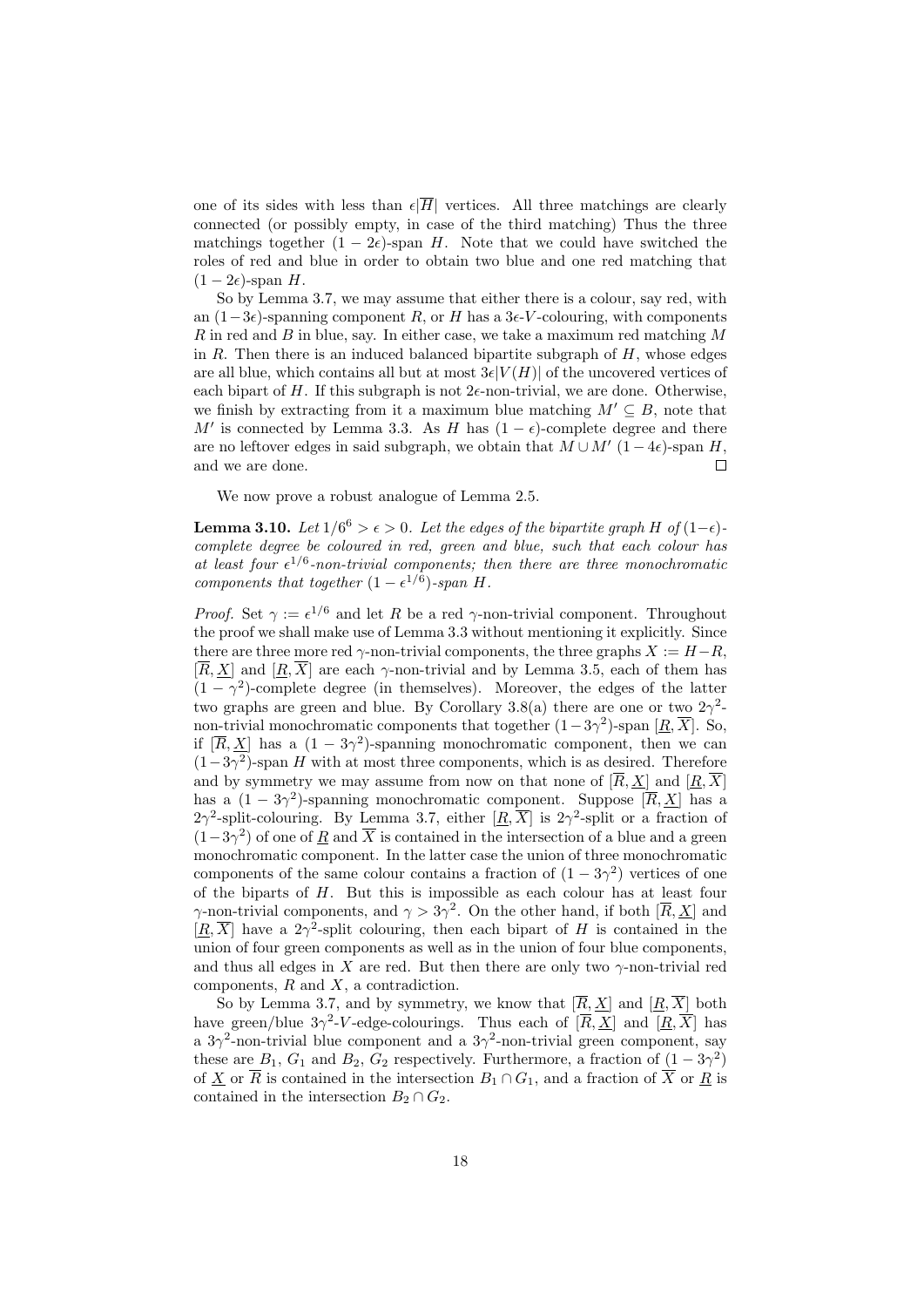We first look at the case where a fraction of  $(1 - 3\gamma^2)$  of  $\underline{X}$  is contained in  $B_1 \cap G_1$ . If a fraction of  $(1 - 3\gamma^2)$  of  $\underline{R}$  is contained in  $B_2 \cap G_2$ , then, as  $\gamma > 6\gamma^2$ , both green and blue have at most two  $\gamma$ -non-trivial components, which is a contradiction. On the other hand, if a fraction of  $(1 - 3\gamma^2)$  of  $\overline{X}$  is contained in  $\overline{B_2 \cap G_2}$ , then H is  $(1 - 3\gamma^2)$ -spanned by the union of R and the blue components in  $H$  that contain  $B_1$  and  $B_2$ , and we are done.

Consequently we can assume by symmetry and by Lemma 3.7 that a fraction of  $(1-3\gamma^2)$  of  $\overline{R}$  is contained in the intersection  $\overline{B_1 \cap G_1}$  and a fraction of  $(1-3\gamma^2)$  of  $\underline{R}$  is contained in the intersection  $B_2 \cap G_2$ . Observe that  $[G_1, \overline{G_2}]$ is coloured red and blue and  $[B_1, \overline{B_2}]$  is coloured red and green, since otherwise, we obtain the desired cover. As these two graphs are each  $3\gamma^3$ -non-trivial subgraphs of H, and as  $\epsilon/(3\gamma^3) = \gamma^3/3$ , Lemma 3.5 implies they have  $(1-\gamma^3/3)$ complete degree (in themselves). Suppose there is a red component of  $[G_1, \overline{G_2}]$ that is  $(1 - \gamma)$ -spanning in  $[G_1, \overline{G_2}]$ . Such a component, together with  $B_1$  and  $B_2$ ,  $(1-2\gamma)$ -spans H as  $\gamma < 1/3$ . So, we can assume  $[G_1,\overline{G_2}]$  has no red  $(1 - \gamma)$ -spanning red component. Moreover, since there are at least four  $\gamma$ non-trivial blue components,  $[G_1, \overline{G_2}]$  contains two blue components, which are  $\gamma/2$ -non-trivial each as  $\gamma/2 > 3\overline{\gamma^2}$ .

Since these blue components are  $\gamma$ -non-trivial in H,  $[G_1, \overline{G_2}]$  does not have a  $\gamma^3$ -V-colouring (in itself). Thus, by Lemma 3.7 with input  $\epsilon_{Lem3.7} = \gamma^3/3$ ,  $[G_1,\overline{G_2}]$  is  $2\gamma^3/3$ -split coloured in red and blue. Similarly we see that  $[B_1,\overline{B_2}]$  $\sqrt{2\gamma^3/3}$ -split coloured in red and green.

Consider the edges in  $[G_1, \overline{B_2}]$  and  $[B_1, \overline{G_2}]$ . If any of these edges is green or blue, then our graph is  $\overline{(1-2\gamma^3/3)}$ -spanned by three green or by three blue components. On the other hand, if all edges in  $[G_1, \overline{B_2}]$  and  $[B_1, \overline{G_2}]$  are red, then  $[G_1 \cup B_1, \overline{B_2 \cup G_2}]$  is connected in red by Lemma 3.3, and thus, H has only three  $\gamma$ -non-trivial red components, a contradiction. П

### 3.2 Proof of Lemma 3.1

We are now ready to prove Lemma 3.1. We will not give specific bounds for  $\epsilon_0 > 0$  and  $n_0$  but assume that they are sufficiently small respectively large as we go through the proof. For  $0 < \epsilon \leq \epsilon_0$  let  $n \geq n_0$  and H be a balanced bipartite  $(1 - \epsilon)$ -dense graph which has  $(1 - \epsilon)$ -complete degree and order  $2n$ , where  $n \geq n_0$ .

We choose numbers  $\delta, \gamma, \rho$  such that

$$
\epsilon \ll \delta \ll \gamma \ll \rho < 1. \tag{22}
$$

Although these numbers could in principle be specified, we refrain from doing so in order to not spoil the neatness of the argumentation. Our aim is to show that H can be  $(1 - \rho)$ -spanned with five vertex disjoint monochromatic connected matchings. We suppose that this is wrong in order to obtain a contradiction. Lemma 3.1 then follows by Lemma 3.2.

The next claim is the robust analogue of Claim 2.6.

#### Claim 3.11. Each colour has at least three  $\gamma$ -non-trivial components.

*Proof.* Suppose the claim is wrong for colour red, say. Let  $Y$  be the set of all red components with top bipart smaller than  $\gamma n$  and let Z be the set of all red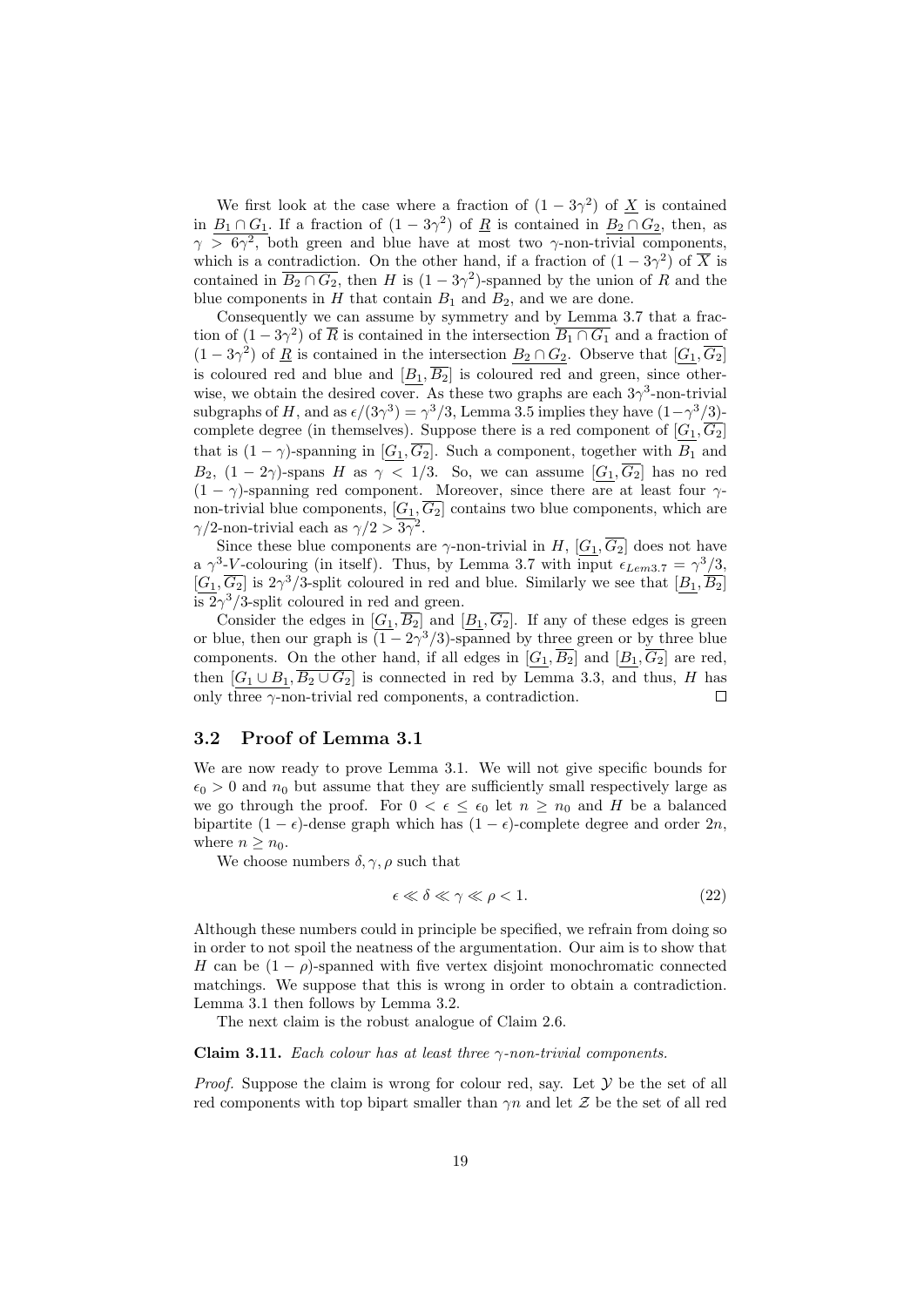components with bottom bipart smaller than  $\gamma n$ . The total number of edges in red components that are not  $\gamma$ -non-trivial is less than

$$
\sum_{Y \in \mathcal{Y}} \gamma n |\underline{Y}| + \sum_{Z \in \mathcal{Z}} \gamma n |\overline{Z}| < 2\gamma n^2.
$$

Thus, deleting the (red) edges of all  $Y \in \mathcal{Y} \cup \mathcal{Z}$ , we obtain a spanning subgraph H' of H that is  $(1 - 3\gamma)$ -dense in itself and in which each red component is either  $\gamma$ -non-trivial or trivial.

By assumption, there are two (possibly trivial) red components  $R_1$  and  $R_2$ in  $H'$ , such that all other red components are trivial. Let  $M$  be a maximum red matching in  $R_1 \cup R_2$ . Then every edge in the balanced bipartite subgraph  $X := H' - M$  is green or blue.

If the (at most) two connected matchings in M together  $(1 - \rho)$ -span H, we are done. Otherwise X is  $\rho$ -non-trivial in H', and thus  $(1 - (\rho/20)^2)$ -dense, by Lemma 3.4 and since we assume  $3\gamma \leq (\rho^2/20)^2$ .

We apply Lemma 3.2 to obtain a subgraph  $H'' \subseteq X$  that  $(1 - \rho/20)$ -spans X and has  $(1 - \rho/10)$ -complete degree. By Lemma 3.9, H'' can be  $(1 - \rho/2)$ spanned with three vertex-disjoint monochromatic connected matchings. So in total we found at most five vertex-disjoint monochromatic connected matchings that together  $(1 - \rho)$ -span H.  $\Box$ 

A subgraph  $X \subseteq H$  is called  $\epsilon$ -empty, if both  $|\underline{X}| < \epsilon |\underline{H}|$  and  $|\overline{X}| < \epsilon |\overline{H}|$ hold. The next claim is a robust version of Claim 2.7.

Claim 3.12. There are no two monochromatic components that together  $(1 \gamma/2$ )-span H.

Proof. Suppose the claim is wrong and there are monochromatic components R and B that together  $(1 - \gamma/2)$ -span H. By Claim 3.11 we can assume that they have distinct colours, say  $R$  is red and  $B$  is blue. Take a red matching  $M^{\text{red}}$  of maximum size in R and a blue matching  $M^{\text{blue}}$  of maximum size in  $B-V(M^{\text{red}})$ . Set  $R' := R-V(M^{\text{red}} \cup M^{\text{blue}})$  and  $B' := B-V(M^{\text{red}} \cup M^{\text{blue}})$ . By maximality, any edge between  $\overline{B'}$  and  $\underline{R'}$  is green. The same holds for the edges between  $\underline{B'}$  and  $\overline{R'}$ .

If  $[\underline{B}', \overline{R'}]$  is  $\gamma$ -empty, we finish by picking a maximum matching in  $[\underline{R}', \overline{B'}]$ . We proceed analogously if  $[\underline{R}', \overline{B'}]$  is  $\gamma$ -empty. So at least one  $R'$  or  $B'$  is  $\gamma$ non-trivial. Thus, since H has  $(1 - \epsilon)$ -complete degree, all edges of  $[\underline{B}', \overline{R'}]$  lie in the same green component. The same holds for  $[\underline{R}', \overline{B'}]$ .

Assuming that both are non-empty we now pick now pick a maximum matching in each of the green components of  $H - V(M^{\text{red}} \cup M^{\text{blue}})$  that contain  $[\overline{B'}, \underline{R'}], [\underline{B'}, \overline{R'}].$  (If this is the same component, we only pick one matching. If R' or B' is  $\gamma$ -empty, we let the matchings be empty.) Call these green matchings  $M_1^{\text{green}}$  resp.  $M_2^{\text{green}}$ . Let  $B'' := B' - V(M_1^{\text{green}} \cup M_2^{\text{green}})$ and  $R'' := R' - V(M_1^{\text{green}} \cup M_2^{\text{green}})$ .

Observe that by the maximality of  $M_1^{\text{green}}$  and  $M_2^{\text{green}}$ , if one of  $\underline{R''}$ ,  $\overline{B''}$  has size at least  $\epsilon n$ , then the other one is empty. The same holds for the sets  $\underline{B''}$ ,  $\overline{R}''$ . Thus one of the two graphs  $R''$ ,  $B''$  is  $\epsilon$ -empty, say this is  $B''$ . If  $R''$  is 2 $\gamma$ -empty, we are done, so we can assume that  $R''$  is  $\gamma$ -non-trivial.

The edges in  $R''$  are green and blue. If  $R''$  contains no green edges, we can pick another blue matching of maximum size and are done. Then again, if  $R''$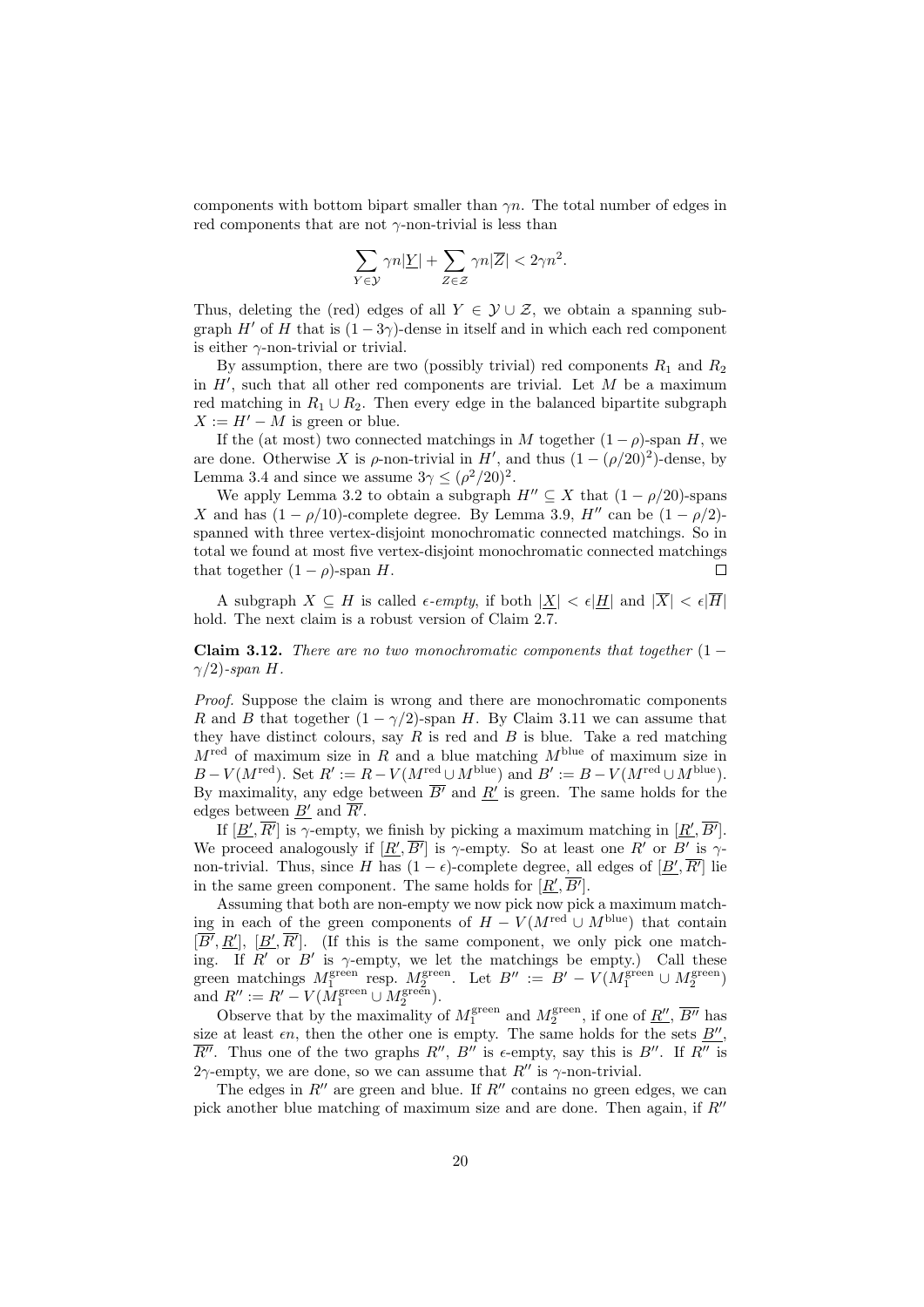contains a green edge, it follows by maximality of  $M_1^{\text{green}}$  and  $M_2^{\text{green}}$  that both of them have a size of less than  $2\epsilon n$ . In this case we ignore  $M_1^{\text{green}}$  and  $M_2^{\text{green}}$ and finish as follows: By Lemma 3.5, R'' has  $(1-\epsilon/\gamma)$ -complete degree in itself. So, by Lemma 3.9, R'' can be  $(1 - 5\epsilon/\gamma)$ -spanned by at most 3 vertex disjoint monochromatic connected matchings. This proves the claim.  $\Box$ 

**Claim 3.13.** Let  $Y$  and  $Z$  be monochromatic components of distinct colours such that  $Y \cap Z$  is  $2\epsilon$ -non-trivial. Then  $Y - Z$  is not  $\gamma/4$ -empty.

*Proof.* Let Y be a red component, Z be a blue component, and let  $X := H (Y \cup Z)$ . Suppose that  $Y - Z$  is  $\gamma/4$ -empty. We first note that all edges in  $[\overline{Y \cap Z}, \underline{X}]$  and  $[\underline{Y \cap Z}, \overline{X}]$  are green. Moreover, by Claim 3.11, there is another  $\gamma$ -non-trivial blue component in H and hence, X is 2 $\epsilon$ -non-trivial in H, since  $\gamma - \gamma/4 > 2\epsilon$  by (22).

Thus the subgraphs  $[\overline{Y \cap Z}, X]$  and  $[Y \cap Z, \overline{X}]$  are connected in green by Lemma 3.3. But they cannot belong to the same green component, since otherwise H is  $(1-\gamma/4)$ -spanned by the union of said green component and Z, which is not possible by Claim 3.12. Consequently, X has no green edges. By Claim 3.11 there is a green  $\gamma$ -non-trivial component  $G \subseteq Y \cup Z$ . As  $H = Z \cup (Y - Z) \cup X$ and  $Y - Z$  is  $(\gamma/4)$ -empty, we obtain that  $G \cap Z$  is  $(3\gamma/4)$ -non-trivial in H and  $G - Z \subseteq Y - Z$  is  $(\gamma/4)$ -empty. Thus G has the same properties as Y with respect to Z and we can repeat the same arguments as above to obtain that all edges in  $X$  are blue. Hence  $X$  is connected in blue by Lemma 3.3. But this is a contradiction to Claim 3.12, as X and Z together  $(1 - \gamma/4)$ -span H.  $\Box$ 

#### Claim 3.14. There is a colour that has exactly three  $\delta$ -non-trivial components.

*Proof.* We show that there is a colour with at most three  $\delta$ -non-trivial components. This together with Claim 3.11 yields the desired result. So suppose otherwise. Then each colour has at least four  $\delta$ -non-trivial components. By Lemma 3.10, there are components X, Y and Z that together  $(1 - \epsilon^{1/6})$ -span H.

By assumption, and as  $\delta > \epsilon^{1/6}$  by (22), not all of X, Y and Z have the same colour. If two of these components, say  $X$  and  $Y$ , have the same colour, say red, then  $H - (X \cup Y)$  contains a red component that is  $\delta$ -non-trivial in H, by the assumption that our claim is false. As  $\delta \geq \epsilon^{1/6} + 2\epsilon$  by (22), we have that the intersection of this red component with  $Z$  is  $2\epsilon$ -non-trivial in  $H$ . Hence we get a contradiction to Claim 3.13 as  $\gamma/4 > \epsilon^{1/6}$  by (22).

So assume  $X$  is red,  $Y$  is blue and  $Z$  is green. We claim that (after possibly swapping top and bottom parts)

$$
(Y \cap Z) - X \text{ has less than } \epsilon n \text{ vertices.}
$$
\n
$$
(23)
$$

Indeed, otherwise  $(Y \cap Z) - X$  is  $\epsilon$ -non-trivial. Then, as  $[\underline{X}, \overline{(Y \cap Z) - X}]$  is  $\epsilon$ -non-trivial and its edges are green and blue, we get  $X \subseteq Y \cup Z$  since every vertex in X sees a vertex in  $\overline{Y \cap Z}$ . In the same way we obtain  $\overline{X} \subseteq Y \cup Z$ . Thus  $Z \cup Y$  is  $(1 - \epsilon^{1/6})$ -non-trivial, which is not possible by Claim 3.12. This proves (23).

By assumption,  $H - X$  contains three  $\delta$ -non-trivial red components  $R_1$ ,  $R_2$  and  $R_3$ , say. For  $i \neq j$ ,  $\overline{[R_i \cap (Y - Z), R_j \cap (Z - Y)]}$  has no red, blue or green edges and thus cannot be  $\epsilon$ -non-trivial. So for at most one  $i \in$  $\{1, 2, 3\}$  the subgraph  $R_i \cap [\overline{Y} - \overline{Z}, \underline{Z} - \underline{Y}]$  is  $\epsilon$ -non-trivial. The same holds for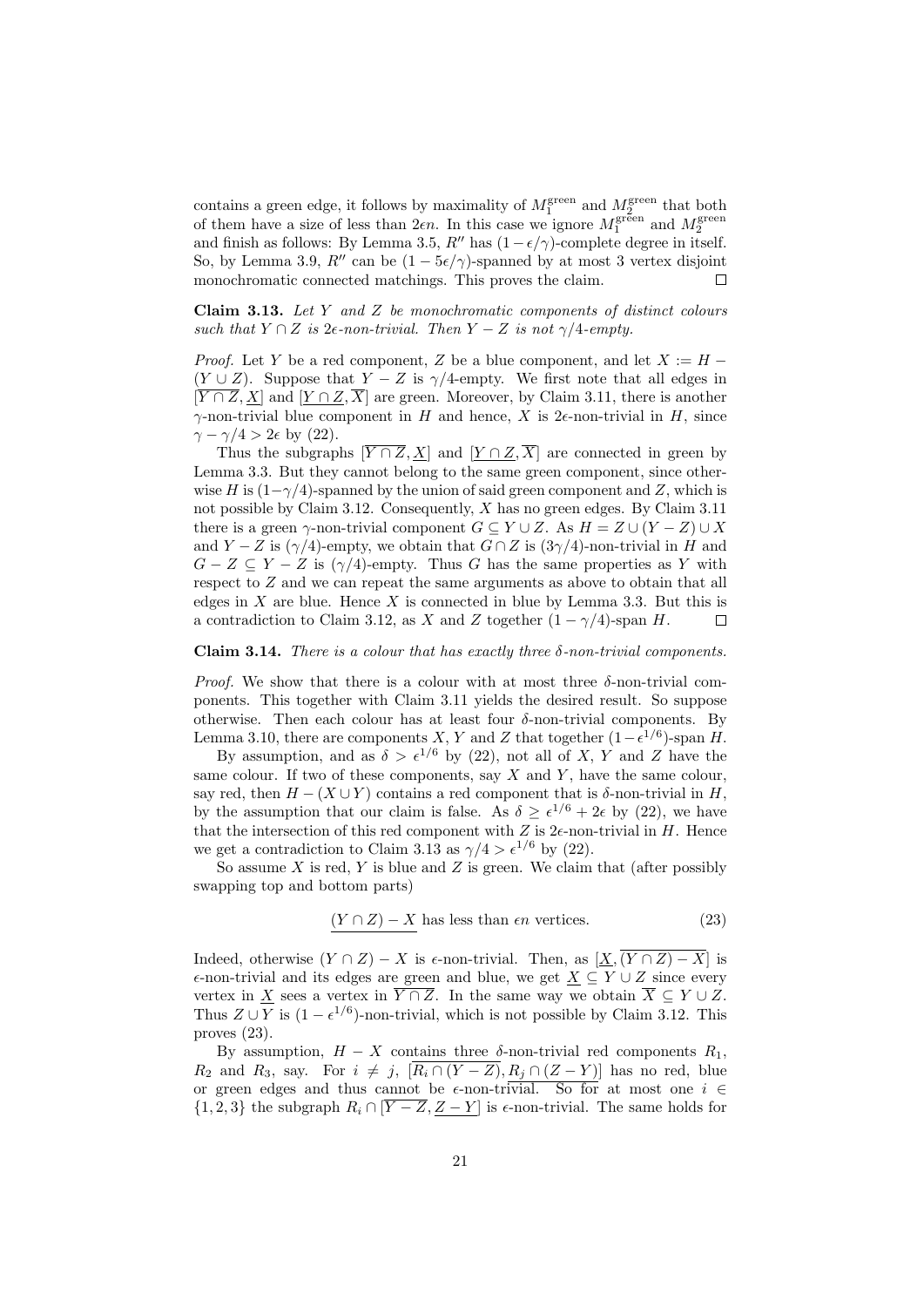$[R_i \cap (Y - Z), R_j \cap (Z - Y)].$  Consequently, and by the pigeonhole principle we can assume that

none of  $R_1 \cap [\overline{Y} - \overline{Z}, Z - Y]$  and  $R_1 \cap [Y - \overline{Z}, \overline{Z - Y}]$  is  $\epsilon$ -non-trivial. (24)

By (24) and as  $R_1$  is δ-non-trivial, at least one of  $R_1 \cap Z$ ,  $R_1 \cap Y$  is 3 $\epsilon$ -non-trivial. We will assume the former. Thus, by (23)  $R_1 \cap (Y - Z)$  has a size of at least  $2\epsilon n$ . Hence, by (24) we get:

$$
|\overline{R_1 \cap Z - Y}| < \epsilon n. \tag{25}
$$

Moreover, Claim 3.13 (applied to  $R_1$  and Y implies that  $R_1$  has at least  $\gamma n/4 \epsilon^{1/6}n > 2\epsilon n$  vertices in  $\overline{Z-Y}$  or  $Z-Y$ . By (25) we have the latter case and hence

$$
\underline{R_1 \cap (Z - Y)} \text{ and } \underline{R_1 \cap (Y - Z)} \text{ each have a size of at least } 2\epsilon n. \tag{26}
$$

The fact that  $[\overline{Y-(X\cup Z)}, R_1\cap (Z-Y)]$  and  $[\overline{Z-(X\cup Y)}, R_1\cap (Y-Z)]$  only have red edges, together with  $(24)$  and  $(26)$ , yields that

$$
\overline{Y - (X \cup Z)}
$$
 and  $\overline{Z - (X \cup Y)}$  each have less than  $\epsilon n$  vertices. (27)

Now by (27) (and by the existence of  $R_1, R_2, R_3$ ), we know that  $(Y \cap Z) - X$ has at least  $\epsilon n$  vertices. So each vertex of  $\underline{X}$  has a neighbour in  $(Y \cap Z) - X$ and hence  $\underline{X} \subseteq \underline{Y \cup Z}$ . Since, by Claim 3.12, H is not  $(1 - \epsilon^{1/6} - 2\epsilon)$ -spanned by  $Y \cup Z$ , we have that  $\overline{X - (Y \cup Z)}$  has a size of at least 2 $\epsilon n$ . This and (26) imply that  $[X - (Y \cup Z), Y - (X \cup Z)]$  and  $[X - (Y \cup Z), Z - (X \cup Y)]$  are 2 $\epsilon$ non-trivial each. As the edges of these subgraphs are green and blue respectively and as Lemma 3.3 applies, there are green and blue components  $G$  and  $B$  such that  $H - X - [(G \cap Y) \cup (B \cap Z)]$  has a size of less than  $\epsilon n + \epsilon^{1/6} n$  by (23).

Now let G' be another  $\delta$ -non-trivial green component. Then  $G' - X$  has at most  $\epsilon^{1/6}n$  vertices, while  $G' \cap X$  has at least 2 $\epsilon n$  vertices. By (27) it follows that  $\overline{G'-X}$  has at most  $\epsilon n + \epsilon^{1/3}n$  vertices, while  $\overline{G'\cap X}$  has at least  $2\epsilon n$ vertices. This is not possible by Claim 3.13 and completes the proof.  $\Box$ 

Using Claim 3.14 we assume from now on that without loss of generality the colour red has exactly three  $\delta$ -non-trivial components  $R_1, R_2$  and  $R_3$ . For  $i = 1, 2, 3$  let  $M_i$  be a red matching of maximum size in  $R_i$ .

None of the red edges in  $Y := H - M_1 - M_2 - M_3$  is in a red  $\delta$ -non-trivial component. As seen in the proof of Claim 3.11, the number of red edges which are not in  $\delta$ -non-trivial red components sums up to at most  $2\delta n^2$ . Therefore the number of red edges in Y is at most  $2\delta n^2$ . Let Y' be the subgraph of Y where these edges have been deleted. Note that the edges of  $Y'$  are coloured in blue and green. Moreover, H is still  $(1-3\delta)$ -dense after the removal of the red edges of  $Y$ .

If Y' is not  $(3\delta)^{1/3}$ -non-trivial, then we are done as Y' is balanced. Otherwise Y' is  $(1-(3\delta)^{1/3})$ -dense by Lemma 3.4 and thus contains a  $(1-(3\delta)^{1/6})$ -spanning subgraph  $Y''$  of Y with  $(1 - 2(3\delta)^{1/6})$ -complete degree, by Lemma 3.2. By removing at most  $(3\delta)^{1/6}n$  vertices from Y'' we can assure that Y'' is balanced. If Y'' can be  $(1 - 10(3\delta)^{1/6})$ -spanned by two disjoint monochromatic connected matchings, we are done, since in that case, we found five matchings which together  $(1 - 11(3\delta)^{1/6})$ -span H. Otherwise, as the edges of Y'' are green and blue the colouring of Y'' is  $4(3\delta)^{1/6}$ -split in Y'', by Lemma 3.9. We denote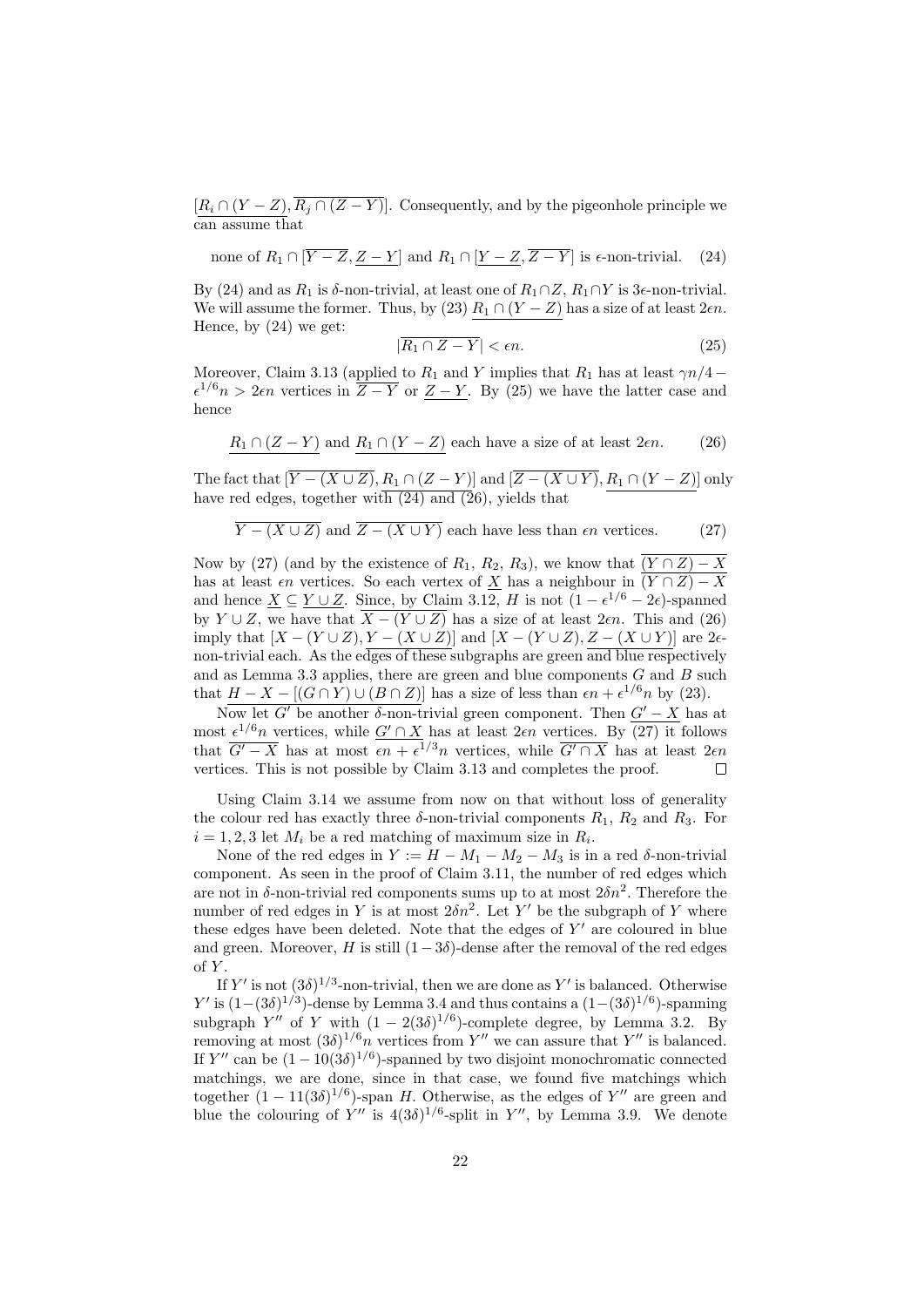its blue and green components by  $B'_1$ ,  $B'_2$ , respectively  $G'_1$ ,  $G'_2$ , with  $\overline{B'_1} = \overline{G'_1}$ ,  $\overline{B'_2} = \overline{G'_2}, \, \underline{B'_1} = \underline{G'_2}, \, \text{and } \underline{B'_2} = \underline{G'_1}.$ 

Since Y'' is  $(1 - (3\delta)^{1/6})$ -spanning in Y' it is also  $(1 - (3\delta)^{1/6})$ -spanning in Y. Therefore the subgraph

$$
B'_1 \cup B'_2 \cup M_1 \cup M_2 \cup M_3
$$
 is  $(1 - (3\delta)^{1/6})$ -non-trivial in H. (28)

By Lemma 3.9,  $Y''$  can be  $(1-4(3\delta)^{1/6})$ -spanned by two blue matchings  $M_4 \subseteq$  $B'_1, M_5 \subseteq B'_2$  and an additional green matching. If any of the matchings  $M_i$ has less than  $\gamma n$  edges, we can ignore it and still have a sufficiently large cover of  $H$ . Thus we get that

$$
B'_1, B'_2, G'_1, G'_2, M_1, M_2,
$$
 and  $M_3$  are  $\gamma$ -non-trivial in  $H$ . (29)

Moreover, let  $B_1$  and  $B_2$  be the blue components in H that contain  $B'_1$  and  $B'_2$ , respectively. We define  $G_1$  and  $G_2$  analogously. If  $B_1 = B_2$ , we are done as  $M_4 \cup M_5$  is a connected matching. This and symmetry implies

$$
B_1 \neq B_2 \text{ and } G_1 \neq G_2. \tag{30}
$$

Claim 3.15. For each  $i = 1, 2, 3$  we have that

(a) 
$$
\bullet
$$
 if  $|\overline{M_i} \setminus \overline{G_1 \cup G_2}| > 6\epsilon n$ , then  $B'_1 \subseteq R_i$  or  $B'_2 \subseteq R_i$ ;  
 $\bullet$  if  $|\overline{M_i} \setminus \overline{B_1 \cup B_2}| > 6\epsilon n$ , then  $\underline{G'_1} \subseteq \underline{R_i}$  or  $\underline{G'_2} \subseteq \underline{R_i}$ ;

(b) 
$$
\bullet
$$
 if  $|\underline{M_i} \setminus \underline{G_1 \cup G_2}| > 6\epsilon n$ , then  $\overline{B'_1} \subseteq \overline{R_i}$  or  $\overline{B'_2} \subseteq \overline{R_i}$ ;  
 $\bullet$  if  $|\underline{M_i} \setminus \underline{B_1 \cup B_2}| > 6\epsilon n$ , then  $\overline{G'_1} \subseteq \overline{R_i}$  or  $\overline{G'_2} \subseteq \overline{R_i}$ ;

(c) 
$$
\bullet
$$
 if  $|\overline{M_i} \setminus \overline{G_1 \cup G_2 \cup B_1 \cup B_2}| > 2\epsilon n$ , then  $B'_1 \cup B'_2 = G'_1 \cup G'_2 \subseteq \underline{R_i}$ ;

• if  $|\underline{M_i} \setminus \underline{G_1 \cup G_2 \cup B_1 \cup B_2}| > 2\epsilon n$ , then  $\overline{B'_1 \cup B'_2} = \overline{G'_1 \cup G'_2} \subseteq \overline{R_i}$ .

*Proof.* For the first part of (a), assume  $|\overline{M_1} \setminus \overline{G_1 \cup G_2}| > 6\epsilon n$ . Note that there is no green edge between  $\overline{M_1} \setminus \overline{G_1 \cup G_2}$  and  $G'_1$ . First assume that  $\overline{M_1 \cap B_1} \setminus$  $\overline{G_1 \cup G_2}$  has a size of at least 2 $\epsilon n$ . Then, by (30), any edge between  $\overline{M_1 \cap B_1} \setminus$  $\overline{G_1 \cup G_2}$  and  $\underline{B'_2} = \underline{G'_1}$  is red. So, by Lemma 3.3 and (29) the result follows. So we can assume that this is not true. Similarly, the result holds if  $|\overline{M_1 \cap B_2} \setminus$  $\overline{G_1 \cup G_2} \geq 2\epsilon n$ . Therefore, we can assume that  $\overline{M_1} \setminus \overline{B_1 \cup B_2 \cup G_1 \cup G_2}$  has a size of at least 2 $\epsilon n$ . In this case, since all edges between  $\overline{M_1} \setminus \overline{B_1 \cup B_2 \cup G_1 \cup G_2}$ and  $\underline{B'_1}$  are red, the result follows again by Lemma 3.3 and (29). Item (b) and the second part of (a) follow similarly.

For the first part of (c), note that any edge between  $M_i \setminus G_1 \cup G_2 \cup B_1 \cup B_2$ and  $B'_1 \cup B'_2 = G'_1 \cup G'_2$  has to be red and use Lemma 3.3 with (29). The second  $part \overline{of (c)}$  is analogous.  $\Box$ 

By Claim 3.11 there are green and blue  $\gamma$ -non-trivial components  $G_3 \neq$  $G_1, G_2$  and  $B_3 \neq B_1, B_2$  in H.

**Claim 3.16.** It holds that 
$$
|V(G_3 \cap B_3 \cap (M_1 \cup M_2 \cup M_3))| > 36\epsilon n
$$
.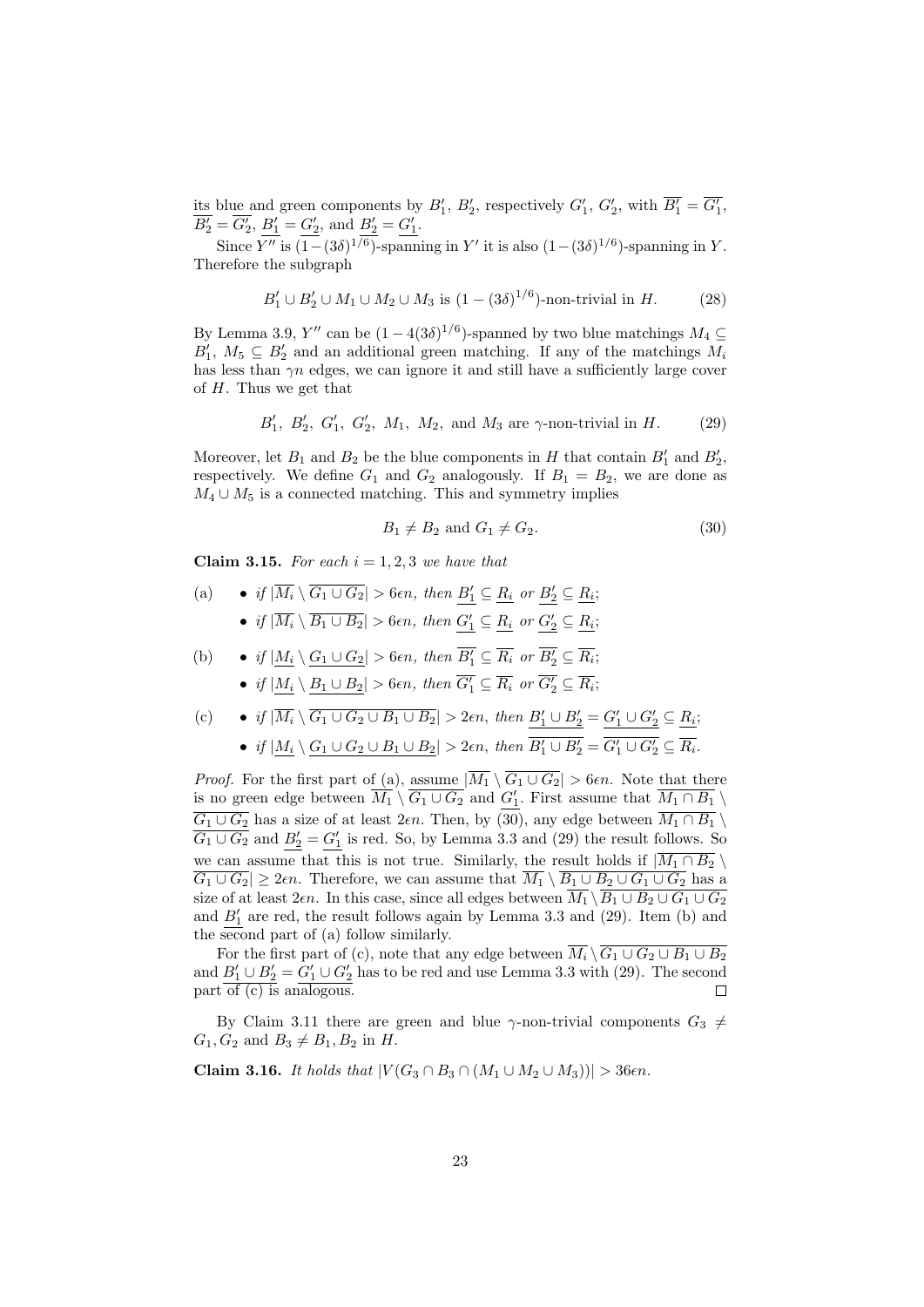Proof. Assume otherwise. That is, assume

$$
|V(G_3 \cap B_3 \cap (M_1 \cup M_2 \cup M_3))| \leq 36\epsilon n.
$$

The components  $B_3$  and  $G_3$  do not meet with  $B'_1 \cup B'_2 = G'_1 \cup G'_2$  and by (28), there are not more than  $2(3\delta)^{1/6}n$  vertices outside of  $B'_1 \cup B'_2 \cup M_1 \cup M_2 \cup M_3$ . As  $\gamma > 2(3\delta)^{1/6} + \delta$  by (22), we conclude that  $B_3 \cap (M_1 \cup M_2 \cup M_3)$  and  $G_3 \cap (M_1 \cup M_2 \cup M_3)$  are each  $\delta$ -non-trivial. Hence there are indices  $i, i', j, j'$ such that there is a blue 37 $\epsilon$ -non-trivial subgraph  $B'_3 \subseteq B_3$  and a green 37 $\epsilon$ non-trivial subgraph  $G'_3 \subseteq G_3$  such that  $\overline{B'_3} \subseteq \overline{M_i}$  and  $\underline{B'_3} \subseteq \underline{M_{i'}}$ , and  $\overline{G'_3} \subseteq \overline{M_j}$ and  $G'_3 \subseteq M_{j'}$ . Actually, we can choose these indices such that  $i \neq i'$  and  $j \neq j'$ . Since if  $i = i'$ , say, Claim 3.13 yields that  $(B_3 \cap H) \setminus M_i$  is not  $\gamma/4$ -emptyand therefore, by (22) and (28), there is some index  $k \neq i$  such that  $B_3 \cap M_k$  is not  $37\epsilon$ -empty, which allows us to swap i' for k.

For an index  $k \neq i$ , the edges between  $\overline{B'_3 \cap M_i}$  and  $G'_3 \cap M_k$  are blue and green. As by our initial assumption  $|V(G_3 \cap B_3 \cap (M_1 \cup M_2 \cup M_3))| \leq 36\epsilon n$ , this implies that  $|G_3 \cap M_k| \leq 36\epsilon n$ . In the same way we obtain that  $|\overline{G_3 \cap M_k}| \leq$ 36*en* for  $k \neq i'$  or  $|\overline{B'_3 \cap M_i}| \leq 36e$ , but the latter cannot happen by the choice of  $B'_3$ . Hence we have  $i = j'$  and  $i' = j$ ; in other words,

$$
|\underline{M_i\cap G_3}|\geq 37\epsilon n,\ |\overline{M_j\cap G_3}|\geq 37\epsilon n,\ |\overline{M_i\cap B_3}|\geq 37\epsilon n\text{ and }|\underline{M_j\cap B_3}|\geq 37\epsilon n.
$$

So by Claim 3.15 (a) and (b), either we have  $B'_1 \subseteq R_i$  and  $B'_2 \subseteq R_j$ , or we have  $G'_1 \subseteq R_i$  and  $G'_2 \subseteq R_j$ . Indeed, the fact that  $|M_i \cap G_3| \geq 37\epsilon n$  together with Claim 3.15 (b) implies that  $\overline{B'_1} = \overline{G'_1} \subseteq \overline{R_i}$  or  $\overline{B'_2} = \overline{G'_2} \subseteq \overline{R_i}$ . Without loss of generality, we assume the latter. Next, since  $|M_i \cap B_3| \geq 37\epsilon n$ , and by Claim 3.15 (a), we get that  $G_1' = B_2' \subseteq R_i$  or  $G_2' = B_1' \subseteq R_i$ . Without loss of generality, we assume the former. We repeat the same with index  $j$ , but as we already have  $B'_2 \subseteq R_i$ , the output of Claim 3.15 has to be  $B'_1 = G'_2 \subseteq R_j$ for  $|\overline{M_j \cap G_3}|$   $\geq 37\epsilon n$  and  $\overline{B'_1} = \overline{G'_1} \subseteq \overline{R_j}$  for  $|M_j \cap B_3| \geq 37\epsilon n$ . For the remainder of the proof, let us assume that  $B'_1 \subseteq R_i$  and  $B'_2 \subseteq R_j$ . Then  $G'_1 \cap R_k = \emptyset = G'_2 \cap R_k$ , where k is the third index, which together with Claim 3.15 (a) and (b) gives that  $R_k \cap (G_3 \cup B_3)$  is 6 $\epsilon$ -empty. The edges between  $B'_2 = G'_1 \subseteq G_1 \cap R_j$  and  $\overline{B'_3 \cap R_i}$  have to be green, which implies that  $\overline{B'_3} \subseteq \overline{G_1}$ . As any edge between  $\overline{B'_3}$  and  $\underline{R_k - B_3}$  has to be green we deduce that  $|R_k \cap G_1| \geq 2\epsilon n$  since  $R_k$  is  $\gamma$ -non-trivial and  $|R_k \cap B_3| \leq 6\epsilon n$ . This also implies that  $|R_k - G_1| \leq 6\epsilon n$ .

By repeating the same argument with  $\overline{B'_1} = \overline{G'_1} \subseteq \overline{G_1}$  and  $\underline{B'_3}$ , it follows that  $|\overline{R_k \cap G_1}| \geq 2\epsilon n$  and  $|\overline{R_k - G_1}| \leq 6\epsilon n$ . So  $R_k \cap G_1$  is 2 $\epsilon$ -non-trivial and  $R_k - G_1$ is  $6\epsilon$ -empty, a contradiction to Claim 3.13.

Claim 3.16 allows us assume that without loss of generality

$$
|\overline{M_3 \cap G_3 \cap B_3}| > 6\epsilon n. \tag{31}
$$

This implies  $|\overline{M_3} \setminus \overline{G_1 \cup G_2 \cup B_1 \cup B_2}| > 2\epsilon$  and thus by Claim 3.15(c) with  $i = 3$  we obtain

$$
B'_1 \cup B'_2 = G'_1 \cup G'_2 \subseteq R_3. \tag{32}
$$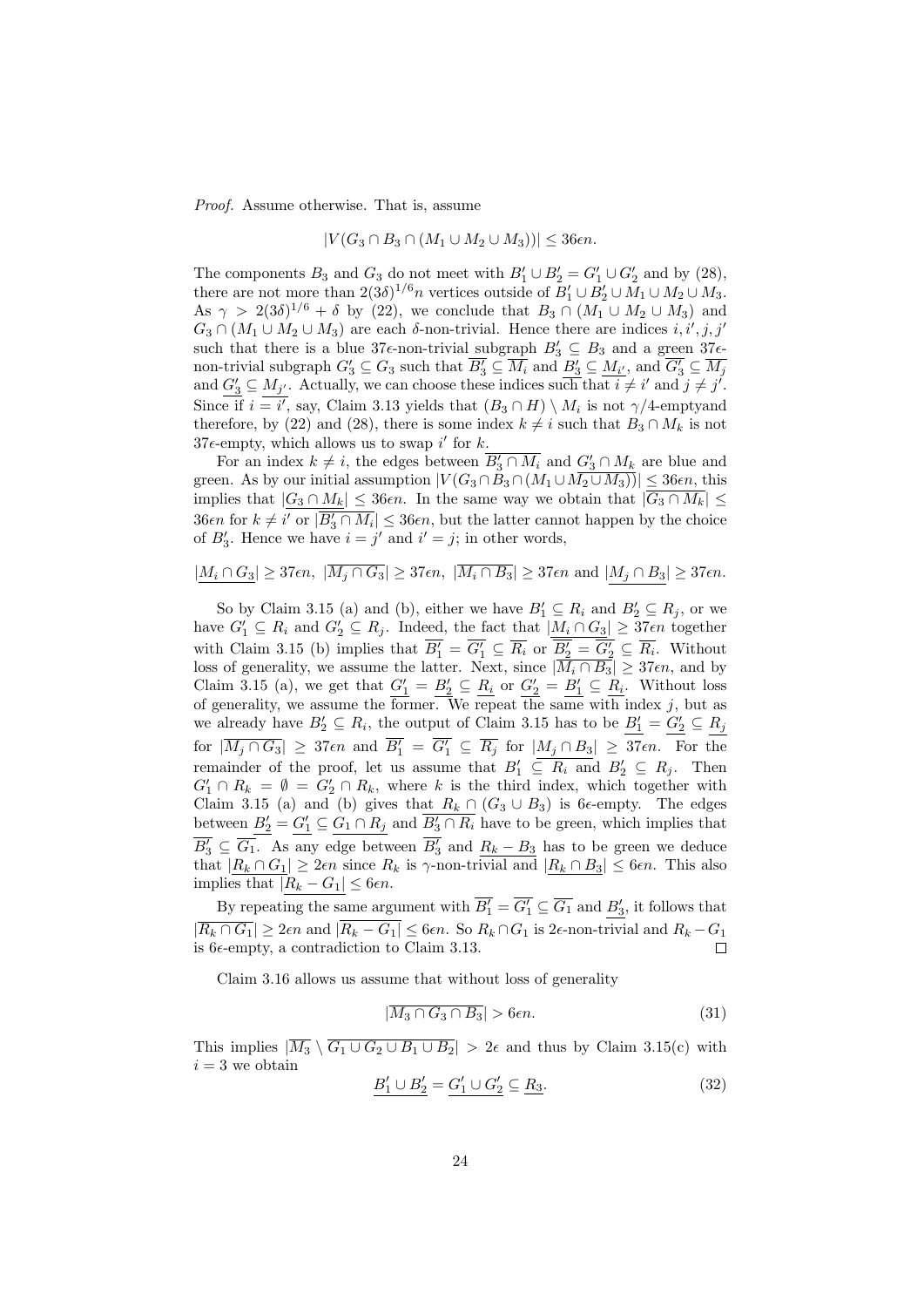This implies that  $(\underline{R_1 \cup R_2}) \cap (\underline{G'_1 \cup G'_2}) = \emptyset$ . Since the edges between  $\overline{M_3 \cap G_3 \cap B_3}$ and  $R_1 \cup R_2$  are coloured green and blue, we have by (31) and Lemma 3.3 that

$$
\underline{M_1 \cup M_2} \subseteq \underline{R_1 \cup R_2} \subseteq \underline{G_3 \cup B_3}.\tag{33}
$$

So, by (29) and Claim 3.15(b) with  $i = 1$ , we can assume that without loss of generality

$$
\overline{B'_1} = \overline{G'_1} \subseteq \overline{R_1},\tag{34}
$$

and hence, by (29) and Claim 3.15(b) with  $i = 2$  it follows that

$$
\overline{B'_2} = \overline{G'_2} \subseteq \overline{R_2}.\tag{35}
$$

The last two assertions imply that  $\overline{R_3} \cap \overline{G'_1 \cup G'_2} = \emptyset$ . Suppose that there is an  $x \in R_1 \cup R_2 \setminus G_1 \cup G_2 \cup B_1 \cup B_2$ . By (32), the edges between x and  $G_1' \cup G_2' = B_1' \cup B_2'$  are not red, and neither green or blue by choice of x. As  $G_1'$ and  $\overline{G'_2}$  are both  $\gamma$ -non-trivial in H by (29) and H has  $(1 - \epsilon)$ -complete degree, we obtain a contradiction. Hence

$$
\overline{M_1 \cup M_2} \setminus \overline{G_1 \cup G_2 \cup B_1 \cup B_2} = \emptyset.
$$
\n(36)

In the same fashion, suppose there is an  $x \in (M_3 \setminus G_1 \cup G_2) \cup (M_3 \setminus B_1 \cup B_2)$ . By (34) and  $\underline{(35)}$ , and by the choice of x, the edges between x and  $\overline{B_1'} = \overline{G_1'}$ respectively  $\overline{B_2'} = \overline{G_2'}$  are neither green nor blue. Again, using (29) and the  $(1 - \epsilon)$ -completeness of H, we obtain

$$
\underline{M_3} \setminus \underline{G_1 \cup G_2} = \underline{M_3} \setminus \underline{B_1 \cup B_2} = \emptyset. \tag{37}
$$

Finally, suppose there is an  $x \in \overline{B_3 \cup G_3} \cap \overline{M_1 \cup M_2}$ . By (29) and the  $(1 - \epsilon)$ completeness of  $H$ ,  $x$  sees vertices in  $M_3$ . This, however, contradicts (37) and thus

$$
\overline{B_3 \cup G_3} \cap \overline{M_1 \cup M_2} = \emptyset. \tag{38}
$$

Now let us turn to back the graph  $H$ , for reasons that will become clear below. Assume that H has a red edge vw outside of  $M_1 \cup M_2 \cup M_3$ . By maximality of the matchings  $M_i$ , vw is not part of  $R_1$ ,  $R_2$  or  $R_3$ . By (29), (34) and (35) we have  $\underline{vw} \in G_1 \cap B_2$  or  $\underline{vw} \in G_2 \cap B_1$ . However, both cases contradict (31). This yields

$$
V(H) = V(B'_1) \cup V(B'_2) \cup V(M_1) \cup V(M_2) \cup V(M_3). \tag{39}
$$

Next, we restore the symmetry between the colours.

Claim 3.17. Each colour has exactly three components.

*Proof.* By (39) there are no red edges in  $Y = H - V(M_1 \cup M_2 \cup M_3)$  and hence  $Y = Y' = Y''$ . By (32), (34) and (35)  $R_1$ ,  $R_2$  and  $R_3$  are the only red components in H.

Suppose there is a (possibly trivial) green component  $G_4$  distinct from  $G_1$ ,  $G_2$  and  $G_3$ . Assume first that  $G_4 \neq \emptyset$ . Note that any edge between  $G_4$  and  $\overline{G'_1 \cup G'_2}$  is red or blue. By (30), no vertex of  $\underline{G_4}$  can send blue edges to both  $\overline{G'_1}$ and  $\overline{G'_2}$ . Moreover, by (34) and (35), no vertex of  $\underline{G_4}$  can send red edges to both  $\overline{G'_1}$  and  $\overline{G'_2}$ . Since H has  $(1 - \epsilon)$ -complete degree and  $\overline{G'_1} = \overline{B'_1}$  and  $\overline{G'_2} = \overline{B'_2}$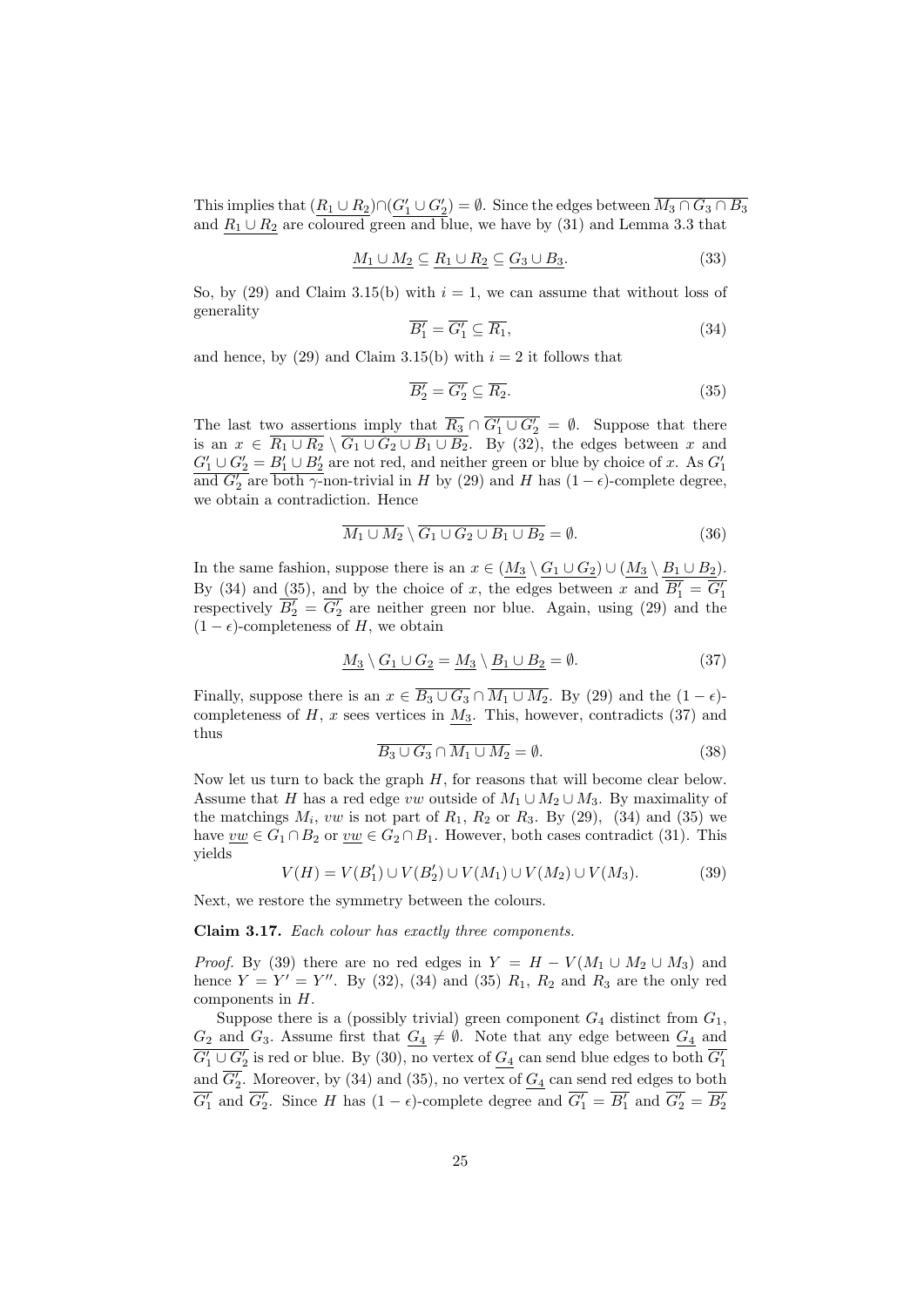are  $\gamma$ -non-trivial, we derive  $\underline{G_4} \subseteq \underline{R_1 \cup R_2} \cap \underline{B_1 \cup B_2}$ . But this contradicts (31), because H is  $(1 - \epsilon)$ -complete.

Now let us assume that  $\underline{G_4} = \emptyset$ , and so,  $\overline{G_4} \neq \emptyset$ . In other words,  $G_4$  consists of a single vertex with no incident green edges. Suppose that  $\overline{G_4} \cap \overline{M_3}$  $\emptyset$ . So by (29) and (32), the edges between  $\overline{G_4}$  and  $G'_1 \cup G'_2$  are blue, which contradicts that  $B'_1$  and  $B'_2$  lie in distinct blue components, as asserted by (30). Therefore  $\overline{G_4} \subseteq \overline{M_3}$ . So as  $G_4 = \emptyset$ , all edges between  $\overline{G_4}$  and  $M_1 \cup M_2$  are blue. By (37), (38) and (39),  $B_3 \subseteq [M_1 \cup M_2, \overline{M_3}]$ . Since H is (1- $\epsilon$ )-complete and  $B_3$ is  $\gamma$ -non-trivial, we obtain that  $\overline{G_4 \subseteq \overline{B_3}}$ . We also have that  $G_3 \subseteq [\underline{M_1 \cup M_2}, \overline{M_3}]$ by (37), (38) and (39). Since  $G_3$  is  $\gamma$ -non-trivial it follows that,  $G_3 \cap M_1 \cup M_2$ has a size of at least  $\gamma n$ . Since the edges between  $\overline{G_4}$  and  $\underline{G_3}$  are blue, we obtain that  $M_1 \cup M_2 \cap G_3 \cap B_3 \neq \emptyset$ . But this represents a contradiction to (34) or (35), since there is no colour left for the edges between  $G_3 \cap B_3$  and  $\overline{B'_1 \cup B'_2}$ . Since a fourth blue component would behave the same way as  $G_4$ , this finishes the proof of the claim. Г

By (32) and (39) it follows that  $R_i = M_i$  for  $i = 1, 2$ . In the same way  $(34)$ ,  $(35)$  and  $(39)$  imply that

$$
\overline{R_3} = \overline{M_3}.\tag{40}
$$

For  $1 \leq i, j, k \leq 3$  we denote  $\overline{i|j|k} := \overline{R_i \cap G_j \cap B_k}$  and  $\underline{i|j|k} := \underline{R_i \cap G_j \cap B_k}$ . From  $(29)$ ,  $(31)$ ,  $(34)$  and  $(35)$  we obtain that

$$
|\overline{1|1|1}|, |\overline{2|2|2}|, |\overline{3|3|3}| > 6\epsilon n. \tag{41}
$$

Note that by definition and  $(1 - \epsilon)$ -completeness it follows that for all  $i, i', j, j', k, k'$  with  $i \neq i', j \neq j'$  and  $k \neq k'$  we have (modulo switching biparts)

$$
\text{if } |\overline{i|j|k}| \ge \epsilon n \text{, then } |i'|j'|k'| = 0. \tag{42}
$$

Let us show that  $i|j|k = \emptyset$ , unless  $i, j, k$  are pairwise different. Indeed, otherwise, if say  $1|1|k \neq \emptyset$  for  $k = 1, 2$  or 3, we obtain a contradiction to (42) as  $|2|2|2|, |3|3|3| \geq 6\epsilon n$  by (41). Then the edges of the graph  $[1|1|k, \overline{2|2|2} \cup \overline{3|3|3}]$ are all blue as H has  $(1 - \epsilon)$ -complete degree, implying that  $2 = k = 3$ , a contradiction. Hence H can be decomposed into sets  $i|j|k$ , where  $1 \leq i, j, k \leq 3$ are pairwise different. So we have:

$$
1|3|2 \cup 1|2|3 \cup 2|3|1 \cup 2|1|3 \cup 3|2|1 \cup 3|1|2 = \underline{H}.
$$
\n(43)

Claim 3.18. We have  $\overline{H} = \overline{1|1|1} \cup \overline{2|2|2} \cup \overline{3|3|3} \cup \overline{3|1|2} \cup \overline{3|2|1}$ .

*Proof.* First, we show there is no  $\overline{i|j|k} \neq \emptyset$  such that exactly two of i, j, k are equal. If  $\overline{3|1|1} \neq \emptyset$ , say, then  $|1|2|3|, |1|3|2| \leq \epsilon n$  by (42). Together with (43), this implies that  $R_1$  is not  $\gamma$ -non-trivial, a contradiction. Second, note that (32) implies that  $3|1|2$  and  $3|2|1$  have each a size of at least  $\gamma n$ . Again, by (42), it follows that  $\overline{i|j|k} = \emptyset$ , if  $i \neq 3$  and  $3 \in \{j, k\}$ . This proves the claim.  $\Box$ 

Claim 3.19. We have  $\overline{H} = \overline{1|1|1} \cup \overline{2|2|2} \cup \overline{3|3|3}$ .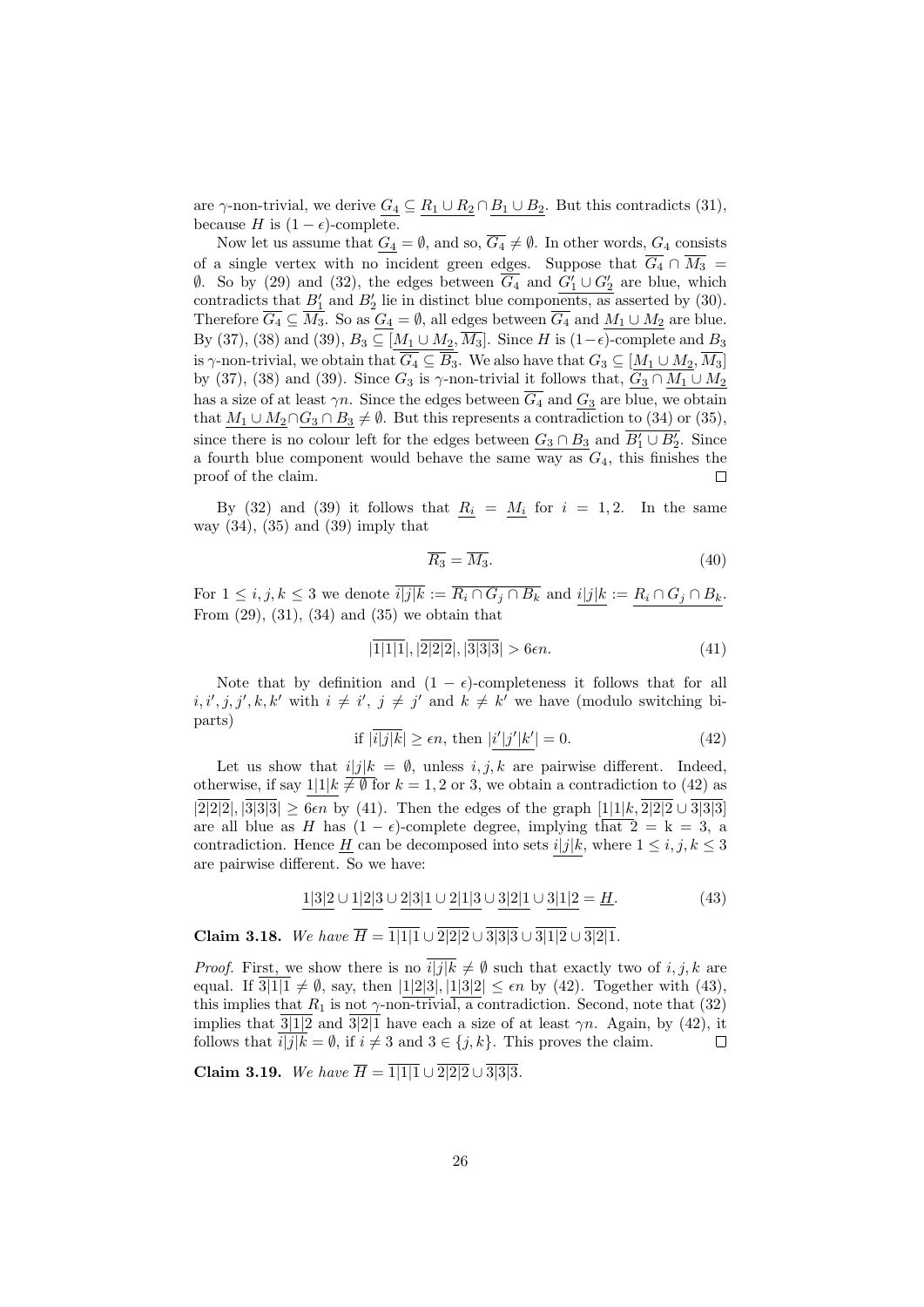*Proof.* By the previous claim it remains to show that  $\overline{3|1|2} = \overline{3|2|1} = \emptyset$ . To this end, suppose that  $\frac{1}{3|1|2} \neq \emptyset$  and thus  $|1|2|3|, |2|3|1| \leq \epsilon n$  by (42). If  $\frac{1}{3|2|1} \neq \emptyset$ as well, then by (42) also  $|1|3|2| \leq \epsilon n$  which, by Claim 3.18 and (43) gives the contradiction that  $R_1 \subseteq \sqrt{11|11}, 1|2|3 \cup 1|3|2$  is not  $\gamma$ -non-trivial. So we have

$$
\overline{H} = \overline{1|1|1} \cup \overline{2|2|2} \cup \overline{3|3|3} \cup \overline{3|1|2},
$$

with  $\frac{3|1|2}{2} \neq \emptyset$ . This partition is shown in Figure 3.

Ignoring from now on the matchings  $M_1$  and  $M_2$ , we aim at covering H with  $M_3$  and four other matchings. To this end take a green matching  $M_1^{\text{green}}$  of maximum size in  $G_1 - M_3$  and next a blue matching  $M_2^{\text{blue}}$  of maximum size in  $B_2 - M_3 - M_1^{\text{green}}$ . Denote

- $\overline{i|j|k}' := \overline{i|j|k} \setminus \overline{M_3 \cup M_1^{\rm green} \cup M_2^{\rm blue}}$  and
- $i|j|k' := i|j|k \setminus M_3 \cup M_1^{\rm green} \cup M_2^{\rm blue}.$

We can assume that  $M_3 \cup M_1^{\text{green}} \cup M_2^{\text{blue}}$  is not  $(1 - \epsilon)$ -spanning. Thus, as H has  $(1 - \epsilon)$ -complete degree, the maximality of the matchings  $M_3$ ,  $M_1^{\text{green}}$  and  $M_2^{\text{blue}}$  implies that  $\overline{3|1|2}'$ ,  $3|1|2'=\emptyset$ .

Moreover it follows that

- $|\overline{1|1|1}'| \leq \epsilon n$  or  $|2|1|3'| \leq \epsilon n$  by maximality of  $M_1^{\text{green}} \subseteq G_1$ ,
- $|\overline{2|2|2}'| \leq \epsilon n$  or  $|1|3|2'| \leq \epsilon n$  by maximality of  $M_2^{\text{blue}} \subseteq B_2$ ,
- $\overline{3|3|3}' = \emptyset$  as  $\overline{R_3} = \overline{M_3}$  by (40).

If  $|\overline{1}| \overline{1}| \overline{1}| \overline{1}| \overline{2}| \leq \epsilon n$ , then we have found three disjoint connected matchings that  $(1 - 2\epsilon)$ -span H, contradicting our assumption. If  $|2|1|3'|, |1|3|2'| \leq \epsilon n$ , we take a green matching in  $G_2$  and a blue maximum matching in  $\overline{B_1}$ , among the yet unmatched vertices. After this step, there are at most  $\epsilon n$  vertices of  $3|2|1'$  left uncovered and therefore all but at most  $3\epsilon n$  vertices of  $\underline{H}$  are covered. Thus, as  $H$  is balanced, we have found five disjoint monochromatic connected matchings which together  $(1-3\epsilon)$ -span H. So, either  $|2|2|2'|$ ,  $|2|1|3'| \leq \epsilon n$ , or  $|\overline{1|1|1}'|, |1|3|2'| \leq \epsilon n$ . In either case we can find two disjoint monochromatic connected matchings that cover all but at most  $2\epsilon n$  vertices of the two other sets from the previous sentence and all but at most  $2\epsilon n$  vertices of  $3|2|1'$ . So we have five disjoint monochromatic connected matchings  $(1 - 4\epsilon)$ -spanning H, a contradiction.

 $\Box$ 

For ease of notation we set

$$
X := |\overline{1|1|1}|, Y := |\overline{2|2|2}|, Z := |\overline{3|3|3}| \text{ and}
$$

$$
A := |\underline{1|3|2}|, B := |\underline{1|2|3}|, C := |\underline{2|3|1}|, D := |\underline{2|1|3}|, E := |\underline{3|2|1}|, F := |\underline{3|1|2}|.
$$

By Claim 3.19 and (43) we have  $|\overline{H}| = X+Y+Z$  and  $|\underline{H}| = A+B+C+D+E+F$ . Note that the edges between any upper and lower part are monochromatic (see Figure 4). Also note that we reached complete symmetry between the colours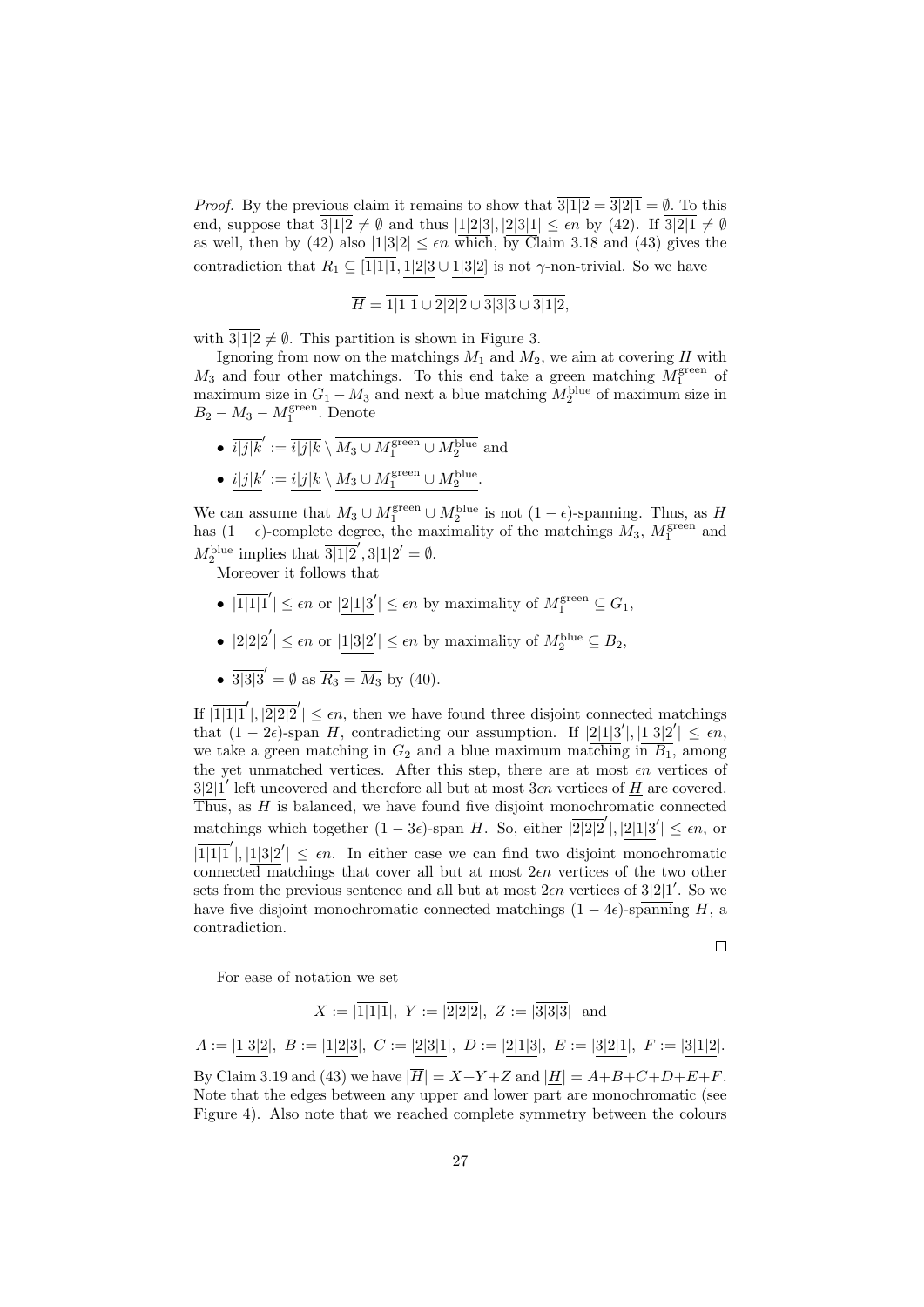and the indices of the components, so we will from now on again treat them as interchangeable.

Observe that for (at least) one index  $i \in \{1,2,3\}$  it holds that  $|R_i| \leq |R_i|$ . We shall call such an index i a weak index for the colour red. If furthermore  $|\overline{R_i}| < |R_i \cap B_j| = |R_i \cap G_k|$  and  $|\overline{R_i}| < |R_i \cap B_k| = |R_i \cap G_j|$ , where j, k are the other two indices from  $\{1, 2, 3\}$ , then we call i very weak for colour red. Analogously define (very) weak indices for colours blue and red.

Claim 3.20. If index  $i$  is weak for colour  $c$ , then

(a) the indices in  $\{1,2,3\} - \{i\}$  are not weak for colour c, and

(b) index i is very weak for colour  $c$ .

*Proof.* Let us show this for  $i = 2$  and colour red (the other cases are analogous). By assumption,  $Y \leq C + D$ . Since  $X \leq A + B$  and  $Z \leq E + F$  cannot both hold, we can assume without loss of generality that  $Z \geq E + F$ . Now if  $X \leq A + B$ , then we pick maximal red matchings in [1|1|1, 1|3|2 ∪ 1|2|3],  $[2|2|2, 2|3|1 \cup 2|1|3]$  and  $[3|2|1 \cup 3|1|2, \overline{3|3|3}]$ , thus covering all but at most  $3\epsilon n$ vertices of  $\overline{1|1|1} \cup \overline{2|2|2} \cup \overline{3|2|1} \cup \overline{3|1|2}$ . To finish we cover all but  $4\epsilon n$  of the remaining vertices in  $\overline{3|3|3} \cup (H \setminus R_3)$  with a blue and a green matching, a contradiction. Hence  $X > A + B$ . Using this fact,  $Z > E + F$  follows by symmetry. This proves (a).

In order to show (b), let us first prove that  $Y \leq C$ . We pick a maximal red matching in each of  $R_1$  and  $R_3$ , thus covering all but at most  $2\epsilon n$  vertices of  $R_1 \cup R_3$ . Now if  $Y \geq C$ , then all but at most  $\epsilon n$  vertices of 2|3|1 are contained in a maximal red matching that also contains all but at most  $\epsilon n$  vertices of  $2|2|2$ . We cover all but  $4\epsilon n$  of the remaining vertices in  $\overline{R_1 \cup R_3}$  with a blue and a green matching, a contradiction. The fact that  $Y < D$  follows analogously.  $\Box$ 

Suppose two of the three indices 1, 2, 3 are weak for different colours, say 1 is weak for red and 2 is weak for green. Then Claim 3.20(b) gives that  $X < A$  and  $Y < E$ . Thus we can match all but at most  $\epsilon n$  vertices of 1|1|1 into 1|3|2 and all but at most  $\epsilon n$  vertices of  $\overline{2|2|2}$  into  $3|2|1$  with two matchings, one red and one green, and cover all but  $6\epsilon n$  of the remaining vertices with three disjoint matchings, one from each of  $R_3, G_3, B_3$ , a contradiction.

Hence, since each colour has a weak index, there is an index  $i$  that is weak for all three colours,  $i = 2$  say. We match all but at most  $\epsilon n$  vertices of  $\sqrt{2|2|2}$ into 3|1|2 with a blue matching M. Further choose a subset  $F \subseteq 3|1|2 \setminus V(M)$ of size  $|2|2|2| - |V(M)/2| \leq \epsilon n$ , and let us from now work with the remaining set  $3|1|2' = 3|1|2 \setminus (V(M) \cup F)$  of cardinality  $F' = F - Y$ . Set  $n' = n - Y$ . (So instead of five we will have to find four monochromatic connected matchings covering all but few vertices of  $H - M$ .) Without loss of generality assume  $Z \geq X$ . Claim 3.20(a) gives that

$$
X > A + B, C + E, D + F'
$$
 and  $Z > A + C, B + D, E + F'$ . (44)

Hence  $X > n'/3$ . So, one of the three sums  $A+C, B+D, E+F'$  has to be strictly smaller than X, say  $A + C < X$ . Consequently,  $Z = n' - X < B + D + E + F'$ .

If  $Z \geq D + E + F'$ , then we cover all but at most  $\epsilon n$  vertices of  $R_3 - M$ with a red matching, and cover all but at most  $\epsilon n$  vertices of the remains of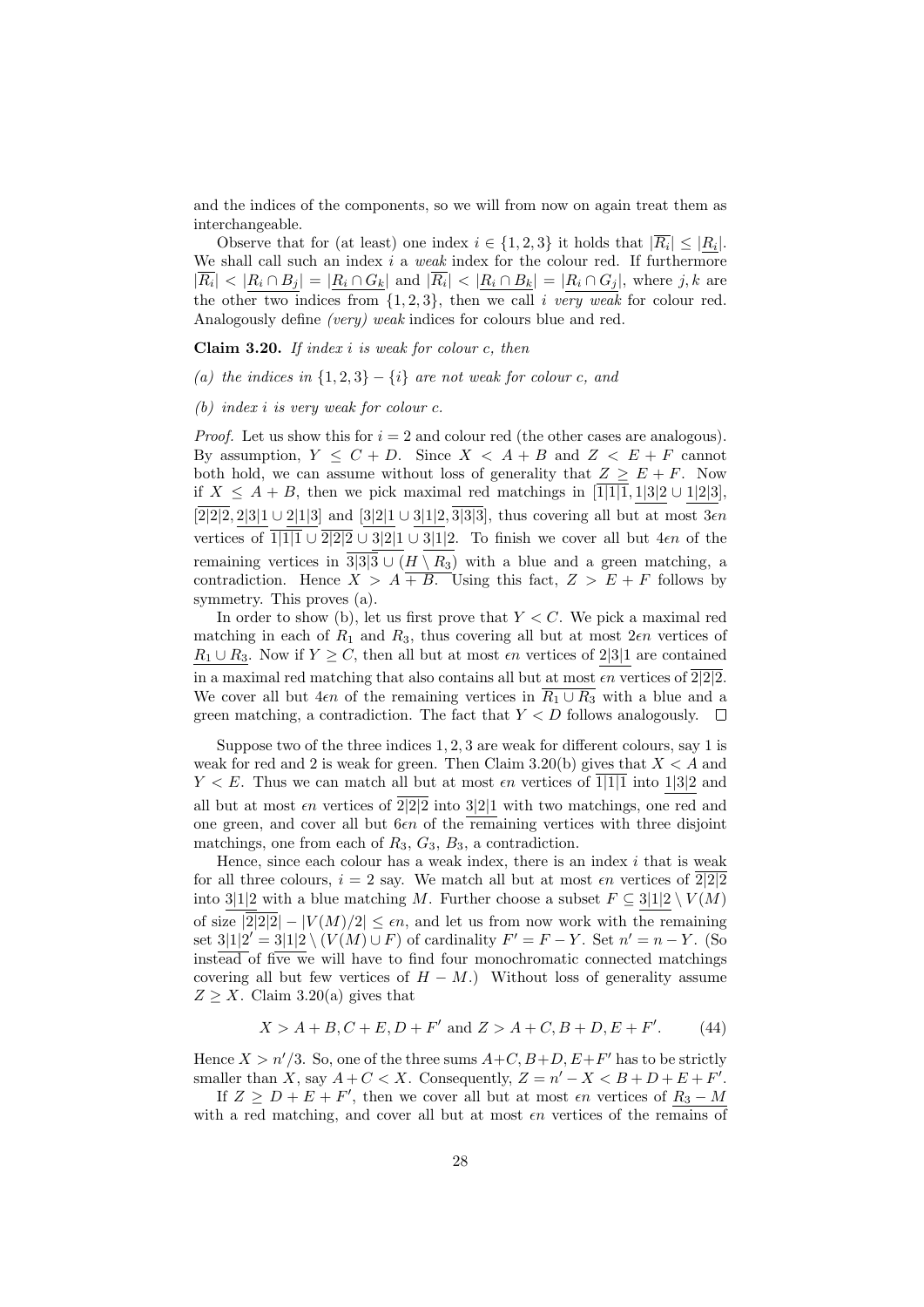$3|3|3$  with a blue matching that also covers all but at most  $\epsilon n$  vertices of  $2|1|3$ . Now all that is left on the top is  $\overline{1|1|1}$ , which we can match with a red and a blue matching into the remains of  $1|3|2 \cup 1|2|3 \cup 2|3|1$  (except for  $\epsilon n$  vertices). Thus we found four connected matchings that cover all but at most  $\gamma n$  vertices of  $H - V(M)$ , and are done.

So we may assume  $Z < D + E + F'$  and thus  $X > A + B + C$ . If  $X \leq$  $A + B + C + E$ , then we can proceed similarly as in the previous paragraph to find four matchings covering all vertices of H. Hence  $X > A + B + C + E$ , implying that  $Z < D + F'$ . But by (44) we have  $D + F' < X$  a contradiction to our assumption that  $X \leq Z$ . This proves Lemma 3.1.

### 4 From connected matchings to cycles

In this section we prove Theorem  $1.1(a)$ . We basically follow the approach of Luczak [20], which has become a standard method in this field. Therefore we present only an outline of the proof, omitting most of the tedious details that have been discussed in earlier works in more general contexts. We refer the interested reader to [3, 5, 9, 12, 13, 21].

For a graph G the bipartite subgraph  $H = [A, B] \subseteq G$  is  $(\epsilon, G)$ -regular if

 $X \subseteq A, Y \subseteq B, |X| > \epsilon |A|, |Y| > \epsilon |B|$  imply  $|d_G(X, Y) - d_G(A, B)| < \epsilon$ .

A vertex-partition  $\{V_0, V_1, \ldots, V_l\}$  of  $l+1$  clusters of a graph G is called  $(\epsilon, G)$ regular, if

- (a)  $|V_1| = |V_2| = \ldots = |V_l|;$
- (b)  $|V_0| < \epsilon n$ ;
- (c) apart from at most  $\epsilon {l \choose 2}$  exceptional pairs, the graphs  $[V_i, V_j]$  are  $(\epsilon, G)$ regular.

**Lemma 4.1** (Regularity Lemma with prepartition and colours). For every  $\epsilon > 0$ and positive integers  $m, r, s \in \mathbb{N}$  there are  $m \leq M \in \mathbb{N}$  and  $n_0 \in \mathbb{N}$  such that for  $n \geq n_0$  the following holds. For any set of mutually edge-disjoint graphs  $G_1, G_2, \ldots, G_r$  with  $V(G_1) = V(G_2) = \ldots = V(G_r) = V$ , with  $|V| = n$ , and any partition  $W_1 \cup \ldots \cup W_s = V$ , there is a partition  $V_0 \cup V_1 \cup \ldots \cup V_l$  of V into  $l + 1$  clusters such that

- (a)  $m \leq l \leq M$ ;
- (b) for each  $1 \leq i \leq l$  there is  $1 \leq j \leq s$  such that  $V_i \subseteq W_j$ ;
- (c)  $V_0 \cup V_1 \cup \ldots \cup V_l$  is  $(\epsilon, G_i)$ -regular for each  $1 \leq i \leq r$ .

Let us now prove Theorem 1.1(a). Let  $n \gg 0$  and  $0 < \epsilon \ll 1$ . Let the edges of  $K_{n,n}$  with biparts  $W_1$  and  $W_2$  be coloured in red, green and blue. We denote by  $G_1, G_2$  and  $G_3$  the graphs induced by the edges of each of the colours.

For  $m \gg 0$  and  $\epsilon \ll d \ll 0$ , Lemma 4.1 provides a vertex-partion  $V_0, V_1, \ldots, V_l$ of  $K_{n,n}$  satisfying Lemma 4.1(a)–(c) for some  $M \geq m$ . As usual, we define the  $(\epsilon, d)$ -reduced graph Γ by identifying a new vertex  $v_i$  with each cluster  $V_i$  for  $1 \leq i \leq l$ . For  $1 \leq i, j \leq l$  and  $1 \leq q \leq 3$  we place an edge of colour q between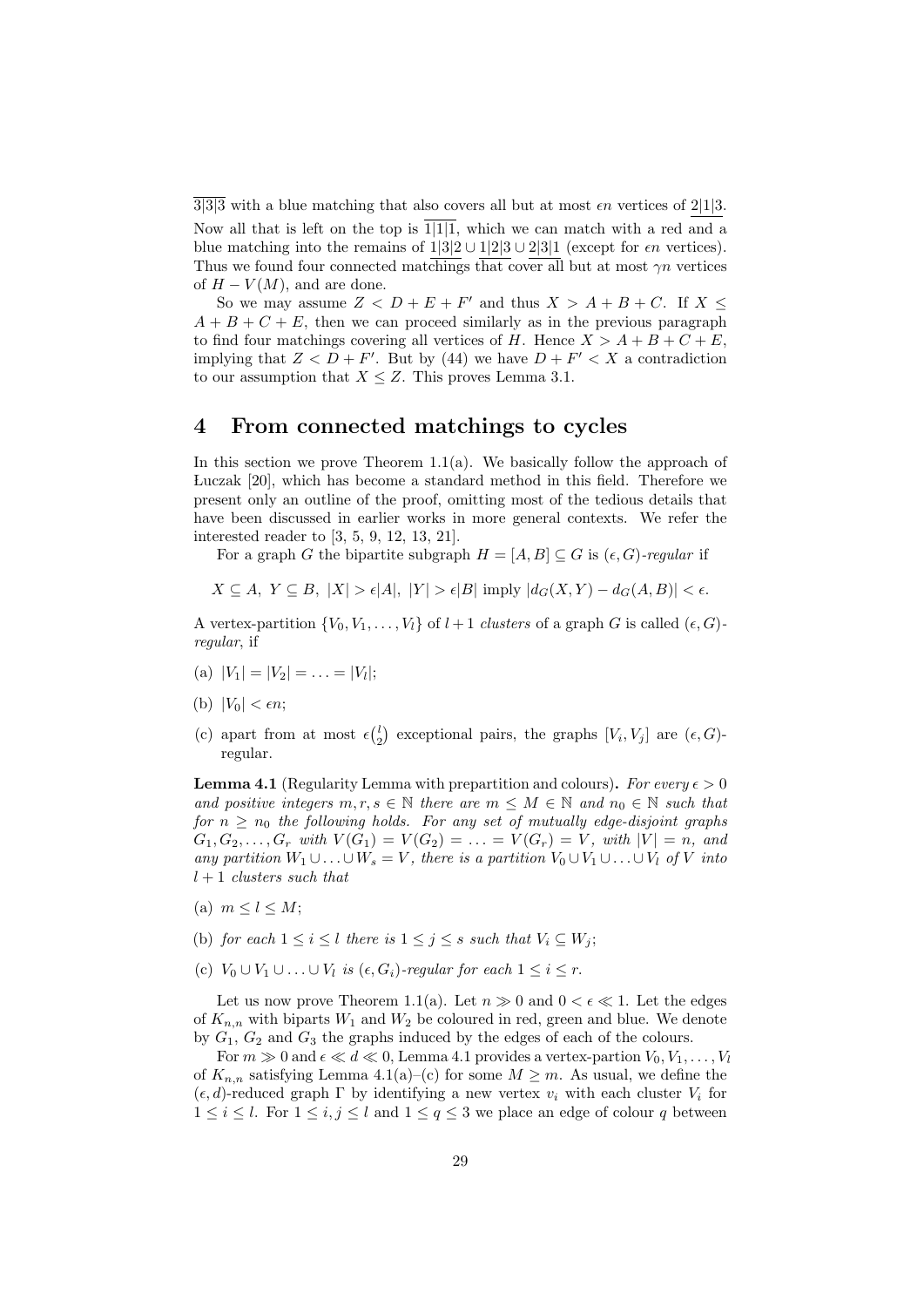two vertices  $v_i, v_j$  if the subgraph  $[V_i, V_j]$  of the respective clusters has edgedensity at least d in  $G_q$  and is  $(\epsilon, G_q)$ -regular. To get a simple graph, we keep an arbitrary edge from each multi-edge.

Since the clusters have the same size, we can, if necessary, remove some of them to obtain a balanced bipartite  $(1 - 2\epsilon)$ -complete subgraph of Γ, which we will continue to call Γ. Therefore Lemma 3.1 can be used to cover all but at most  $\rho|V(\Gamma)|$  vertices of Γ by five vertex-disjoint monochromatic connected matchings  $M_1, \ldots, M_5$ . We finish the proof by turning these five matchings into monochromatic cycles of  $K_{n,n}$  using the following lemma from [3, 5, 9, 12, 13, 21].

**Lemma 4.2.** Let  $0 < \epsilon \ll \rho \ll d \leq 1$  and let  $\Gamma$  be the  $(\epsilon, d)$ -reduced graph of  $G_1, G_2, \ldots, G_r$ , obtained from Lemma 4.1. Assume that there is a set of disjoint monochromatic connected matchings  $\mathcal M$  in  $\Gamma$ . Let  $U \subseteq V(G)$  be the set of vertices, which are in clusters associated to the vertices of  $V(M)$ . Then there are |M| monochromatic cycles in G partitioning all but  $(1-\rho)|U|$  vertices of U.

# 5 Covering all vertices

### 5.1 Preliminaries

We call a balanced bipartite subgraph H of a 2n-vertex graph  $(1-\epsilon)$ -Hamiltonian, if any balanced bipartite subgraph of H with at least  $2(1 - \epsilon)n$  vertices is Hamiltonian. The next lemma is a combination of results from [14, 22].

**Lemma 5.1.** For any  $1 > \gamma > 0$ , there is an  $n_0 \in \mathbb{N}$  such that any balanced bipartite graph on  $2n \geq 2n_0$  vertices and of edge density at least  $\gamma$  has a  $(1-\gamma/4)$ -Hamiltonian subgraph of size at least  $\gamma^{3024/\gamma} n/3$ .

We make no attempt to optimise the bounds in Lemma 5.1. For the proof, we need some definitions and tools. For a graph G, and disjoint  $A, B \subseteq V(G)$  let  $e(A, B)$  denote the number of edges in [A, B]. For  $0 < \epsilon, \sigma < 1$ , [A, B] is called  $(\epsilon, \sigma)$ -dense if  $e(X, Y) \ge \sigma |A||B|$  for every  $X \subseteq A, Y \subseteq B$  with  $|X| \ge \epsilon |A|$  and and  $|Y| \geq \epsilon |B|$ .

**Theorem 5.2** (Peng et. al  $[22]$ ). Given a bipartite balanced graph of size  $2n$ and edge density  $0 < \gamma < 1$ . Then for all  $0 < \epsilon < 1$  there is an  $(\epsilon, \gamma/2)$ -dense balanced subgraph on at least  $\gamma^{12/\epsilon} n/2$  vertices.

For  $0 < \epsilon, \delta < 1$ , we say that the balanced subgraph  $H = [A, B]$  is  $(\epsilon, \delta)$ uniform in G, if it has minimum degree at least  $\delta |A|$ , and any  $\epsilon$ -non-trivial subgraph of  $H$  has at least one edge. The next result, due to Haxell, shows that sufficiently strong uniformity implies hamiltonicity.

**Theorem 5.3** (Haxell [14]). Let  $\epsilon > 0$  be given, and suppose that  $H = [A, B]$ is a bipartite graph with  $|A| = |B| \geq \frac{1}{\epsilon}$  such that H is  $(\epsilon, \delta)$ -uniform for  $\delta > 7\epsilon$ . Then H is Hamiltonian.

*Proof of Lemma 5.1.* Set  $\epsilon := \gamma/253$  and  $n_0 := 2\gamma^{-12/\epsilon} \epsilon^{-1}$ . Let H be a balanced bipartite graph of density  $\gamma$  and size  $2n \geq 2n_0$ . Apply Theorem 5.2 to obtain a balanced  $(\epsilon, \gamma/2)$ -dense subgraph  $[A, B] \subseteq H$  of size at least  $\gamma^{12/\epsilon} n/2$ . Deleting at most  $\epsilon |A|$  vertices on either side, we arrive at a  $(2\epsilon, \gamma/3)$ -uniform subgraph  $[X, Y] \subseteq [A, B]$  of size at least  $\gamma^{12/\epsilon} n/3$ .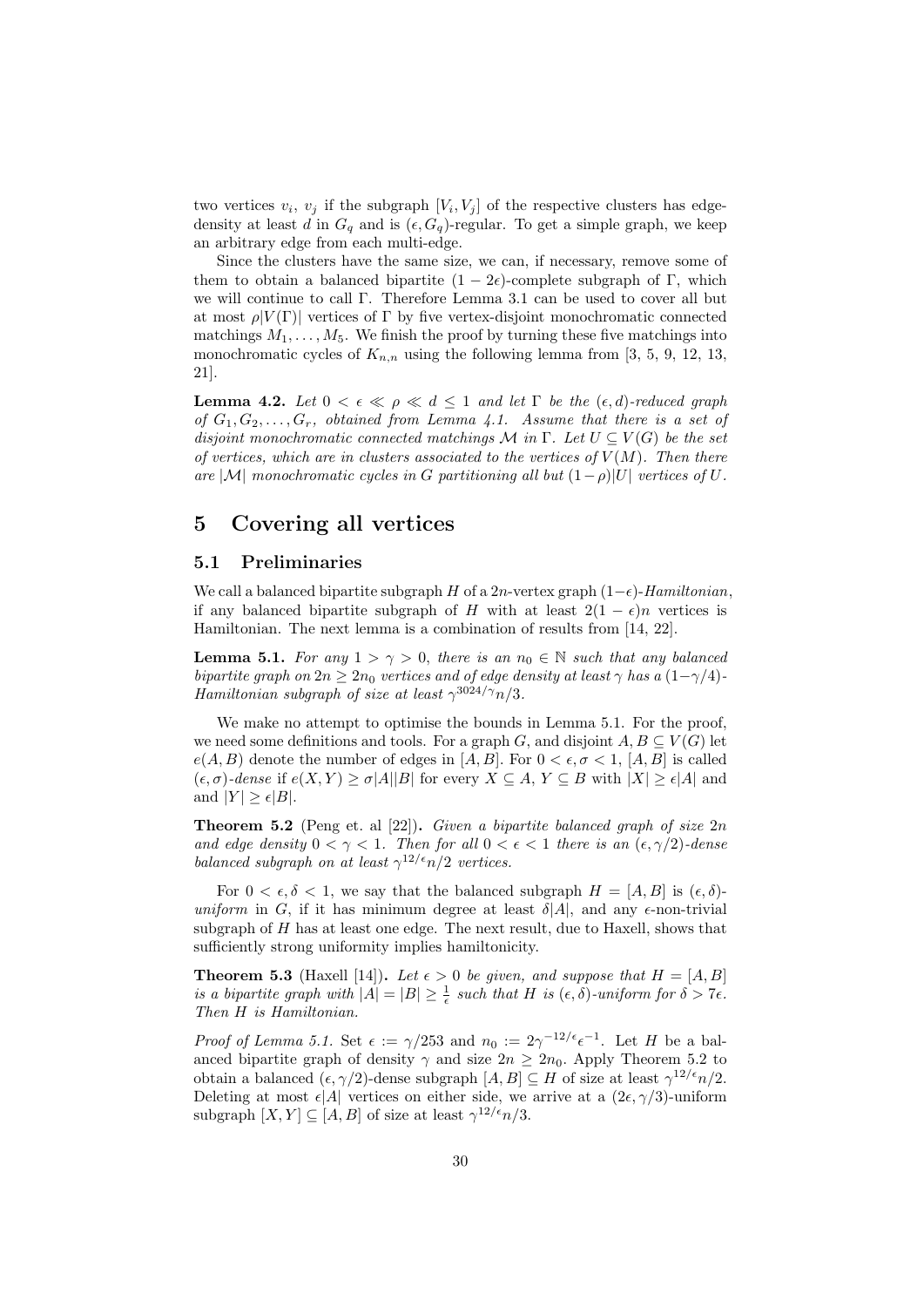In order to see that  $[X, Y]$  is  $(1-\gamma/4)$ -Hamiltonian, delete an arbitrary fraction of at most  $\gamma/4 < 1/4$  vertices from each of X, Y. Clearly, the obtained subgraph  $[X', Y']$  is  $(3\epsilon, \frac{\gamma}{12})$ -uniform, and has size at least  $\gamma^{12/\epsilon} n_0/4 \ge 1/(3\epsilon)$ . Thus Theorem 5.3 applies and we are done.  $\Box$ 

Finally, we make use of the following lemma due to Gyárfás et al. It allows us to absorb small vertex sets with few monochromatic cycles.

**Lemma 5.4** (Gyárfás et al. [10]). There is a constant  $n_0 \in \mathbb{N}$  such that for  $n \geq n_0$  and  $m \leq \frac{n}{(8r)^{8(r+1)}},$  and for any r-colouring of  $K_{n,m}$ , there are 2r disjoint monochromatic cycles covering all m vertices on the smaller side.

### 5.2 Proof of Theorem 1.1(b)

Let A and B be the two partition classes of the 3-edge-coloured  $K_{n,n}$ . We assume that  $n \geq n_0$ , where we specify  $n_0$  later. Pick subsets  $A_1 \subseteq A$  and  $B_1 \subseteq B$  of size  $\lceil n/2 \rceil$  each. Say red is the majority colour of  $\lceil A_1, B_1 \rceil$ . Lemma 5.1 applied with  $\gamma = 1/3$  yields a red  $(1 - 1/12)$ -Hamiltonian subgraph  $[A_2, B_2]$  of  $[A_1, B_1]$ with

$$
|A_2| = |B_2| \ge 3^{9999} |A_1| \ge 3^{-10^4} n.
$$

Set  $H := G-(A_2\cup B_2)$ , and note that each bipart of H has order at least  $\lfloor n/2 \rfloor$ . Let  $\delta := 24^{-32} \cdot 3^{-10^4}$ . Assuming  $n_0$  is large enough, Theorem 1.1(a) yields five monochromatic vertex-disjoint cycles covering all but at most  $2\delta n$  vertices of H. Let  $X_A \subseteq A$  (resp.  $X_B \subseteq B$ ) be the set of uncovered vertices in A (resp. B). Since we may assume none of the monochromatic cycles is an isolated vertex, we have  $|X_A| = |X_B| \leq \delta n$ .

By the choice of  $\delta$ , and since we assume  $n_0$  to be sufficiently large, we can apply Lemma 5.4 to the bipartite graphs  $[A_2, X_B]$  and  $[B_2, X_A]$ . We obtain a union  $C$  of twelve vertex-disjoint monochromatic cycles that together cover  $X_A \cup X_B$ . As  $|X_A| = |X_B| \le \delta n \le 3^{-10^4} / 12$ , we know that  $[A_2, B_2] - V(\bigcup \mathcal{C})$ contains a red Hamiltonian cycle. Thus, in total, we covered  $G$  with at most  $5 + 12 + 1 = 18$  vertex-disjoint monochromatic cycles.

### 5.3 A remark on 3-coloured complete graphs

The number of 17 cycles needed to partition a 3-coloured complete graph, obtained by Gyárfás et al.  $[12]$ , is not expected to be optimal. By a slight modification of their method, one can replace the number 17 with (the still not optimal number) 10.

Erdős et al. [6] have shown that any large enough 3-coloured  $K_n$  has a monochromatic *triangle cycle* of linear size. That is, a union of two cycles  $(u_1, u_2, \ldots, u_k, u_1)$  and  $(u_1, v_1, u_2, v_2, \ldots, u_k, v_k, u_1)$ . Clearly, after the deletion of an arbitrary subset of the *outer vertices*,  $\{v_1, \ldots, v_k\}$ , the triangle cycle still has a Hamiltonian cycle.

Given a sufficiently large 3-coloured  $K_n$ , we proceed as follows. First we reserve the vertex set of a linear sized monochromatic triangle cycle T for later use. We cover the remaining graph, except for some small set  $X$ , with three vertex-disjoint monochromatic cycles, using the result of Gyárfás et al. [12]. We then use Lemma 5.4 to cover all of  $X$  with six vertex-disjoint monochromatic cycles, which use some of the outer vertices of  $T$  (and  $X$ ). This can be done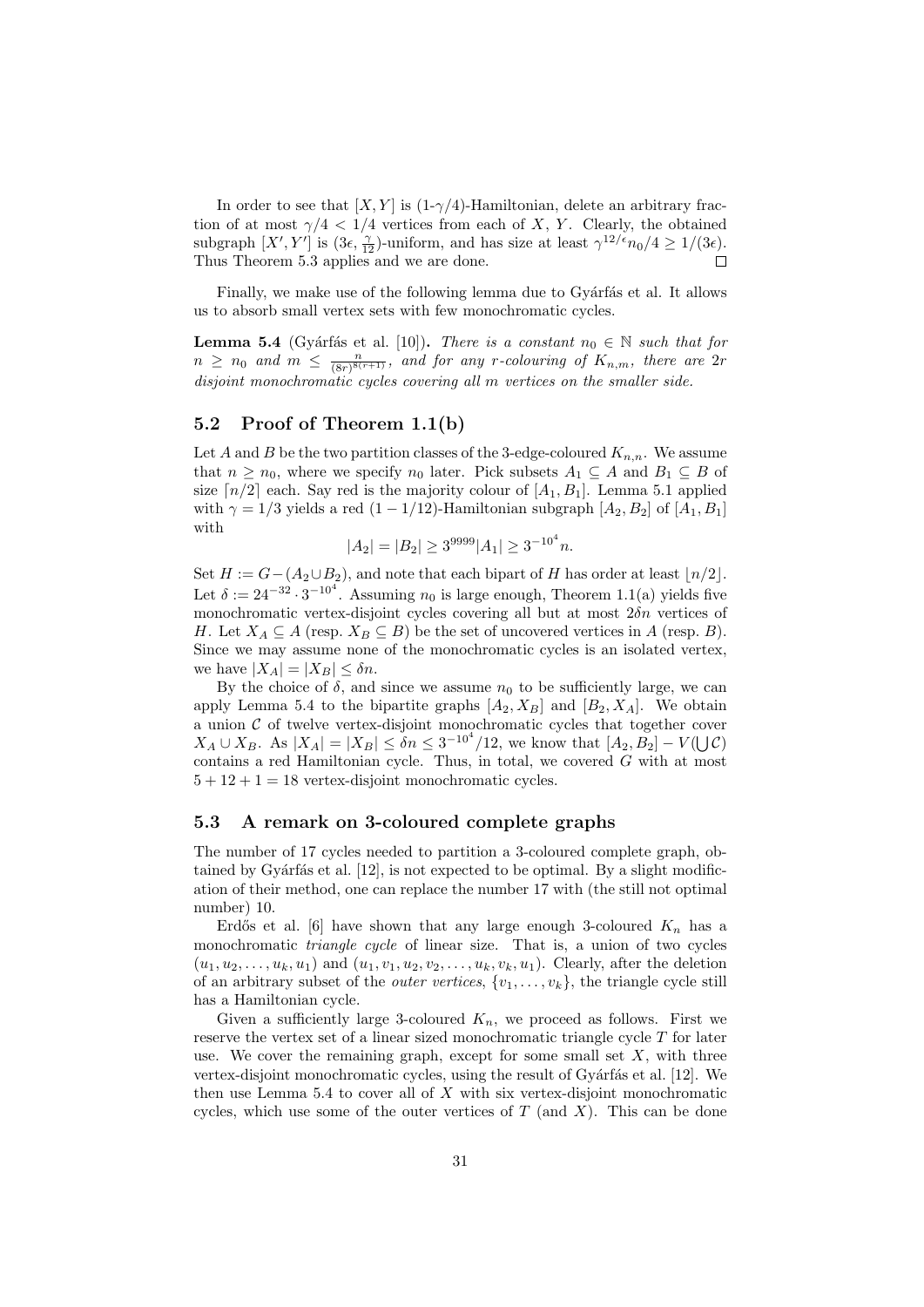since T is of linear size while |X| is a vanishing fraction of n. We finish by covering the remains of T with a monochromatic Hamiltonian cycle.

# References

- [1] P. Allen, Covering two-edge-coloured complete graphs with two disjoint monochromatic cycles, Combin. Probab. Comput. 17 (2008), 471–486.
- $[2]$  J. Ayel, Sur l'existence de deux cycles supplémentaires unicolorés, disjoints et de couleurs différentes dans un graphe complet bicolore, Ph.D. thesis, L'université de Grenoble, 1979.
- [3] J. Balogh, J. Barát, D. Gerbner, A. Gyárfás, and G. Sárközy, *Partitioning* 2-edge-colored graphs by monochromatic paths and cycles, Combinatorica 34 (2014), no. 5, 507–526.
- [4] S. Bessy and S. Thomassé, *Partitioning a graph into a cycle and an anti*cycle: a proof of Lehel's conjecture, J. Combin. Theory Ser. B  $100$  (2010), 176–180.
- [5] L. DeBiasio and L. Nelsen, Monochromatic cycle partitions of graphs with large minimum degree, Preprint (2014).
- [6] P. Erdős, A. Gyárfás, and L. Pyber, Vertex coverings by monochromatic cycles and trees, J. Combin. Theory Ser. B 51 (1991), 90–95.
- [7] L. Gerencsér and A. Gyárfás, On Ramsey-type problems, Annales Univ. Eötvös Section Math. 10 (1967), 167–170.
- [8] A. Gyárfás, Vertex coverings by monochromatic paths and cycles, J. Graph Theory 7 (1983), 131–135.
- [9] A. Gyárfás, M. Ruszinkó, G. N. Sárközy, and E. Szemerédi, An improved bound for the monochromatic cycle partition number, J. Combin. Theory Ser. B 96 (2006), 855–873.
- [10]  $\_\_\_\_\_\$ , One-sided coverings of coloured complete bipartite graphs, Algorithms and Combinatorics 26 (2006), 133–144.
- [11] A. Gyárfás, M. Ruszinkó, G. N. Sárközy, and E. Szemerédi, *Three-color* Ramsey numbers for paths, Combinatorica 27 (2007), no. 1.
- [12] A. Gyárfás, M. Ruszinkó, G. N. Sárközy, and E. Szemerédi, Partitioning 3-coloured complete graphs into three monochromatic cycles, Electron. J. Combin. 18 (2011), 16 pp.
- [13] A. Gyárfás and G. Sárközy, *Stars versus two stripes Ramsey numbers and* a conjecture of Schelp, Combinatorics, Probability, and Computing 309 (2009), no. 4590–4595.
- [14] P. E. Haxell, Partitioning complete bipartite graphs by monochromatic cycles, J. Combin. Theory Ser. B 69 (1997), 210–218.